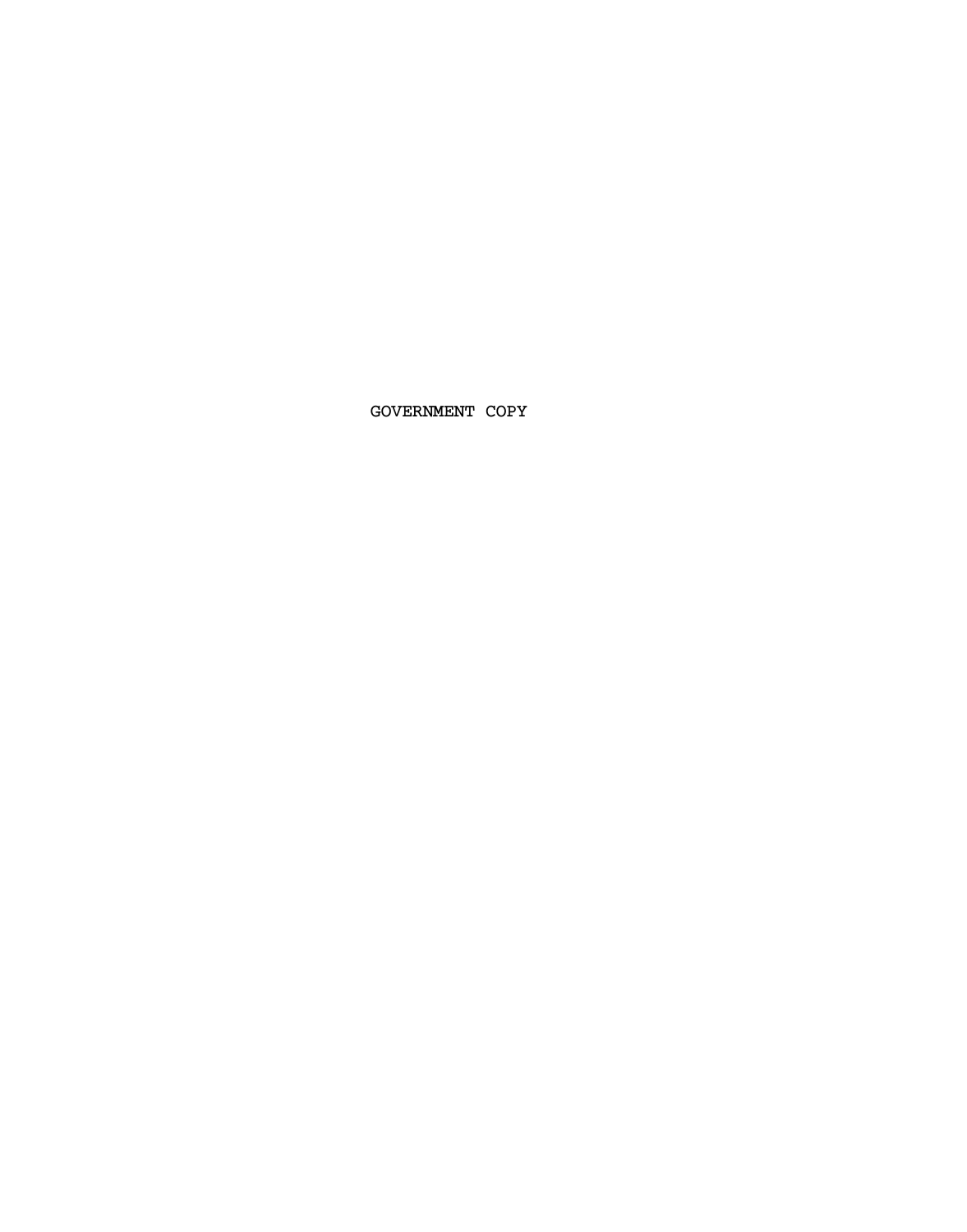| -orm | H.<br>I |  |
|------|---------|--|
|      |         |  |

Department of the Treasury

# Form **990** Return of Organization Exempt From Income Tax United No. 1545-0047<br>
Under section 501(c), 527, or 4947(a)(1) of the Internal Revenue Code (except black lung

**benefit trust or private foundation)**

**2008 Open to Public Inspection**

Department of the reastry<br>Internal Revenue Service **Internal Revenue Service 1** 

**A For the 2008 calendar year, or tax year beginning and ending B** Check if applicable: **C** Name of organization **D Employer identification number D Employer identification number** use IRS label or print of type. See **Specific** Instructions. ]Address<br>]change<br>]Name<br>]change Name type. Doing Business As<br>Initial See Number and street Number and street (or P.O. box if mail is not delivered to street address) Froom/suite G Gross receipts \$ **E** Telephone number Termin-<br>Jation<br>JAmended<br>Jreturn City or town, state or country, and ZIP + 4 Applica-<br>tion<br>pending **H(a)** Is this a group return **H(b)** Are all affiliates included? **H(c)** Group exemption number | **F** Name and address of principal officer: *West* **West West West West H** for affiliates? If "No," attach a list. (see instructions)  $Yes$  **No I** Tax-exempt status:  $X \sim 501$ (c) (  $3 \sim 100$  (insert no.)  $1 \sim 4947$ (a)(1) or  $1 \sim 527$ **J Website: |** WWW.APSFA.ORG **K** Type of organization: **X** Corporation Type of organization:  $\boxed{\textbf{X}}$  Corporation  $\boxed{\phantom{\textbf{X}}\phantom{\textbf{X}}\phantom{\textbf{X}}\phantom{\textbf{X}}\phantom{\textbf{X}}\phantom{\textbf{X}}\phantom{\textbf{X}}\phantom{\textbf{X}}\phantom{\textbf{X}}\phantom{\textbf{X}}\phantom{\textbf{X}}\phantom{\textbf{X}}\phantom{\textbf{X}}\phantom{\textbf{X}}\phantom{\textbf{X}}\phantom{\textbf{X}}\phantom{\textbf{X}}\phantom{\textbf{X}}\phantom{\textbf{X}}\phant$ **Part I Summary 1 2 3 4 5 6 7 a** Briefly describe the organization's mission or most significant activities: Check this box  $\blacktriangleright$   $\blacksquare$  if the organization discontinued its operations or disposed of more than 25% of its assets. Number of voting members of the governing body (Part VI, line 1a) Number of independent voting members of the governing body (Part VI, line 1b) Total number of employees (Part V, line 2a) ~~~~~~~~~~~~~~~~~~~~ **3 4 5 6 7a 7b** ………………………………………… ~~~~~~~~~~~~~~~~~~~~~~~~~~~~~~~~ Total number of volunteers (estimate if necessary) Total number of employees (Part V, line 2a)<br>
6 Total number of volunteers (estimate if necessary)<br>
7a Total gross unrelated business revenue from Part VIII, line 12, column (C) Net unrelated business taxable income from Form 990-T, line 34 **•••••••••••••••••••••• b Governance Prior Year Current Year 8 9 10 11 12 13 14 15 16 a** Professional fundraising fees (Part IX, column (A), line 11e) **17 18 19** Contributions and grants (Part VIII, line 1h) Program service revenue (Part VIII, line 2g) Investment income (Part VIII, column (A), lines 3, 4, and 7d) Other revenue (Part VIII, column (A), lines 5, 6d, 8c, 9c, 10c, and 11e) **Revenue** Total revenue - add lines 8 through 11 (must equal Part VIII, column (A), line 12) Grants and similar amounts paid (Part IX, column (A), lines 1-3) Benefits paid to or for members (Part IX, column (A), line 4) Salaries, other compensation, employee benefits (Part IX, column (A), lines 5-10) ……………………………… ~~~~~~~~~~~~~ ~~~~~~~~ **b** Total fundraising expenses (Part IX, column (D), line 25) ~~~~~~~~~~~~~~  $\blacktriangleright$ Other expenses (Part IX, column (A), lines 11a-11d, 11f-24f) Total expenses. Add lines 13-17 (must equal Part IX, column (A), line 25) Revenue less expenses. Subtract line 18 from line 12 **··············** ~~~~~~~~~~~~~ ~~~~~~~ **Expenses Beginning of Year End of Year 20 21 22** Total assets (Part X, line 16) Total liabilities (Part X, line 26) 5ଖି<br>- සිදු **20** Total assets (Part X, line 16)<br>- සිදු **21** Total liabilities (Part X, line 26)<br>- <u>Part assets or fund balances. Subtract line 21 from line 20 • • • • • • • • • • • • • • • • •<br>≅<u>ন</u> 22 Net assets or fu</u> ~~~~~~~~~~~~~~~~~~~~~~~~~~~~ ~~~~~~~~~~~~~~~~~~~~~~~~~~~ **Net** ssets or<br>Ralances **Part II Signature Block** Under penalties of perjury, I declare that I have examined this return, including accompanying schedules and statements, and to the best of my knowledge and belief, it is true, correct,<br>and complete. Declaration of prepare **Sign Here** Signature of officer **Date** Date **Date** Date Type or print name and title Preparer's identifying number (see instructions) Date Check if<br>14 / 27 / 09 employed Preparer's **Paid Preparer Preparer's Use Only** Firm's name (or yours if self-employed), address, and  $ZIP + 4$ EIN<sup>B</sup> Phone no.  $\triangleright$  (608) 782-8410 May the IRS discuss this return with the preparer shown above? (see instructions) ••••••••••••••••••••• **Yes No** 832001 12-18-08 LHA **For Privacy Act and Paperwork Reduction Act Notice, see the separate instructions. Form 990 (2008)** APS FOUNDATION OF AMERICA, INC. 20-3085295 PO BOX 801 608-782-2626 10,320. LA CROSSE, WI 54602 Yes X No TO FOSTER AND FACILITATE JOINT EFFORTS IN THE AREAS OF EDUCATION, SUPPORT, RESEARCH, PATIENT <u>3</u> 3 3 0. 0. 16,962. 9,839. 101. 107. 367. 221. 17,430. 10,167. 332. 7,694. 5,449. 7,694. 5,449. 9,736. 4,718. 19,129. 23,847. 19,129. 23,847. MATTHEW T. NELSON NELSON & ASSOCIATES, SC P.O. BOX 98 LA CROSSE, WI 54602-0098  $\overline{\mathbf{x}}$ 

SEE SCHEDULE O FOR ORGANIZATION MISSION STATEMENT CONTINUATION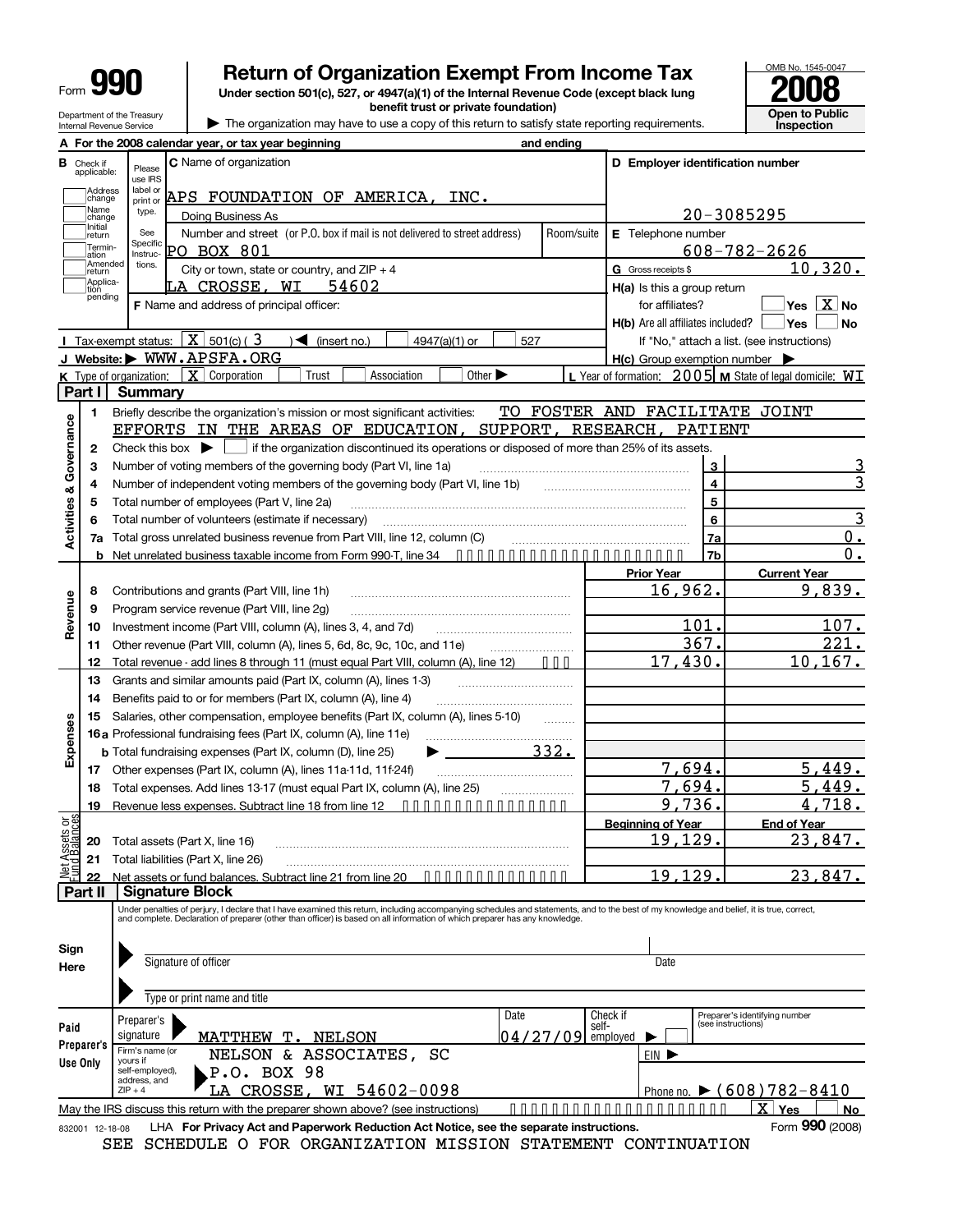| 4с<br>4d<br>4е    | (Code:<br>) (Expenses \$<br>Other program services. (Describe in Schedule O.)<br>(Expenses \$<br>including grants of \$<br>$\triangleright$ s<br>Total program service expenses                                                                                                                                   | ) (Revenue \$<br>593.<br>1.<br>(Must equal Part IX, Line 25, column (B).) | ) (Revenue \$<br>Form 990 (2008)                                                             |
|-------------------|-------------------------------------------------------------------------------------------------------------------------------------------------------------------------------------------------------------------------------------------------------------------------------------------------------------------|---------------------------------------------------------------------------|----------------------------------------------------------------------------------------------|
|                   |                                                                                                                                                                                                                                                                                                                   |                                                                           |                                                                                              |
|                   |                                                                                                                                                                                                                                                                                                                   |                                                                           |                                                                                              |
|                   |                                                                                                                                                                                                                                                                                                                   |                                                                           |                                                                                              |
|                   |                                                                                                                                                                                                                                                                                                                   |                                                                           |                                                                                              |
|                   |                                                                                                                                                                                                                                                                                                                   | including grants of \$                                                    |                                                                                              |
|                   | TO SUPPORT RESEARCH REGARDING ANTIPHOSHOLIPID ANTIBODY SYNDROME                                                                                                                                                                                                                                                   |                                                                           |                                                                                              |
| 4b                | ) (Expenses \$<br>(Code:                                                                                                                                                                                                                                                                                          | including grants of \$                                                    | ) (Revenue \$                                                                                |
|                   |                                                                                                                                                                                                                                                                                                                   |                                                                           |                                                                                              |
|                   | TO PROVIDE INFORMATION AND EDUCATION ON ANTIPHOSPHOLIPID ANTIBODY<br><b>SYNDROME</b>                                                                                                                                                                                                                              |                                                                           |                                                                                              |
|                   | Section 501(c)(3) and 501(c)(4) organizations and section 4947(a)(1) trusts are required to report the amount of grants and<br>allocations to others, the total expenses, and revenue, if any, for each program service reported.<br>) (Expenses \$<br>4a (Code:                                                  | 1,593. including grants of \$                                             | ) (Revenue \$                                                                                |
| 4                 | If "Yes", describe these changes on Schedule O.<br>Describe the exempt purpose achievements for each of the organization's three largest program services by expenses.                                                                                                                                            |                                                                           |                                                                                              |
| 3                 | Did the organization undertake any significant program services during the year which were not listed on<br>the prior Form 990 or 990-EZ?<br>If "Yes", describe these new services on Schedule O.<br>Did the organization cease conducting, or make significant changes in how it conducts, any program services? |                                                                           | $\sqrt{}$ Yes $\sqrt{}$ $\overline{\text{X}}$ No<br>$\sqrt{}$ Yes $\sqrt{}\,\overline{X}$ No |
|                   | <u>ANTIPHOSPHOLIPID ANTIBODY SYNDROME IN AN EFFECTIVE AND ETHICAL MANNER.</u>                                                                                                                                                                                                                                     |                                                                           |                                                                                              |
|                   | SUPPORT, RESEARCH, PATIENT SERVICES AND                                                                                                                                                                                                                                                                           | PUBLIC AWARENESS OF                                                       |                                                                                              |
| 1<br>$\mathbf{2}$ | Briefly describe the organization's mission:<br>TO FOSTER AND FACILIATATE JOINT EFFORTS IN THE AREAS OF EDUCATION,                                                                                                                                                                                                |                                                                           |                                                                                              |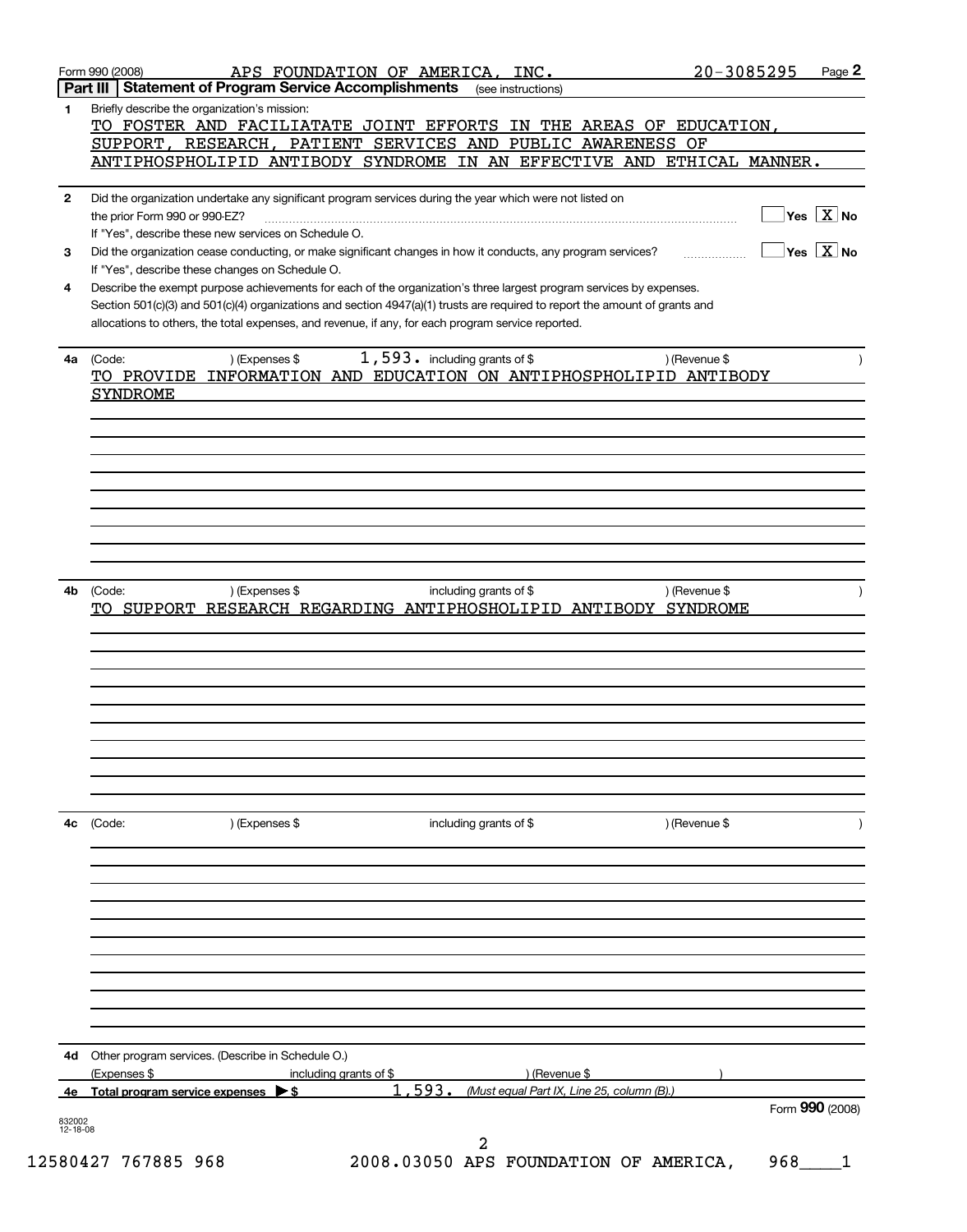|  | Form 990 (2008) |
|--|-----------------|

| Form 990 (2008)                                | APS FOUNDATION OF | AMERICA, | INC. | $20 - 3085295$ | Page 3 |
|------------------------------------------------|-------------------|----------|------|----------------|--------|
| <b>Part IV</b> Checklist of Required Schedules |                   |          |      |                |        |

|          |                                                                                                                                                                                                                                      |                 | Yes          | <b>No</b>            |
|----------|--------------------------------------------------------------------------------------------------------------------------------------------------------------------------------------------------------------------------------------|-----------------|--------------|----------------------|
| 1        | Is the organization described in section $501(c)(3)$ or $4947(a)(1)$ (other than a private foundation)?                                                                                                                              |                 |              |                      |
|          | If "Yes." complete Schedule A                                                                                                                                                                                                        | 1.              | $\mathbf{x}$ |                      |
| 2        | Is the organization required to complete Schedule B, Schedule of Contributors?                                                                                                                                                       | $\overline{2}$  |              | $\mathbf{X}$         |
| з        | Did the organization engage in direct or indirect political campaign activities on behalf of or in opposition to candidates for                                                                                                      |                 |              |                      |
|          | public office? If "Yes," complete Schedule C, Part I                                                                                                                                                                                 | <u>3</u><br>4   |              | <u>x</u><br>X        |
| 4        | Section 501(c)(3) organizations. Did the organization engage in lobbying activities? If "Yes," complete Schedule C, Part II                                                                                                          |                 |              |                      |
| 5        | Section 501(c)(4), 501(c)(5), and 501(c)(6) organizations. Is the organization subject to the section 6033(e) notice and                                                                                                             |                 |              |                      |
|          | reporting requirement and proxy tax? If "Yes," complete Schedule C, Part III                                                                                                                                                         | 5               |              |                      |
| 6        | Did the organization maintain any donor advised funds or any accounts where donors have the right to provide advice<br>on the distribution or investment of amounts in such funds or accounts? If "Yes," complete Schedule D, Part I |                 |              | <u>x</u>             |
|          |                                                                                                                                                                                                                                      | 6               |              |                      |
| 7        | Did the organization receive or hold a conservation easement, including easements to preserve open space,<br>the environment, historic land areas, or historic structures? If "Yes," complete Schedule D, Part II                    | $\overline{7}$  |              | $\mathbf X$          |
|          | If "Yes," complete                                                                                                                                                                                                                   |                 |              |                      |
| 8        | Did the organization maintain collections of works of art, historical treasures, or other similar assets?<br>Schedule D, Part III                                                                                                    | 8               |              | <u>x</u>             |
| 9        | Did the organization report an amount in Part X, line 21; serve as a custodian for amounts not listed in Part X; or provide                                                                                                          |                 |              |                      |
|          | If "Yes," complete Schedule D, Part IV<br>credit counseling, debt management, credit repair, or debt negotiation services?                                                                                                           | 9               |              | <u>x</u>             |
|          | If "Yes," complete Schedule D, Part V<br>Did the organization hold assets in term, permanent, or quasi-endowments?                                                                                                                   | 10              |              | $\mathbf X$          |
| 10<br>11 | Did the organization report an amount in Part X, lines 10, 12, 13, 15, or 25?                                                                                                                                                        |                 |              |                      |
|          | If "Yes," complete Schedule D, Parts VI, VII, VIII, IX, or X as applicable                                                                                                                                                           | 11              | <u>x</u>     |                      |
| 12       | Did the organization receive an audited financial statement for the year for which it is completing this return that was                                                                                                             |                 |              |                      |
|          | prepared in accordance with GAAP? If "Yes," complete Schedule D, Parts XI, XII, and XIII                                                                                                                                             | 12              |              | <u>x</u>             |
| 13       | Is the organization a school as described in section $170(b)(1)(A)(ii)?$ If "Yes," complete Schedule E                                                                                                                               | 13              |              | $\mathbf{X}$         |
| 14a      | Did the organization maintain an office, employees, or agents outside of the U.S.?                                                                                                                                                   | <u>14a</u>      |              | $\mathbf{X}_{\perp}$ |
| b        | Did the organization have aggregate revenues or expenses of more than \$10,000 from grantmaking, fundraising, business,                                                                                                              |                 |              |                      |
|          | and program service activities outside the U.S.? If "Yes," complete Schedule F, Part I                                                                                                                                               | 14 <sub>b</sub> |              | <u>x</u>             |
| 15       | Did the organization report on Part IX, column (A), line 3, more than \$5,000 of grants or assistance to any organization or entity                                                                                                  |                 |              |                      |
|          | located outside the United States? If "Yes," complete Schedule F, Part II                                                                                                                                                            | 15              |              | <u>x</u>             |
| 16       | Did the organization report on Part IX, column (A), line 3, more than \$5,000 of aggregate grants or assistance to individuals                                                                                                       |                 |              |                      |
|          | located outside the United States? If "Yes," complete Schedule F, Part III                                                                                                                                                           | 16              |              | <u>х</u>             |
| 17       | Did the organization report more than \$15,000 on Part IX, column (A), line 11e?<br>If "Yes," complete Schedule G, Part I                                                                                                            | 17              |              | $\mathbf X$          |
| 18       | If "Yes," complete Schedule G, Part II<br>Did the organization report more than \$15,000 total on Part VIII, lines 1c and 8a?                                                                                                        | 18              |              | $\mathbf{x}$         |
| 19       | Did the organization report more than \$15,000 on Part VIII, line 9a? If "Yes," complete Schedule G, Part III                                                                                                                        | <u>19</u>       |              | $\mathbf{x}$         |
| 20       | Did the organization operate one or more hospitals? If "Yes," complete Schedule H                                                                                                                                                    | 20              |              | $\mathbf{x}$         |
| 21       | Did the organization report more than \$5,000 on Part IX, column (A), line 1?<br>If "Yes," complete Schedule I, Parts I and II<br>.                                                                                                  | 21              |              | $\mathbf{x}$         |
| 22       | Did the organization report more than \$5,000 on Part IX, column (A), line 2?<br>If "Yes," complete Schedule I, Parts I and III                                                                                                      | 22              |              | <u>x</u>             |
| 23       | Did the organization answer "Yes" to Part VII, Section A, questions 3, 4, or 5?<br>If "Yes," complete Schedule J<br>.                                                                                                                | 23              |              | X.                   |
|          | 24a Did the organization have a tax-exempt bond issue with an outstanding principal amount of more than \$100,000 as of the                                                                                                          |                 |              |                      |
|          | last day of the year, that was issued after December 31, 2002? If "Yes," answer questions 24b-24d and complete Schedule K.                                                                                                           |                 |              |                      |
|          | If "No", go to question 25                                                                                                                                                                                                           | <u>24a</u>      |              | <u>x</u>             |
| b        | Did the organization invest any proceeds of tax-exempt bonds beyond a temporary period exception?                                                                                                                                    | 24b             |              |                      |
| c        | Did the organization maintain an escrow account other than a refunding escrow at any time during the year to defease                                                                                                                 |                 |              |                      |
|          |                                                                                                                                                                                                                                      | 24c             |              |                      |
|          | d Did the organization act as an "on behalf of" issuer for bonds outstanding at any time during the year?                                                                                                                            | 24d             |              |                      |
| 25a      | Section 501(c)(3) and 501(c)(4) organizations. Did the organization engage in an excess benefit transaction with a                                                                                                                   |                 |              |                      |
|          | disqualified person during the year? If "Yes," complete Schedule L, Part I                                                                                                                                                           | 25a             |              | <u>x</u>             |
| b        | Did the organization become aware that it had engaged in an excess benefit transaction with a disqualified person from a                                                                                                             |                 |              |                      |
|          | prior year? If "Yes," complete Schedule L, Part I                                                                                                                                                                                    | 25 <sub>b</sub> |              | <u>x</u>             |
| 26       | Was a loan to or by a current or former officer, director, trustee, key employee, highly compensated employee, or disqualified                                                                                                       |                 |              | x                    |
|          | Did the organization provide a grant or other assistance to an officer, director, trustee, key employee, or substantial                                                                                                              | 26              |              |                      |
| 27       | contributor, or to a person related to such an individual? If "Yes," complete Schedule L, Part III                                                                                                                                   | 27              |              | x                    |
|          |                                                                                                                                                                                                                                      |                 |              |                      |

Form **990** (2008)

832003 12-18-08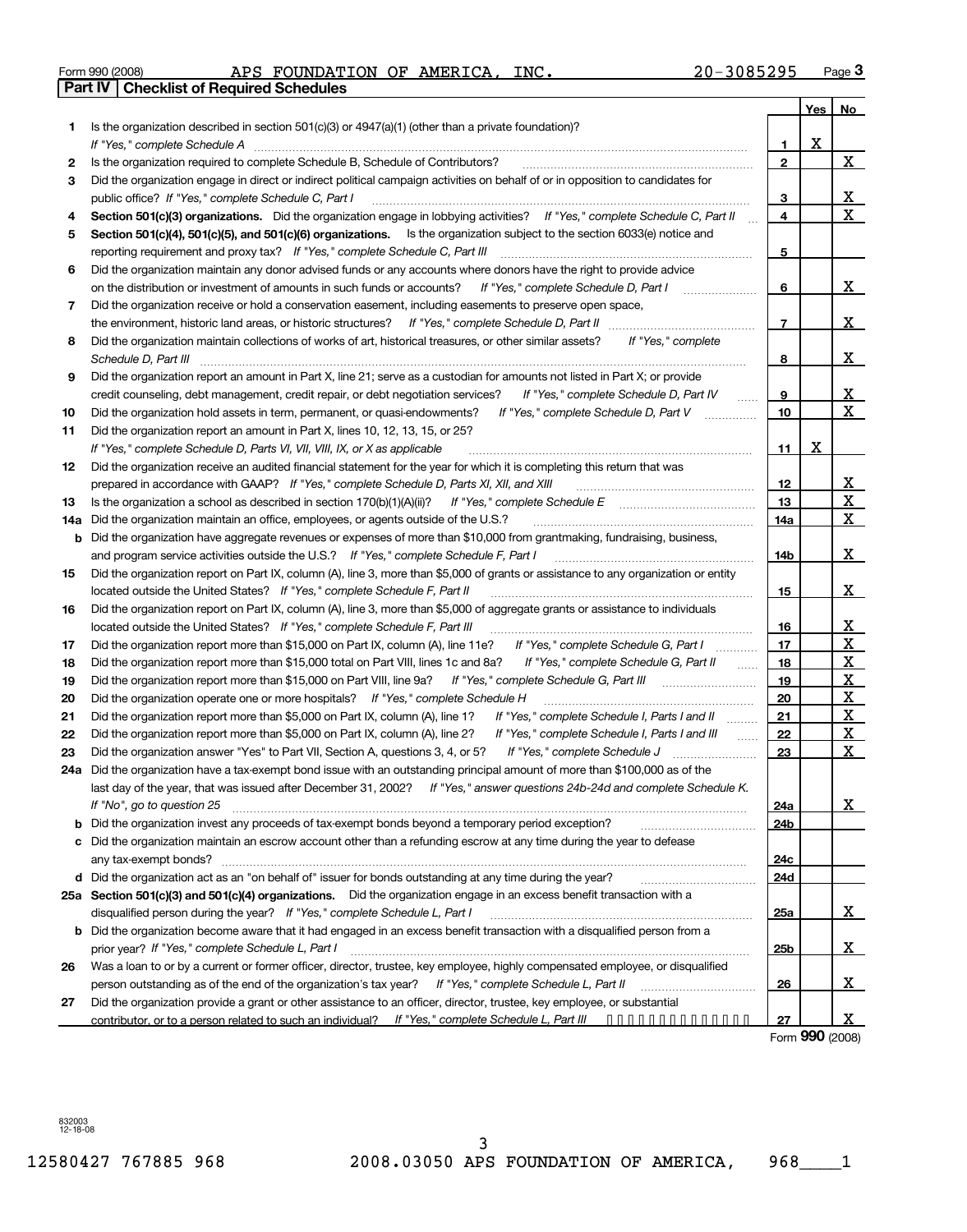### Form 990 (2008) Page **4** APS FOUNDATION OF AMERICA, INC. 20-3085295 **Part IV Checklist of Required Schedules** *(continued)*

|              |                                                                                                                               |                 |                 | Yes   No |
|--------------|-------------------------------------------------------------------------------------------------------------------------------|-----------------|-----------------|----------|
| 28           | During the tax year, did any person who is a current or former officer, director, trustee, or key employee:                   |                 |                 |          |
|              | a Have a direct business relationship with the organization (other than as an officer, director, trustee, or employee), or an |                 |                 |          |
|              | indirect business relationship through ownership of more than 35% in another entity (individually or collectively with other  |                 |                 |          |
|              | person(s) listed in Part VII, Section A)? If "Yes," complete Schedule L, Part IV                                              | <b>28a</b>      |                 | X        |
|              | <b>b</b> Have a family member who had a direct or indirect business relationship with the organization?                       |                 |                 |          |
|              | If "Yes." complete Schedule L, Part IV                                                                                        | 28 <sub>b</sub> |                 | x        |
| $\mathbf{c}$ | Serve as an officer, director, trustee, key employee, partner, or member of an entity (or a shareholder of a professional     |                 |                 |          |
|              | corporation) doing business with the organization? If "Yes," complete Schedule L, Part IV                                     | 28 <sub>c</sub> |                 | x        |
| 29           |                                                                                                                               | 29              |                 | X        |
| 30           | Did the organization receive contributions of art, historical treasures, or other similar assets, or qualified conservation   |                 |                 |          |
|              | contributions? If "Yes," complete Schedule M                                                                                  | 30              |                 | x        |
| 31           | Did the organization liquidate, terminate, or dissolve and cease operations?                                                  |                 |                 |          |
|              | If "Yes," complete Schedule N, Part I                                                                                         | 31              |                 | x        |
| 32           | Did the organization sell, exchange, dispose of, or transfer more than 25% of its net assets?<br>If "Yes," complete           |                 |                 |          |
|              | Schedule N, Part II                                                                                                           | 32              |                 | x        |
| 33           | Did the organization own 100% of an entity disregarded as separate from the organization under Regulations                    |                 |                 |          |
|              | sections 301.7701-2 and 301.7701-3? If "Yes," complete Schedule R, Part I                                                     | 33              |                 | x        |
| 34           | Was the organization related to any tax-exempt or taxable entity?                                                             |                 |                 |          |
|              | If "Yes," complete Schedule R, Parts II, III, IV, and V, line 1                                                               | 34              |                 | x        |
| 35           | Is any related organization a controlled entity within the meaning of section 512(b)(13)?                                     |                 |                 |          |
|              | If "Yes," complete Schedule R, Part V, line 2                                                                                 | 35              |                 | x        |
| 36           | Section 501(c)(3) organizations. Did the organization make any transfers to an exempt non-charitable related organization?    |                 |                 |          |
|              | If "Yes," complete Schedule R, Part V, line 2                                                                                 | 36              |                 | x        |
| 37           | Did the organization conduct more than 5% of its activities through an entity that is not a related organization              |                 |                 |          |
|              | and that is treated as a partnership for federal income tax purposes? If "Yes," complete Schedule R, Part VI $\cdots$         | 37              |                 | x        |
|              |                                                                                                                               |                 | Form 990 (2008) |          |

832004 12-18-08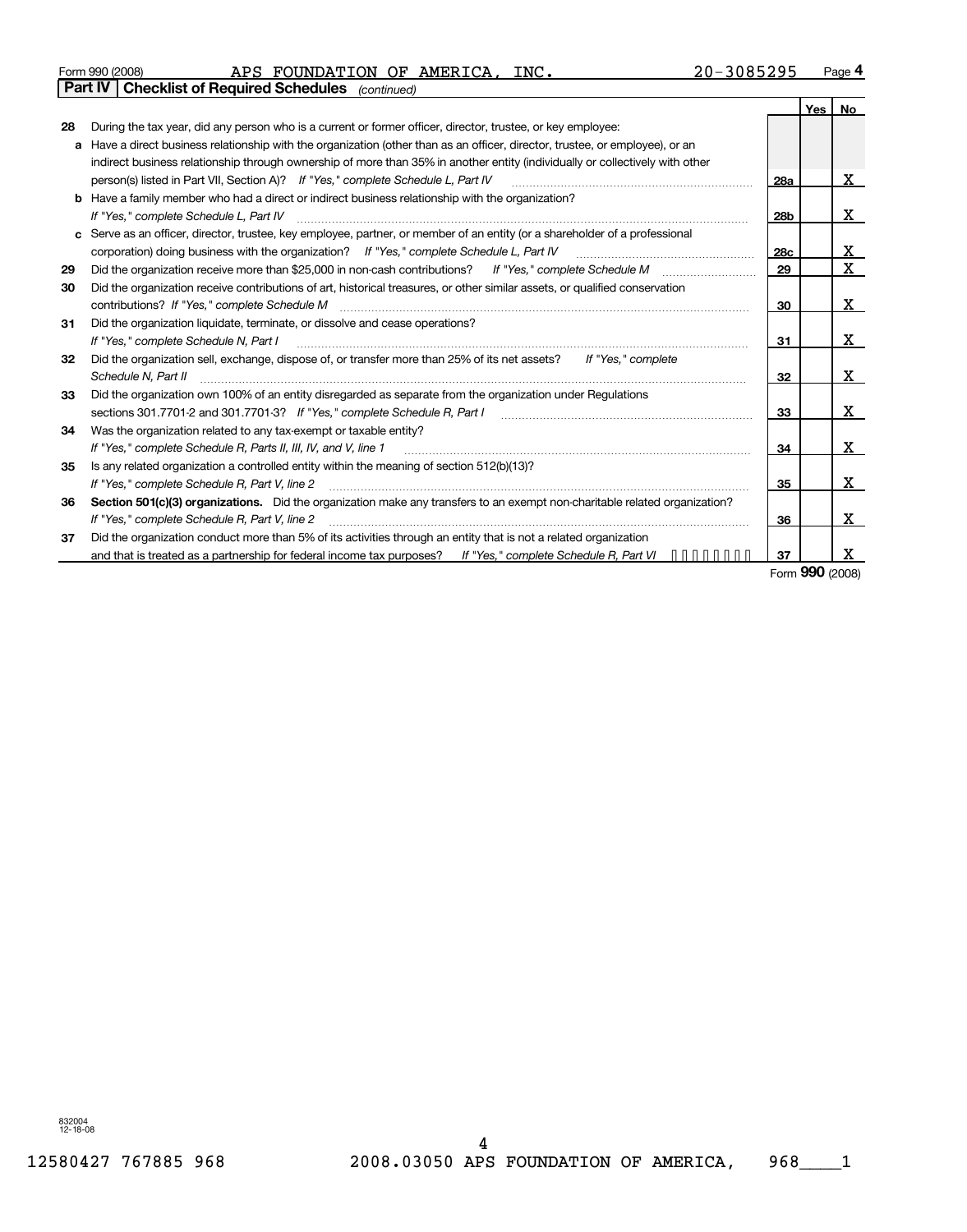| APS<br>990 (2008) |  |  |
|-------------------|--|--|
|-------------------|--|--|

#### Form 990 (2008) **3.1 APS FOUNDATION OF AMERICA, INC.** 20-3085295 Page 5 APS FOUNDATION OF AMERICA, INC. 20-3085295

| Part V | <b>Statements Regarding Other IRS Filings and Tax Compliance</b>                                                                                                                                                     |                 |   |     |     |              |
|--------|----------------------------------------------------------------------------------------------------------------------------------------------------------------------------------------------------------------------|-----------------|---|-----|-----|--------------|
|        |                                                                                                                                                                                                                      |                 |   |     | Yes | No           |
|        | 1a Enter the number reported in Box 3 of Form 1096, Annual Summary and Transmittal of                                                                                                                                |                 |   |     |     |              |
|        | U.S. Information Returns. Enter -0- if not applicable                                                                                                                                                                | 1a              |   |     |     |              |
| b      | Enter the number of Forms W-2G included in line 1a. Enter -0- if not applicable                                                                                                                                      | 1 <sub>b</sub>  |   |     |     |              |
| c      | Did the organization comply with backup withholding rules for reportable payments to vendors and reportable gaming                                                                                                   |                 |   |     |     |              |
|        |                                                                                                                                                                                                                      |                 |   | 1c  |     |              |
|        | 2a Enter the number of employees reported on Form W-3, Transmittal of Wage and Tax Statements,                                                                                                                       |                 |   |     |     |              |
|        | filed for the calendar year ending with or within the year covered by this return                                                                                                                                    | 2a              | 0 |     |     |              |
| b      | If at least one is reported on line 2a, did the organization file all required federal employment tax returns?                                                                                                       |                 |   | 2b  |     |              |
|        | Note. If the sum of lines 1a and 2a is greater than 250, you may be required to e-file this return. (see instructions)                                                                                               |                 |   |     |     |              |
|        | 3a Did the organization have unrelated business gross income of \$1,000 or more during the year covered by this return?                                                                                              |                 | . | За  |     | X            |
| b      | If "Yes," has it filed a Form 990-T for this year? If "No," provide an explanation in Schedule O                                                                                                                     |                 |   | Зb  |     |              |
|        | 4a At any time during the calendar year, did the organization have an interest in, or a signature or other authority over, a                                                                                         |                 |   |     |     |              |
|        | financial account in a foreign country (such as a bank account, securities account, or other financial account)?                                                                                                     |                 |   | 4a  |     | X            |
|        | <b>b</b> If "Yes," enter the name of the foreign country: $\blacktriangleright$                                                                                                                                      |                 |   |     |     |              |
|        | See the instructions for exceptions and filing requirements for Form TD F 90-22.1, Report of Foreign Bank and                                                                                                        |                 |   |     |     |              |
|        | <b>Financial Accounts.</b>                                                                                                                                                                                           |                 |   |     |     |              |
|        | 5a Was the organization a party to a prohibited tax shelter transaction at any time during the tax year?                                                                                                             |                 |   | 5a  |     | х            |
|        | <b>b</b> Did any taxable party notify the organization that it was or is a party to a prohibited tax shelter transaction?                                                                                            |                 |   | 5b  |     | $\mathbf{X}$ |
|        | c If "Yes," to question 5a or 5b, did the organization file Form 8886-T, Disclosure by Tax-Exempt Entity Regarding Prohibited                                                                                        |                 |   |     |     |              |
|        | Tax Shelter Transaction?                                                                                                                                                                                             |                 |   | 5с  |     |              |
|        | 6a Did the organization solicit any contributions that were not tax deductible?                                                                                                                                      |                 |   | 6a  |     | $\mathbf{X}$ |
|        | b If "Yes," did the organization include with every solicitation an express statement that such contributions or gifts                                                                                               |                 |   |     |     |              |
|        | were not tax deductible?                                                                                                                                                                                             |                 |   | 6b  |     |              |
| 7      | Organizations that may receive deductible contributions under section 170(c).                                                                                                                                        |                 |   |     |     |              |
| a      | Did the organization provide goods or services in exchange for any quid pro quo contribution of more than \$75?                                                                                                      |                 |   | 7a  |     | <u>x</u>     |
| b      | If "Yes," did the organization notify the donor of the value of the goods or services provided?<br>Did the organization sell, exchange, or otherwise dispose of tangible personal property for which it was required |                 |   | 7b  |     |              |
| c      |                                                                                                                                                                                                                      |                 |   |     |     | X            |
|        | d If "Yes," indicate the number of Forms 8282 filed during the year                                                                                                                                                  | 7d              |   | 7c  |     |              |
|        | e Did the organization, during the year, receive any funds, directly or indirectly, to pay premiums on a personal                                                                                                    |                 |   |     |     |              |
|        | benefit contract?                                                                                                                                                                                                    |                 |   | 7е  |     | X            |
| f      | Did the organization, during the year, pay premiums, directly or indirectly, on a personal benefit contract?                                                                                                         |                 |   | 7f  |     | X            |
|        | For all contributions of qualified intellectual property, did the organization file Form 8899 as required?                                                                                                           |                 |   | 7g  |     | X            |
|        | h For contributions of cars, boats, airplanes, and other vehicles, did the organization file a Form 1098-C as required?                                                                                              |                 | . | 7h  |     | X            |
| 8      | Section 501(c)(3) and other sponsoring organizations maintaining donor advised funds and section 509(a)(3)                                                                                                           |                 |   |     |     |              |
|        | supporting organizations. Did the supporting organization, or a fund maintained by a sponsoring organization, have                                                                                                   |                 |   |     |     |              |
|        | excess business holdings at any time during the year?                                                                                                                                                                |                 |   | 8   |     |              |
| 9      | Section 501(c)(3) and other sponsoring organizations maintaining donor advised funds.                                                                                                                                |                 |   |     |     |              |
| a      | Did the organization make any taxable distributions under section 4966?                                                                                                                                              |                 |   | 9а  |     |              |
| b      | Did the organization make a distribution to a donor, donor advisor, or related person?                                                                                                                               |                 |   | 9b  |     |              |
| 10     | Section 501(c)(7) organizations. Enter: $N/A$                                                                                                                                                                        |                 |   |     |     |              |
| a      | Initiation fees and capital contributions included on Part VIII, line 12                                                                                                                                             | 10a             |   |     |     |              |
|        | <b>b</b> Gross receipts, included on Form 990, Part VIII, line 12, for public use of club facilities                                                                                                                 | 10 <sub>b</sub> |   |     |     |              |
| 11     | Section 501(c)(12) organizations. Enter: $N/A$                                                                                                                                                                       |                 |   |     |     |              |
| a      | Gross income from members or shareholders                                                                                                                                                                            | 11a             |   |     |     |              |
|        | b Gross income from other sources (Do not net amounts due or paid to other sources against                                                                                                                           |                 |   |     |     |              |
|        | amounts due or received from them.)                                                                                                                                                                                  | 11 <sub>b</sub> |   |     |     |              |
|        | 12a Section 4947(a)(1) non-exempt charitable trusts. Is the organization filing Form 990 in lieu of Form 1041?                                                                                                       |                 |   | 12a |     |              |
|        | <b>b</b> If "Yes," enter the amount of tax-exempt interest received or accrued during the year $\bullet \bullet \mathbf{N}$ .                                                                                        | 12 <sub>b</sub> |   |     |     |              |

Form **990** (2008)

832005 12-18-08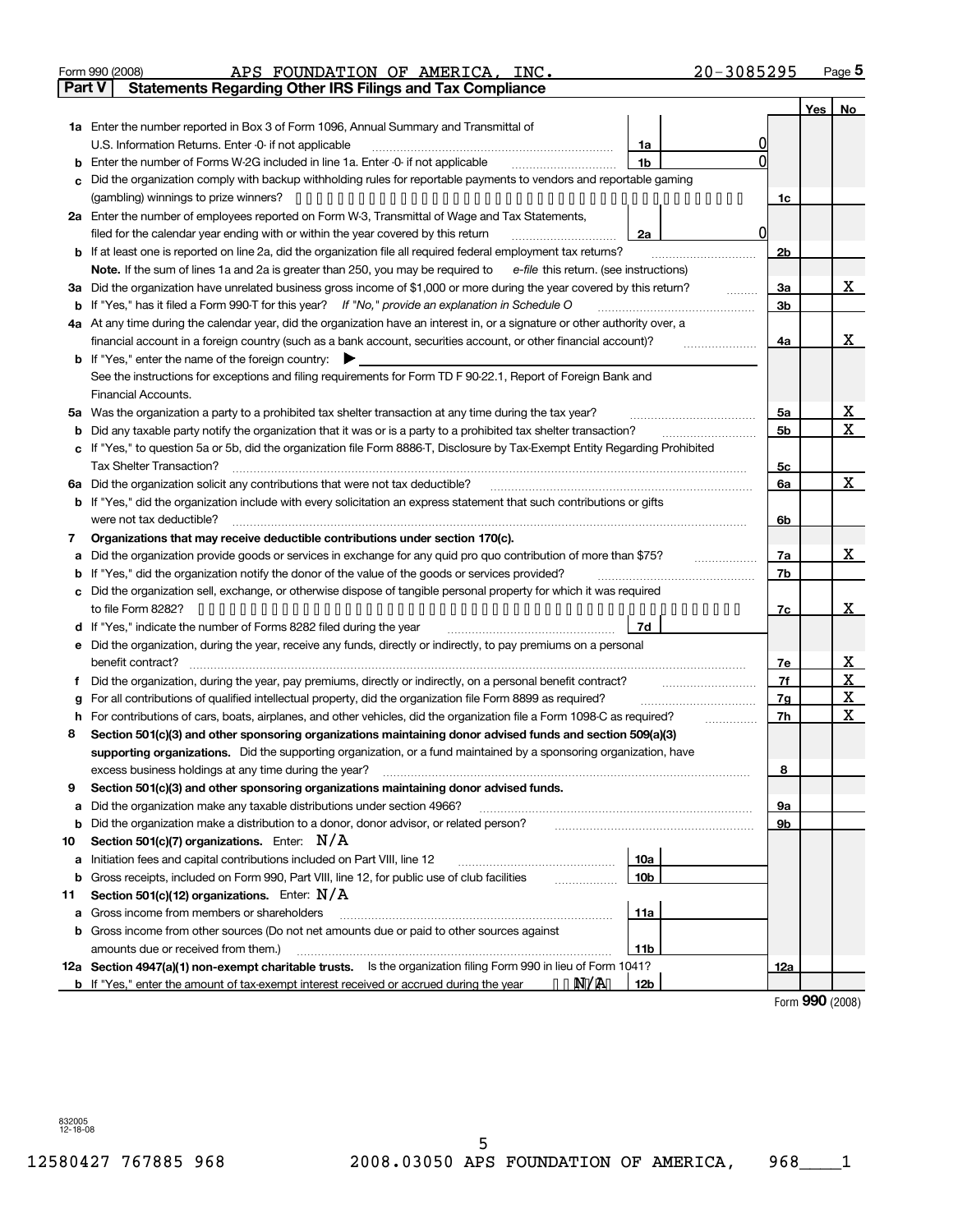Form 990 (2008) APS FOUNDATION OF AMERICA,INC<sub>·</sub> 20-3085295 Page **6** 

**Part VI Governance, Management, and Disclosure** *(Sections A, B, and C request information about policies not required by the Internal Revenue Code.)*

|                    | <b>Section A. Governing Body and Management</b>                                                                                                               |                 | <b>Yes</b>              | No |
|--------------------|---------------------------------------------------------------------------------------------------------------------------------------------------------------|-----------------|-------------------------|----|
|                    |                                                                                                                                                               |                 |                         |    |
|                    | For each "Yes" response to lines 2-7b below, and for a "No" response to lines 8 or 9b below, describe the circumstances,                                      |                 |                         |    |
|                    | processes, or changes in Schedule O. See instructions.<br><b>1a</b> Enter the number of voting members of the governing body                                  |                 |                         |    |
|                    | 1a<br>Enter the number of voting members that are independent<br>1b                                                                                           |                 |                         |    |
| b                  | Did any officer, director, trustee, or key employee have a family relationship or a business relationship with any other                                      |                 |                         |    |
| 2                  |                                                                                                                                                               |                 |                         | х  |
|                    | officer, director, trustee, or key employee?                                                                                                                  | 2               |                         |    |
| З                  | Did the organization delegate control over management duties customarily performed by or under the direct supervision                                         |                 |                         |    |
|                    | of officers, directors or trustees, or key employees to a management company or other person?                                                                 | 3               |                         |    |
| 4                  | Did the organization make any significant changes to its organizational documents since the prior Form 990 was filed?                                         | 4               |                         |    |
| 5                  | Did the organization become aware during the year of a material diversion of the organization's assets?                                                       | 5               |                         |    |
| 6                  | Does the organization have members or stockholders?                                                                                                           | 6               |                         |    |
|                    | 7a Does the organization have members, stockholders, or other persons who may elect one or more members of the<br>governing body?                             | 7a              |                         |    |
|                    | <b>b</b> Are any decisions of the governing body subject to approval by members, stockholders, or other persons?                                              | 7b              |                         |    |
| 8                  | Did the organization contemporaneously document the meetings held or written actions undertaken during the year<br>by the following:                          |                 |                         |    |
|                    |                                                                                                                                                               |                 | $\overline{\textbf{X}}$ |    |
|                    | <b>a</b> The governing body?                                                                                                                                  | <u>8a</u>       |                         |    |
|                    | Each committee with authority to act on behalf of the governing body?                                                                                         | 8b              | X                       |    |
| 9а                 | Does the organization have local chapters, branches, or affiliates?                                                                                           | <b>9a</b>       |                         |    |
| b                  | If "Yes," does the organization have written policies and procedures governing the activities of such chapters, affiliates,                                   |                 |                         |    |
|                    | and branches to ensure their operations are consistent with those of the organization?                                                                        | 9b              |                         |    |
| 10                 | Was a copy of the Form 990 provided to the organization's governing body before it was filed? All organizations must                                          |                 |                         |    |
|                    | describe in Schedule O the process, if any, the organization uses to review the Form 990                                                                      | 10              | х                       |    |
| 11                 | Is there any officer, director or trustee, or key employee listed in Part VII, Section A, who cannot be reached at the                                        |                 |                         |    |
|                    | organization's mailing address? If "Yes," provide the names and addresses in Schedule $0 \ \ \ \cdots \ \ \cdots \ \ \cdots \ \ \cdots \ \ \cdots \ \ \cdots$ | 11              |                         |    |
|                    | <b>Section B. Policies</b>                                                                                                                                    |                 |                         |    |
|                    |                                                                                                                                                               |                 | Yes                     |    |
|                    |                                                                                                                                                               | 12a             | x                       |    |
|                    | <b>b</b> Are officers, directors or trustees, and key employees required to disclose annually interests that could give rise                                  |                 |                         |    |
|                    | to conflicts?                                                                                                                                                 | 12 <sub>b</sub> | X                       |    |
| c                  | Does the organization regularly and consistently monitor and enforce compliance with the policy?<br>If "Yes," describe                                        |                 |                         |    |
|                    | in Schedule O how this is done                                                                                                                                | 12c             | х                       |    |
| 13                 | Does the organization have a written whistleblower policy?                                                                                                    | 13              | X                       |    |
| 14                 | Does the organization have a written document retention and destruction policy?                                                                               | 14              | X                       |    |
| 15                 | Did the process for determining compensation of the following persons include a review and approval by independent                                            |                 |                         |    |
|                    | persons, comparability data, and contemporaneous substantiation of the deliberation and decision:                                                             |                 |                         |    |
| a                  | The organization's CEO, Executive Director, or top management official?                                                                                       | <u>15a</u>      |                         |    |
| b                  | Other officers or key employees of the organization?                                                                                                          | 15 <sub>b</sub> |                         |    |
|                    | Describe the process in Schedule O. (see instructions)                                                                                                        |                 |                         |    |
|                    | 16a Did the organization invest in, contribute assets to, or participate in a joint venture or similar arrangement with a                                     |                 |                         |    |
|                    | taxable entity during the year?                                                                                                                               | 16a             |                         |    |
|                    | b If "Yes," has the organization adopted a written policy or procedure requiring the organization to evaluate its participation                               |                 |                         |    |
|                    | in joint venture arrangements under applicable federal tax law, and taken steps to safeguard the organization's                                               |                 |                         |    |
|                    |                                                                                                                                                               | <u>16b</u>      |                         |    |
|                    | <b>Section C. Disclosure</b>                                                                                                                                  |                 |                         |    |
| 17                 | $\blacktriangleright$ WI, AR, AZ, CA, CT, FL, IL, KS, KY, LA, MA, MD<br>List the states with which a copy of this Form 990 is required to be filed            |                 |                         |    |
|                    | Section 6104 requires an organization to make its Forms 1023 (or 1024 if applicable), 990, and 990-T (501(c)(3)s only) available for                          |                 |                         |    |
| 18                 |                                                                                                                                                               |                 |                         |    |
|                    |                                                                                                                                                               |                 |                         |    |
|                    | public inspection. Indicate how you make these available. Check all that apply.                                                                               |                 |                         |    |
|                    | $\lfloor x \rfloor$ Upon request<br>X Own website<br>Another's website                                                                                        |                 |                         |    |
| 19                 | Describe in Schedule O whether (and if so, how), the organization makes its governing documents, conflict of interest policy, and financial                   |                 |                         |    |
|                    | statements available to the public.                                                                                                                           |                 |                         |    |
|                    | State the name, physical address, and telephone number of the person who possesses the books and records of the organization:                                 |                 |                         |    |
| 20                 | <u>CHRISTINA POHLMAN - 608-782-2626</u>                                                                                                                       |                 |                         |    |
|                    | PO BOX 801, LA CROSSE, WI<br>54602                                                                                                                            |                 |                         |    |
| 832006<br>12-18-08 | SEE SCHEDULE O FOR FULL LIST OF STATES<br>6                                                                                                                   |                 | Form 990 (2008)         |    |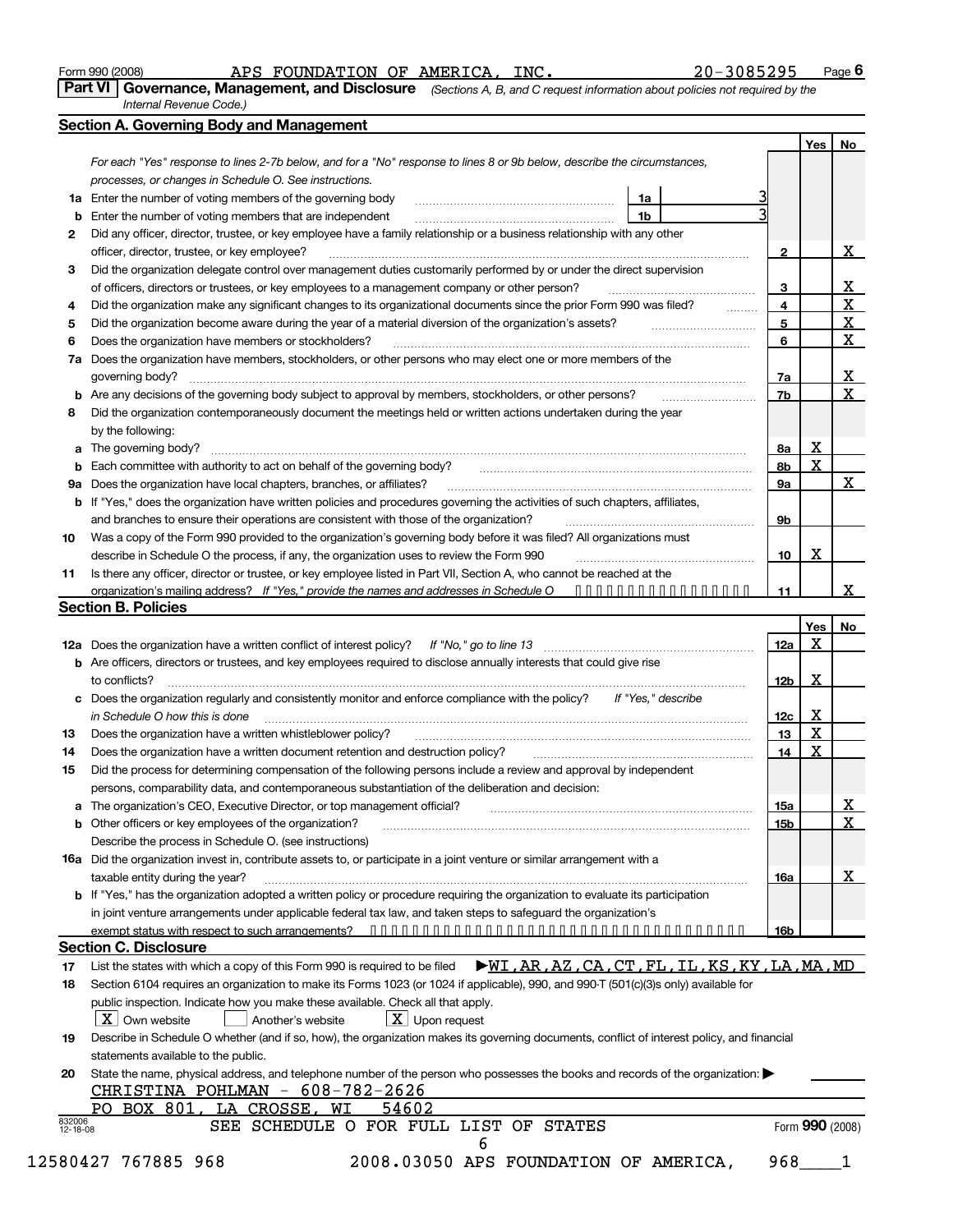### **Part VII Compensation of Officers, Directors, Trustees, Key Employees, Highest Compensated Employees, and Independent Contractors**

#### **Section A. Officers, Directors, Trustees, Key Employees, and Highest Compensated Employees**

**1a** Complete this table for all persons required to be listed. Use Schedule J-2 if additional space is needed.

¥ List all of the organization's **current** officers, directors, trustees (whether individuals or organizations), regardless of amount of compensation, and **current** key employees. Enter -0- in columns (D), (E), and (F) if no compensation was paid.

¥ List the organization's five **current** highest compensated employees (other than an officer, director, trustee, or key employee) who received reportable compensation (Box 5 of Form W-2 and/or Box 7 of Form 1099-MISC) of more than \$100,000 from the organization and any related organizations.

¥ List all of the organization's **former** officers, key employees, and highest compensated employees who received more than \$100,000 of reportable compensation from the organization and any related organizations.

¥ List all of the organization's **former directors or trustees** that received, in the capacity as a former director or trustee of the organization, more than \$10,000 of reportable compensation from the organization and any related organizations.

List persons in the following order: individual trustees or directors; institutional trustees; officers; key employees; highest compensated employees; and former such persons.

 $\underline{X}$  Check this box if the organization did not compensate any officer, director, trustee, or key employee.

| (A)                                      | (B)                  | (C)                                |                       |                         |              |                                           |  | (D)                                                            | (E)                                                              | (F)                                                                                            |
|------------------------------------------|----------------------|------------------------------------|-----------------------|-------------------------|--------------|-------------------------------------------|--|----------------------------------------------------------------|------------------------------------------------------------------|------------------------------------------------------------------------------------------------|
| Name and Title                           | Average              | Position<br>(check all that apply) |                       |                         |              |                                           |  | Reportable                                                     | Reportable                                                       | Estimated                                                                                      |
|                                          | hours<br>per<br>week | Individual trustee or director     | Institutional trustee | Officer                 | Key employee | Highest compensated<br>employee<br>Former |  | compensation<br>from<br>the<br>organization<br>(W-2/1099-MISC) | compensation<br>from related<br>organizations<br>(W-2/1099-MISC) | amount of<br>other<br>compensation<br>from the<br>organization<br>and related<br>organizations |
| CHRISTINA M POHLMAN<br>PRESIDENT         | 40.00                |                                    |                       | $\overline{\mathbf{X}}$ |              |                                           |  | $\overline{0}$ .                                               | $\overline{0}$ .                                                 | 0.                                                                                             |
| HEIDI A PONAGAI<br><b>VICE PRESIDENT</b> | 30.00                |                                    |                       | $\overline{\mathbf{X}}$ |              |                                           |  | 0.                                                             | $\mathbf 0$                                                      | 0.                                                                                             |
| CINDY GURLEY<br><b>SECRETARY</b>         | 5.00                 |                                    |                       | $\mathbf X$             |              |                                           |  | 0.                                                             | $\mathbf 0$                                                      | 0.                                                                                             |
|                                          |                      |                                    |                       |                         |              |                                           |  |                                                                |                                                                  |                                                                                                |
|                                          |                      |                                    |                       |                         |              |                                           |  |                                                                |                                                                  |                                                                                                |
|                                          |                      |                                    |                       |                         |              |                                           |  |                                                                |                                                                  |                                                                                                |
|                                          |                      |                                    |                       |                         |              |                                           |  |                                                                |                                                                  |                                                                                                |
|                                          |                      |                                    |                       |                         |              |                                           |  |                                                                |                                                                  |                                                                                                |
|                                          |                      |                                    |                       |                         |              |                                           |  |                                                                |                                                                  |                                                                                                |
|                                          |                      |                                    |                       |                         |              |                                           |  |                                                                |                                                                  |                                                                                                |
|                                          |                      |                                    |                       |                         |              |                                           |  |                                                                |                                                                  |                                                                                                |
|                                          |                      |                                    |                       |                         |              |                                           |  |                                                                |                                                                  |                                                                                                |
|                                          |                      |                                    |                       |                         |              |                                           |  |                                                                |                                                                  |                                                                                                |
|                                          |                      |                                    |                       |                         |              |                                           |  |                                                                |                                                                  |                                                                                                |

7

832007 12-18-08 Form **990** (2008)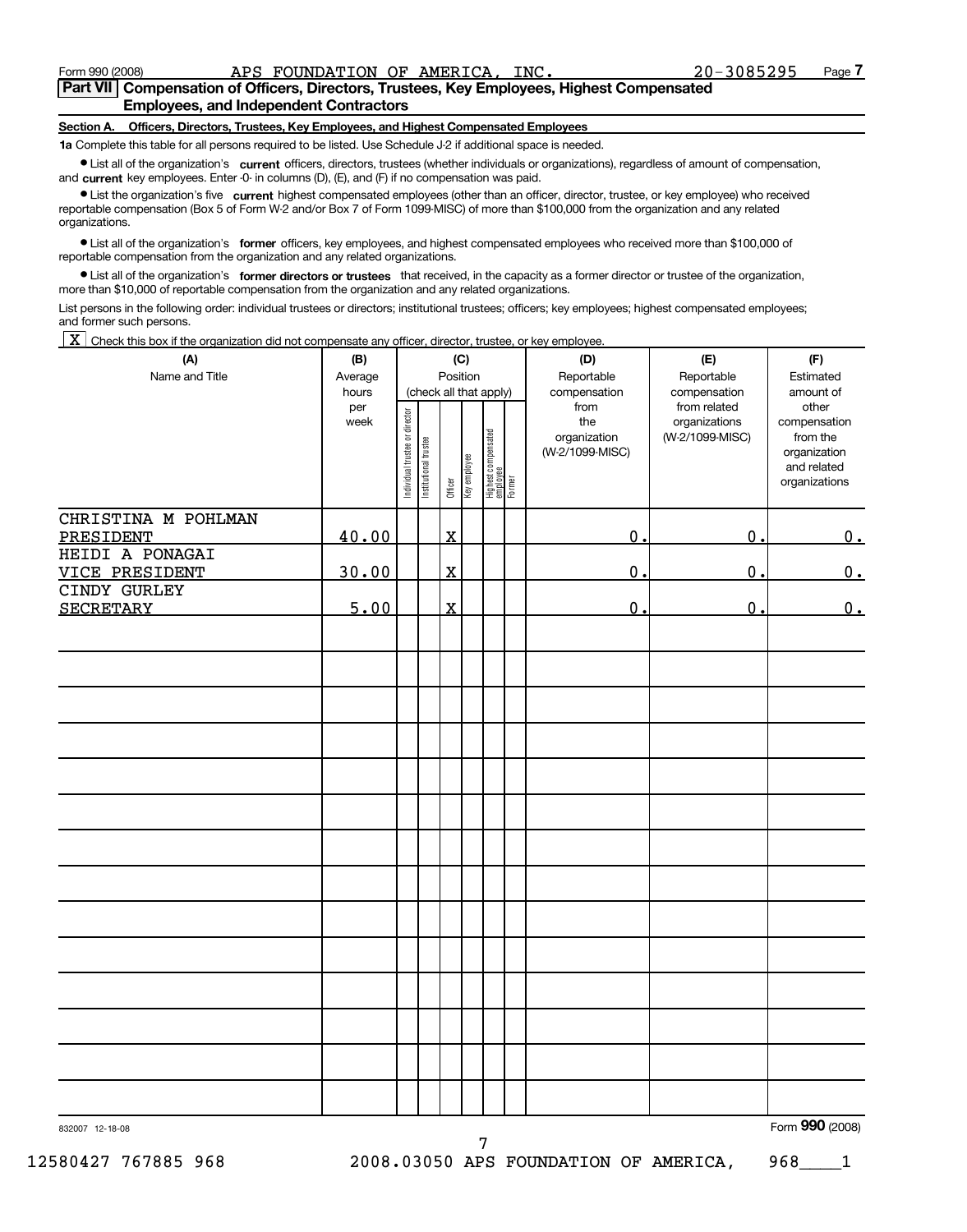|                 | Form 990 (2008)<br>APS FOUNDATION OF AMERICA,                                                                                                                                                                                            |                         |                                |                       |                         |     |                                           | INC.                                           | 20-3085295                                       |                               | Page 8                                                                            |  |
|-----------------|------------------------------------------------------------------------------------------------------------------------------------------------------------------------------------------------------------------------------------------|-------------------------|--------------------------------|-----------------------|-------------------------|-----|-------------------------------------------|------------------------------------------------|--------------------------------------------------|-------------------------------|-----------------------------------------------------------------------------------|--|
| <b>Part VII</b> | Section A.<br>Officers, Directors, Trustees, Key Employees, and Highest Compensated Employees                                                                                                                                            |                         |                                |                       |                         |     |                                           |                                                | (continued)                                      |                               |                                                                                   |  |
|                 | (A)<br>Name and title                                                                                                                                                                                                                    | (B)<br>Average<br>hours |                                |                       | Position                | (C) | (check all that apply)                    | (D)<br>Reportable<br>compensation              | (E)<br>Reportable<br>compensation                | (F)<br>Estimated<br>amount of |                                                                                   |  |
|                 |                                                                                                                                                                                                                                          | per<br>week             | Individual trustee or director | Institutional trustee | Officer<br>Key employee |     | Highest compensated<br>employee<br>Former | from<br>the<br>organization<br>(W-2/1099-MISC) | from related<br>organizations<br>(W-2/1099-MISC) |                               | other<br>compensation<br>from the<br>organization<br>and related<br>organizations |  |
|                 |                                                                                                                                                                                                                                          |                         |                                |                       |                         |     |                                           |                                                |                                                  |                               |                                                                                   |  |
|                 |                                                                                                                                                                                                                                          |                         |                                |                       |                         |     |                                           |                                                |                                                  |                               |                                                                                   |  |
|                 |                                                                                                                                                                                                                                          |                         |                                |                       |                         |     |                                           |                                                |                                                  |                               |                                                                                   |  |
|                 |                                                                                                                                                                                                                                          |                         |                                |                       |                         |     |                                           |                                                |                                                  |                               |                                                                                   |  |
|                 |                                                                                                                                                                                                                                          |                         |                                |                       |                         |     |                                           |                                                |                                                  |                               |                                                                                   |  |
|                 |                                                                                                                                                                                                                                          |                         |                                |                       |                         |     |                                           |                                                |                                                  |                               |                                                                                   |  |
|                 |                                                                                                                                                                                                                                          |                         |                                |                       |                         |     |                                           |                                                |                                                  |                               |                                                                                   |  |
|                 |                                                                                                                                                                                                                                          |                         |                                |                       |                         |     |                                           |                                                |                                                  |                               |                                                                                   |  |
| $\overline{2}$  | Total number of individuals (including those in 1a) who received more than \$100,000 in reportable                                                                                                                                       |                         |                                |                       |                         |     |                                           | 0.                                             | $\mathbf 0$ .                                    |                               | $0_{\cdot}$<br>0<br>No<br>Yes                                                     |  |
| 3               | Did the organization list any former officer, director or trustee, key employee, or highest compensated employee on<br>line 1a? If "Yes," complete Schedule J for such individual                                                        |                         |                                |                       |                         |     |                                           |                                                |                                                  | 3                             | $\mathbf{X}$                                                                      |  |
|                 | For any individual listed on line 1a, is the sum of reportable compensation and other compensation from the organization<br>and related organizations greater than \$150,000? If "Yes," complete Schedule J for such individual          |                         |                                |                       |                         |     |                                           |                                                |                                                  | $\overline{\mathbf{4}}$       | <u>x</u>                                                                          |  |
| 5               | Did any person listed on line 1a receive or accrue compensation from any unrelated organization for services rendered to<br>the organization? If "Yes," complete Schedule J for such person<br><b>Section B. Independent Contractors</b> |                         |                                |                       |                         |     |                                           |                                                |                                                  | 5                             | $\mathbf X$                                                                       |  |
| 1               | Complete this table for your five highest compensated independent contractors that received more than \$100,000 of compensation from<br>the organization.                                                                                |                         |                                |                       |                         |     |                                           |                                                |                                                  |                               |                                                                                   |  |
|                 | (A)<br>Name and business address                                                                                                                                                                                                         |                         |                                |                       |                         |     |                                           | (B)<br>Description of services                 |                                                  | (C)<br>Compensation           |                                                                                   |  |
|                 |                                                                                                                                                                                                                                          |                         |                                |                       |                         |     |                                           |                                                |                                                  |                               |                                                                                   |  |
|                 |                                                                                                                                                                                                                                          |                         |                                |                       |                         |     |                                           |                                                |                                                  |                               |                                                                                   |  |
|                 |                                                                                                                                                                                                                                          |                         |                                |                       |                         |     |                                           |                                                |                                                  |                               |                                                                                   |  |
| 2               | Total number of independent contractors (including those in 1) who received more than \$100,000 in compensation                                                                                                                          |                         |                                |                       |                         |     |                                           |                                                |                                                  |                               |                                                                                   |  |
|                 | from the organization $\blacktriangleright$<br>832008 12-18-08                                                                                                                                                                           | 0                       |                                |                       |                         |     |                                           |                                                |                                                  |                               | Form 990 (2008)                                                                   |  |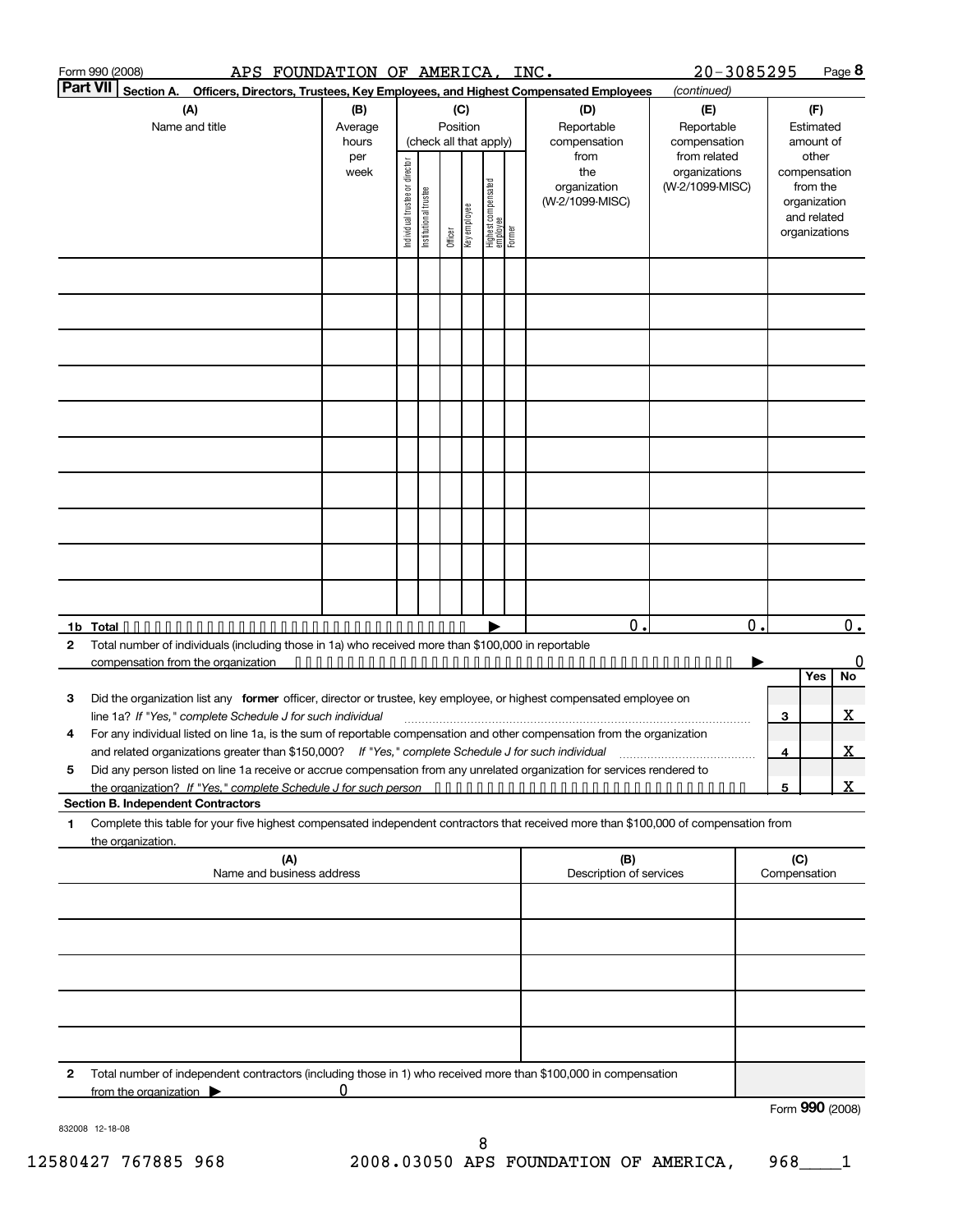|                                                           |        |     | Form 990 (2008)                                                                                                                                                                |                            |                      | APS FOUNDATION OF AMERICA, INC. |                                                 | 20-3085295                              | Page 9                                                                       |
|-----------------------------------------------------------|--------|-----|--------------------------------------------------------------------------------------------------------------------------------------------------------------------------------|----------------------------|----------------------|---------------------------------|-------------------------------------------------|-----------------------------------------|------------------------------------------------------------------------------|
| <b>Part VIII</b>                                          |        |     | <b>Statement of Revenue</b>                                                                                                                                                    |                            |                      |                                 |                                                 |                                         |                                                                              |
|                                                           |        |     |                                                                                                                                                                                |                            |                      | (A)<br>Total revenue            | (B)<br>Related or<br>exempt function<br>revenue | (C)<br>Unrelated<br>business<br>revenue | (D)<br>Revenue<br>excluded from<br>tax under<br>sections 512,<br>513, or 514 |
| Contributions, gifts, grants<br>and other similar amounts |        |     | 1 a Federated campaigns<br><b>b</b> Membership dues<br>c Fundraising events                                                                                                    | 1a<br>1 <sub>b</sub><br>1c | 1,031.               |                                 |                                                 |                                         |                                                                              |
|                                                           |        |     | d Related organizations<br>e Government grants (contributions)                                                                                                                 | 1 <sub>d</sub><br>1e       |                      |                                 |                                                 |                                         |                                                                              |
|                                                           |        |     | f All other contributions, gifts, grants, and<br>similar amounts not included above                                                                                            | 1f                         | 8,808.               |                                 |                                                 |                                         |                                                                              |
|                                                           |        |     | Noncash contributions included in lines 1a-1f: \$<br>h Total. Add lines 1a-1f $\triangleright$                                                                                 |                            |                      | 9,839.                          |                                                 |                                         |                                                                              |
|                                                           |        | 2 a | <u> 2008 - Johann Barn, amerikansk politiker (</u>                                                                                                                             |                            | <b>Business Code</b> |                                 |                                                 |                                         |                                                                              |
|                                                           |        | b   |                                                                                                                                                                                |                            |                      |                                 |                                                 |                                         |                                                                              |
|                                                           |        | c   | <u> 1989 - Johann Harry Harry Harry Harry Harry Harry Harry Harry Harry Harry Harry Harry Harry Harry Harry Harry</u>                                                          |                            |                      |                                 |                                                 |                                         |                                                                              |
| Program Service                                           |        | d   | <u> 1989 - Johann Barn, mars an t-Amerikaansk politiker (</u>                                                                                                                  |                            |                      |                                 |                                                 |                                         |                                                                              |
|                                                           |        | е   |                                                                                                                                                                                |                            |                      |                                 |                                                 |                                         |                                                                              |
|                                                           |        |     | g Total. Add lines $2a-2f \cdot \cdot \cdot \cdot \cdot \cdot \cdot \cdot \cdot \cdot \cdot \cdot \cdot \cdot$                                                                 |                            |                      |                                 |                                                 |                                         |                                                                              |
|                                                           | З      |     | Investment income (including dividends, interest, and                                                                                                                          |                            |                      |                                 |                                                 |                                         |                                                                              |
|                                                           |        |     |                                                                                                                                                                                |                            | ▶                    | 107.                            | 107.                                            |                                         |                                                                              |
|                                                           | 4      |     | Income from investment of tax-exempt bond proceeds                                                                                                                             |                            |                      |                                 |                                                 |                                         |                                                                              |
|                                                           | 5      |     |                                                                                                                                                                                | (i) Real                   | (ii) Personal        |                                 |                                                 |                                         |                                                                              |
|                                                           |        |     | 6 a Gross Rents                                                                                                                                                                |                            |                      |                                 |                                                 |                                         |                                                                              |
|                                                           |        |     | <b>b</b> Less: rental expenses                                                                                                                                                 |                            |                      |                                 |                                                 |                                         |                                                                              |
|                                                           |        |     | c Rental income or (loss)                                                                                                                                                      |                            |                      |                                 |                                                 |                                         |                                                                              |
|                                                           |        |     | <b>d</b> Net rental income or (loss)                                                                                                                                           | . <u>.</u>                 |                      |                                 |                                                 |                                         |                                                                              |
|                                                           |        |     | 7 a Gross amount from sales of                                                                                                                                                 | (i) Securities             | (ii) Other           |                                 |                                                 |                                         |                                                                              |
|                                                           |        |     | assets other than inventory<br><b>b</b> Less: cost or other basis                                                                                                              |                            |                      |                                 |                                                 |                                         |                                                                              |
|                                                           |        |     | and sales expenses                                                                                                                                                             |                            |                      |                                 |                                                 |                                         |                                                                              |
|                                                           |        |     |                                                                                                                                                                                |                            |                      |                                 |                                                 |                                         |                                                                              |
|                                                           |        |     | d Net gain or (loss) $\bullet \bullet \bullet \bullet \bullet \bullet \bullet \bullet \bullet \bullet \bullet \bullet \bullet \bullet \bullet \bullet \bullet \bullet \bullet$ |                            |                      |                                 |                                                 |                                         |                                                                              |
| Other Revenue                                             |        |     | 8 a Gross income from fundraising events (not<br>including $$$                                                                                                                 |                            |                      |                                 |                                                 |                                         |                                                                              |
|                                                           |        |     | contributions reported on line 1c). See                                                                                                                                        |                            |                      |                                 |                                                 |                                         |                                                                              |
|                                                           |        |     | Part IV, line 18                                                                                                                                                               |                            |                      |                                 |                                                 |                                         |                                                                              |
|                                                           |        |     |                                                                                                                                                                                | $\mathbf b$                |                      |                                 |                                                 |                                         |                                                                              |
|                                                           |        |     | c Net income or (loss) from fundraising events<br>9 a Gross income from gaming activities. See                                                                                 |                            | $\cdots$             |                                 |                                                 |                                         |                                                                              |
|                                                           |        |     |                                                                                                                                                                                |                            |                      |                                 |                                                 |                                         |                                                                              |
|                                                           |        |     | <b>b</b> Less: direct expenses                                                                                                                                                 | $\mathbf{b}$               |                      |                                 |                                                 |                                         |                                                                              |
|                                                           |        |     | c Net income or (loss) from gaming activities                                                                                                                                  |                            | .                    |                                 |                                                 |                                         |                                                                              |
|                                                           |        |     | 10 a Gross sales of inventory, less returns                                                                                                                                    |                            |                      |                                 |                                                 |                                         |                                                                              |
|                                                           |        |     |                                                                                                                                                                                | a l                        | 374.<br>153.         |                                 |                                                 |                                         |                                                                              |
|                                                           |        |     | <b>b</b> Less: cost of goods sold<br>c Net income or (loss) from sales of inventory                                                                                            | $\mathbf b$                |                      | 221.                            | 221.                                            |                                         |                                                                              |
|                                                           |        |     | Miscellaneous Revenue                                                                                                                                                          |                            | <b>Business Code</b> |                                 |                                                 |                                         |                                                                              |
|                                                           | 11 $a$ |     |                                                                                                                                                                                |                            |                      |                                 |                                                 |                                         |                                                                              |
|                                                           |        | b   | <u> 1989 - Johann Stein, marwolaethau a bhann an t-Alban ann an t-Alban an t-Alban ann an t-Alban an t-Alban ann a</u>                                                         |                            |                      |                                 |                                                 |                                         |                                                                              |
|                                                           |        | с   |                                                                                                                                                                                |                            |                      |                                 |                                                 |                                         |                                                                              |
|                                                           |        | d   |                                                                                                                                                                                |                            |                      |                                 |                                                 |                                         |                                                                              |
|                                                           | 12     |     | e Total. Add lines 11a-11d<br>Total Revenue. Add lines 1h, 2g, 3, 4, 5, 6d, 7d, 8c, 9c, 10c, and 11e                                                                           |                            | ▶                    | 10,167.                         | 328.                                            | $\mathbf 0$ .                           | $0$ .                                                                        |
| 832009<br>02-02-09                                        |        |     |                                                                                                                                                                                |                            |                      |                                 |                                                 |                                         | Form 990 (2008)                                                              |

02-02-09 Form **990** (2008)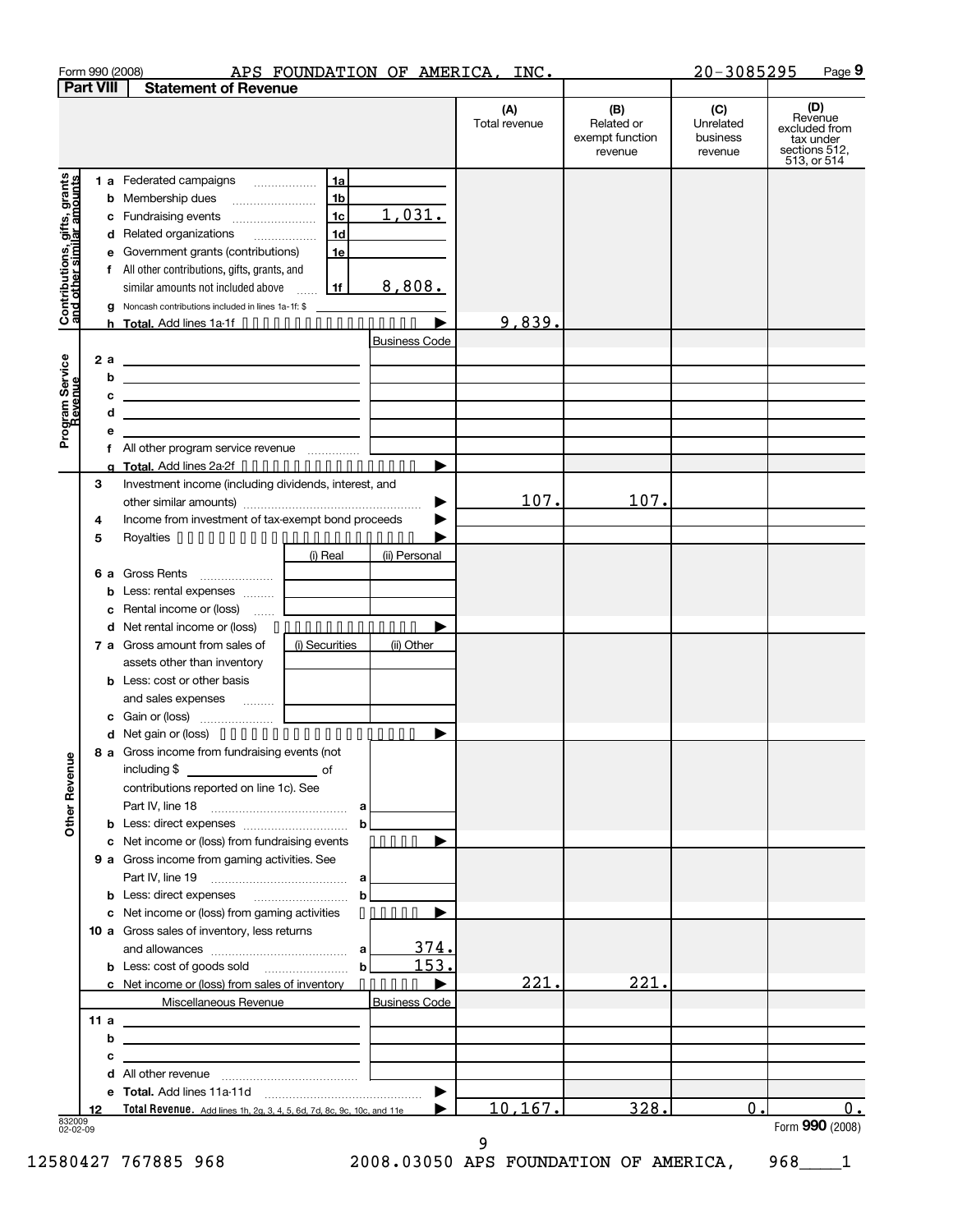| Form 990 (2008) |  |
|-----------------|--|
|                 |  |

Form 990 (2008) APS FOUNDATION OF AMERICA,INC<sub>·</sub> 20-3085295 Page **10 Part IX Statement of Functional Expenses**

|    | Section 501(c)(3) and 501(c)(4) organizations must complete all columns.<br>All other organizations must complete column (A) but are not required to complete columns (B), (C), and (D). |                |                             |                                    |                         |  |  |  |  |  |  |  |
|----|------------------------------------------------------------------------------------------------------------------------------------------------------------------------------------------|----------------|-----------------------------|------------------------------------|-------------------------|--|--|--|--|--|--|--|
|    |                                                                                                                                                                                          | (A)            | (B)                         | (C)                                | (D)                     |  |  |  |  |  |  |  |
|    | Do not include amounts reported on lines 6b,<br>7b, 8b, 9b, and 10b of Part VIII.                                                                                                        | Total expenses | Program service<br>expenses | Management and<br>general expenses | Fundraising<br>expenses |  |  |  |  |  |  |  |
| 1  | Grants and other assistance to governments and                                                                                                                                           |                |                             |                                    |                         |  |  |  |  |  |  |  |
|    | organizations in the U.S. See Part IV, line 21<br>$\ldots$                                                                                                                               |                |                             |                                    |                         |  |  |  |  |  |  |  |
| 2  | Grants and other assistance to individuals in                                                                                                                                            |                |                             |                                    |                         |  |  |  |  |  |  |  |
|    |                                                                                                                                                                                          |                |                             |                                    |                         |  |  |  |  |  |  |  |
| 3  | Grants and other assistance to governments,                                                                                                                                              |                |                             |                                    |                         |  |  |  |  |  |  |  |
|    | organizations, and individuals outside the U.S.                                                                                                                                          |                |                             |                                    |                         |  |  |  |  |  |  |  |
|    |                                                                                                                                                                                          |                |                             |                                    |                         |  |  |  |  |  |  |  |
| 4  | Benefits paid to or for members                                                                                                                                                          |                |                             |                                    |                         |  |  |  |  |  |  |  |
| 5  | Compensation of current officers, directors,                                                                                                                                             |                |                             |                                    |                         |  |  |  |  |  |  |  |
|    | trustees, and key employees                                                                                                                                                              |                |                             |                                    |                         |  |  |  |  |  |  |  |
| 6  | Compensation not included above, to disqualified                                                                                                                                         |                |                             |                                    |                         |  |  |  |  |  |  |  |
|    | persons (as defined under section 4958(f)(1)) and                                                                                                                                        |                |                             |                                    |                         |  |  |  |  |  |  |  |
|    | persons described in section 4958(c)(3)(B)                                                                                                                                               |                |                             |                                    |                         |  |  |  |  |  |  |  |
| 7  |                                                                                                                                                                                          |                |                             |                                    |                         |  |  |  |  |  |  |  |
| 8  | Pension plan contributions (include section 401(k)                                                                                                                                       |                |                             |                                    |                         |  |  |  |  |  |  |  |
|    | and section 403(b) employer contributions)                                                                                                                                               |                |                             |                                    |                         |  |  |  |  |  |  |  |
| 9  |                                                                                                                                                                                          |                |                             |                                    |                         |  |  |  |  |  |  |  |
| 10 |                                                                                                                                                                                          |                |                             |                                    |                         |  |  |  |  |  |  |  |
| 11 | Fees for services (non-employees):                                                                                                                                                       |                |                             |                                    |                         |  |  |  |  |  |  |  |
| a  |                                                                                                                                                                                          |                |                             |                                    |                         |  |  |  |  |  |  |  |
| b  |                                                                                                                                                                                          | 625.           |                             | 625.                               |                         |  |  |  |  |  |  |  |
|    |                                                                                                                                                                                          | 472.           |                             | 472.                               |                         |  |  |  |  |  |  |  |
| d  |                                                                                                                                                                                          |                |                             |                                    |                         |  |  |  |  |  |  |  |
| е  | Professional fundraising services. See Part IV, line 17                                                                                                                                  |                |                             |                                    |                         |  |  |  |  |  |  |  |
| f  |                                                                                                                                                                                          |                |                             |                                    |                         |  |  |  |  |  |  |  |
| g  |                                                                                                                                                                                          |                |                             |                                    |                         |  |  |  |  |  |  |  |
| 12 |                                                                                                                                                                                          |                |                             |                                    |                         |  |  |  |  |  |  |  |
| 13 |                                                                                                                                                                                          | 1,274.         | 219.                        | 855.                               | 200.                    |  |  |  |  |  |  |  |
| 14 |                                                                                                                                                                                          |                |                             |                                    |                         |  |  |  |  |  |  |  |
| 15 |                                                                                                                                                                                          |                |                             |                                    |                         |  |  |  |  |  |  |  |
| 16 |                                                                                                                                                                                          |                |                             |                                    |                         |  |  |  |  |  |  |  |
| 17 | Travel                                                                                                                                                                                   |                |                             |                                    |                         |  |  |  |  |  |  |  |
| 18 | Payments of travel or entertainment expenses                                                                                                                                             |                |                             |                                    |                         |  |  |  |  |  |  |  |
|    | for any federal, state, or local public officials                                                                                                                                        |                |                             |                                    |                         |  |  |  |  |  |  |  |
| 19 | Conferences, conventions, and meetings<br>$\sim$                                                                                                                                         |                |                             |                                    |                         |  |  |  |  |  |  |  |
| 20 | Interest                                                                                                                                                                                 |                |                             |                                    |                         |  |  |  |  |  |  |  |
| 21 |                                                                                                                                                                                          |                |                             |                                    |                         |  |  |  |  |  |  |  |
| 22 | Depreciation, depletion, and amortization                                                                                                                                                | 1,470.         |                             | 1,470.                             |                         |  |  |  |  |  |  |  |
| 23 | Insurance                                                                                                                                                                                |                |                             |                                    |                         |  |  |  |  |  |  |  |
| 24 | Other expenses. Itemize expenses not covered<br>above. (Expenses grouped together and labeled<br>miscellaneous may not exceed 5% of total<br>expenses shown on line 25 below.)           |                |                             |                                    |                         |  |  |  |  |  |  |  |
|    | STATE LICENSE FEES                                                                                                                                                                       | 615.           | 615.                        |                                    |                         |  |  |  |  |  |  |  |
|    | STATIONERY & PRINTING                                                                                                                                                                    | 533.           | 533.                        |                                    |                         |  |  |  |  |  |  |  |
|    | <b>INTERNET</b>                                                                                                                                                                          | 165.           | 82.                         | 83.                                |                         |  |  |  |  |  |  |  |
|    | <b>BANK CHARGES</b>                                                                                                                                                                      | 151.           |                             | 19.                                | 132.                    |  |  |  |  |  |  |  |
|    | DUES & SUBSCRIPTIONS                                                                                                                                                                     | 100.           | 100.                        |                                    |                         |  |  |  |  |  |  |  |
| f  | All other expenses                                                                                                                                                                       | 44.            | 44.                         |                                    |                         |  |  |  |  |  |  |  |
| 25 | Total functional expenses. Add lines 1 through 24f                                                                                                                                       | 5,449.         | 1,593.                      | 3,524.                             | 332.                    |  |  |  |  |  |  |  |
| 26 | Joint Costs. Check here ><br>l if following                                                                                                                                              |                |                             |                                    |                         |  |  |  |  |  |  |  |
|    | SOP 98-2. Complete this line only if the organization                                                                                                                                    |                |                             |                                    |                         |  |  |  |  |  |  |  |
|    | reported in column (B) joint costs from a combined                                                                                                                                       |                |                             |                                    |                         |  |  |  |  |  |  |  |
|    | educational campaign and fundraising solicitation •                                                                                                                                      |                |                             |                                    |                         |  |  |  |  |  |  |  |

832010 12-18-08 Form **990** (2008)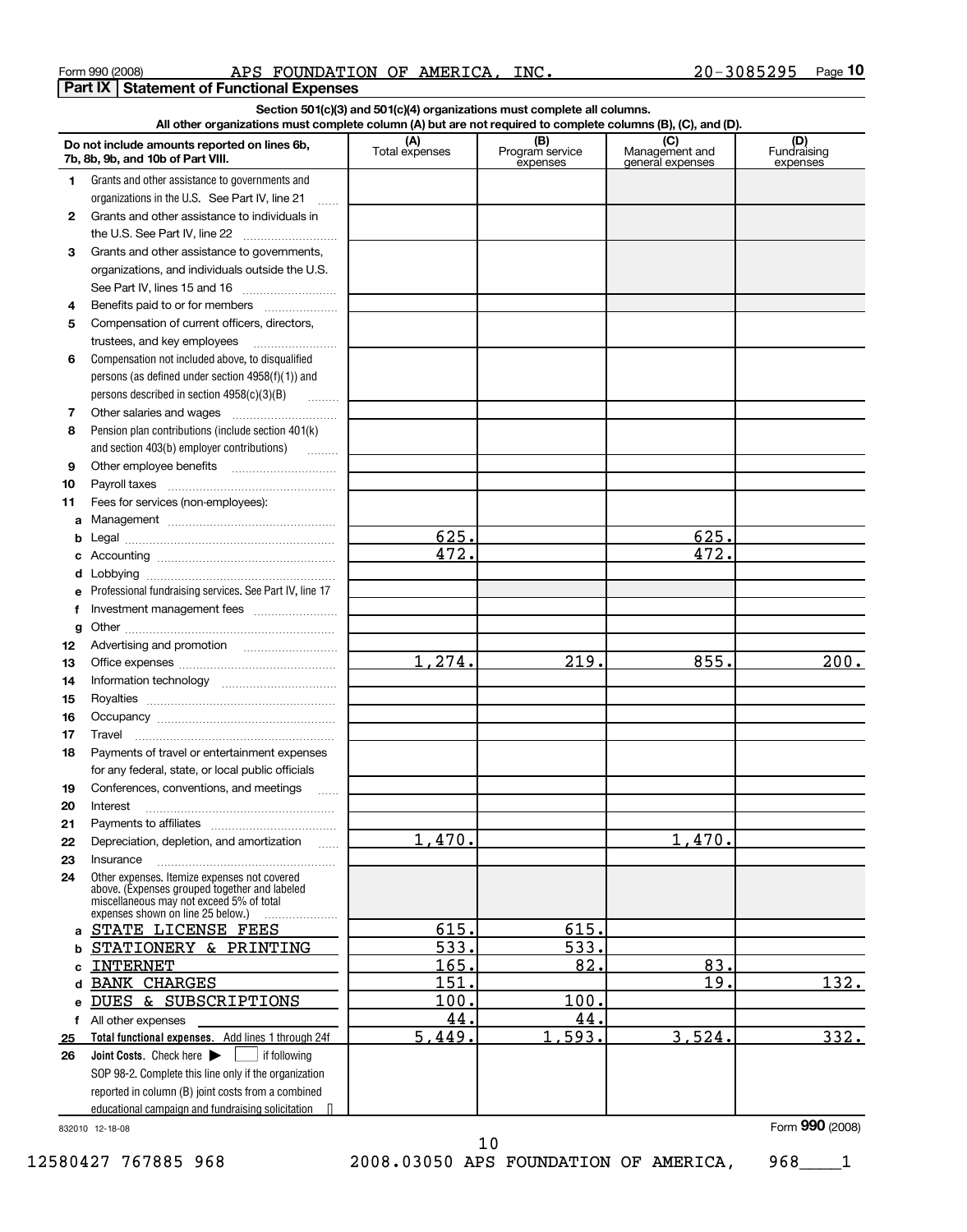| Form 990 (2008) |  |  |
|-----------------|--|--|
|-----------------|--|--|

|                             | <b>Part X</b>  | Form 990 (2008)<br><b>Balance Sheet</b>                                                                                                                                                                                           |                                                                                                                                                                                                                                                                                                                                                                                                                                                                                                                                                                                                                                                                                                                                                                                                                                                                                                                                                                                                                                                                                                                                                                                                                                                                                                                                                                                                                                                           | <u>APS FOUNDATION OF AMERICA, INC.</u> |                          |                     | <u>20-3085295 </u><br>Page II |
|-----------------------------|----------------|-----------------------------------------------------------------------------------------------------------------------------------------------------------------------------------------------------------------------------------|-----------------------------------------------------------------------------------------------------------------------------------------------------------------------------------------------------------------------------------------------------------------------------------------------------------------------------------------------------------------------------------------------------------------------------------------------------------------------------------------------------------------------------------------------------------------------------------------------------------------------------------------------------------------------------------------------------------------------------------------------------------------------------------------------------------------------------------------------------------------------------------------------------------------------------------------------------------------------------------------------------------------------------------------------------------------------------------------------------------------------------------------------------------------------------------------------------------------------------------------------------------------------------------------------------------------------------------------------------------------------------------------------------------------------------------------------------------|----------------------------------------|--------------------------|---------------------|-------------------------------|
|                             |                |                                                                                                                                                                                                                                   |                                                                                                                                                                                                                                                                                                                                                                                                                                                                                                                                                                                                                                                                                                                                                                                                                                                                                                                                                                                                                                                                                                                                                                                                                                                                                                                                                                                                                                                           |                                        | (A)<br>Beginning of year |                     | (B)<br>End of year            |
|                             |                |                                                                                                                                                                                                                                   |                                                                                                                                                                                                                                                                                                                                                                                                                                                                                                                                                                                                                                                                                                                                                                                                                                                                                                                                                                                                                                                                                                                                                                                                                                                                                                                                                                                                                                                           |                                        | 17,172.                  | $\mathbf{1}$        | 21,485.                       |
|                             | 1              | Cash - non-interest-bearing                                                                                                                                                                                                       |                                                                                                                                                                                                                                                                                                                                                                                                                                                                                                                                                                                                                                                                                                                                                                                                                                                                                                                                                                                                                                                                                                                                                                                                                                                                                                                                                                                                                                                           |                                        |                          | $\mathbf{2}$        |                               |
|                             | 2<br>З         |                                                                                                                                                                                                                                   |                                                                                                                                                                                                                                                                                                                                                                                                                                                                                                                                                                                                                                                                                                                                                                                                                                                                                                                                                                                                                                                                                                                                                                                                                                                                                                                                                                                                                                                           |                                        |                          | 3                   |                               |
|                             |                | Pledges and grants receivable, net [11] [11] matter contracts and grants receivable, net<br>Accounts receivable, net                                                                                                              |                                                                                                                                                                                                                                                                                                                                                                                                                                                                                                                                                                                                                                                                                                                                                                                                                                                                                                                                                                                                                                                                                                                                                                                                                                                                                                                                                                                                                                                           | 4                                      |                          |                     |                               |
|                             | 4              | Receivables from current and former officers, directors, trustees, key                                                                                                                                                            |                                                                                                                                                                                                                                                                                                                                                                                                                                                                                                                                                                                                                                                                                                                                                                                                                                                                                                                                                                                                                                                                                                                                                                                                                                                                                                                                                                                                                                                           |                                        |                          |                     |                               |
|                             | 5              |                                                                                                                                                                                                                                   |                                                                                                                                                                                                                                                                                                                                                                                                                                                                                                                                                                                                                                                                                                                                                                                                                                                                                                                                                                                                                                                                                                                                                                                                                                                                                                                                                                                                                                                           |                                        |                          |                     |                               |
|                             |                | employees, or other related parties. Complete Part II of Schedule L<br>Receivables from other disqualified persons (as defined under section                                                                                      |                                                                                                                                                                                                                                                                                                                                                                                                                                                                                                                                                                                                                                                                                                                                                                                                                                                                                                                                                                                                                                                                                                                                                                                                                                                                                                                                                                                                                                                           | .                                      |                          | 5                   |                               |
|                             | 6              | 4958(f)(1)) and persons described in section 4958(c)(3)(B). Complete                                                                                                                                                              |                                                                                                                                                                                                                                                                                                                                                                                                                                                                                                                                                                                                                                                                                                                                                                                                                                                                                                                                                                                                                                                                                                                                                                                                                                                                                                                                                                                                                                                           |                                        |                          |                     |                               |
|                             |                | Part II of Schedule L                                                                                                                                                                                                             |                                                                                                                                                                                                                                                                                                                                                                                                                                                                                                                                                                                                                                                                                                                                                                                                                                                                                                                                                                                                                                                                                                                                                                                                                                                                                                                                                                                                                                                           |                                        |                          |                     |                               |
|                             |                |                                                                                                                                                                                                                                   |                                                                                                                                                                                                                                                                                                                                                                                                                                                                                                                                                                                                                                                                                                                                                                                                                                                                                                                                                                                                                                                                                                                                                                                                                                                                                                                                                                                                                                                           |                                        |                          | 6<br>$\overline{7}$ |                               |
| Assets                      | 7              |                                                                                                                                                                                                                                   |                                                                                                                                                                                                                                                                                                                                                                                                                                                                                                                                                                                                                                                                                                                                                                                                                                                                                                                                                                                                                                                                                                                                                                                                                                                                                                                                                                                                                                                           |                                        | 289.                     |                     | 228.                          |
|                             | 8              |                                                                                                                                                                                                                                   |                                                                                                                                                                                                                                                                                                                                                                                                                                                                                                                                                                                                                                                                                                                                                                                                                                                                                                                                                                                                                                                                                                                                                                                                                                                                                                                                                                                                                                                           |                                        | 845.                     | 8                   | 880.                          |
|                             | 9              | Prepaid expenses and deferred charges                                                                                                                                                                                             |                                                                                                                                                                                                                                                                                                                                                                                                                                                                                                                                                                                                                                                                                                                                                                                                                                                                                                                                                                                                                                                                                                                                                                                                                                                                                                                                                                                                                                                           | 3,625.                                 |                          | 9                   |                               |
|                             |                | <b>10a</b> Land, buildings, and equipment: cost basis $\therefore$ <b>10a</b>                                                                                                                                                     |                                                                                                                                                                                                                                                                                                                                                                                                                                                                                                                                                                                                                                                                                                                                                                                                                                                                                                                                                                                                                                                                                                                                                                                                                                                                                                                                                                                                                                                           |                                        |                          |                     |                               |
|                             |                | <b>b</b> Less: accumulated depreciation. Complete                                                                                                                                                                                 |                                                                                                                                                                                                                                                                                                                                                                                                                                                                                                                                                                                                                                                                                                                                                                                                                                                                                                                                                                                                                                                                                                                                                                                                                                                                                                                                                                                                                                                           |                                        |                          |                     | <u>1,254.</u>                 |
|                             |                |                                                                                                                                                                                                                                   |                                                                                                                                                                                                                                                                                                                                                                                                                                                                                                                                                                                                                                                                                                                                                                                                                                                                                                                                                                                                                                                                                                                                                                                                                                                                                                                                                                                                                                                           |                                        |                          |                     |                               |
|                             | 11             |                                                                                                                                                                                                                                   |                                                                                                                                                                                                                                                                                                                                                                                                                                                                                                                                                                                                                                                                                                                                                                                                                                                                                                                                                                                                                                                                                                                                                                                                                                                                                                                                                                                                                                                           |                                        |                          |                     |                               |
|                             | 12             |                                                                                                                                                                                                                                   |                                                                                                                                                                                                                                                                                                                                                                                                                                                                                                                                                                                                                                                                                                                                                                                                                                                                                                                                                                                                                                                                                                                                                                                                                                                                                                                                                                                                                                                           |                                        |                          |                     |                               |
|                             | 13             |                                                                                                                                                                                                                                   |                                                                                                                                                                                                                                                                                                                                                                                                                                                                                                                                                                                                                                                                                                                                                                                                                                                                                                                                                                                                                                                                                                                                                                                                                                                                                                                                                                                                                                                           |                                        |                          |                     |                               |
|                             | 14             |                                                                                                                                                                                                                                   |                                                                                                                                                                                                                                                                                                                                                                                                                                                                                                                                                                                                                                                                                                                                                                                                                                                                                                                                                                                                                                                                                                                                                                                                                                                                                                                                                                                                                                                           |                                        |                          |                     |                               |
|                             | 15             |                                                                                                                                                                                                                                   |                                                                                                                                                                                                                                                                                                                                                                                                                                                                                                                                                                                                                                                                                                                                                                                                                                                                                                                                                                                                                                                                                                                                                                                                                                                                                                                                                                                                                                                           |                                        |                          |                     | 23,847.                       |
|                             | 16             |                                                                                                                                                                                                                                   |                                                                                                                                                                                                                                                                                                                                                                                                                                                                                                                                                                                                                                                                                                                                                                                                                                                                                                                                                                                                                                                                                                                                                                                                                                                                                                                                                                                                                                                           |                                        |                          |                     |                               |
|                             | 17             |                                                                                                                                                                                                                                   |                                                                                                                                                                                                                                                                                                                                                                                                                                                                                                                                                                                                                                                                                                                                                                                                                                                                                                                                                                                                                                                                                                                                                                                                                                                                                                                                                                                                                                                           |                                        |                          |                     |                               |
|                             | 18             |                                                                                                                                                                                                                                   |                                                                                                                                                                                                                                                                                                                                                                                                                                                                                                                                                                                                                                                                                                                                                                                                                                                                                                                                                                                                                                                                                                                                                                                                                                                                                                                                                                                                                                                           |                                        |                          |                     |                               |
|                             | 19             |                                                                                                                                                                                                                                   |                                                                                                                                                                                                                                                                                                                                                                                                                                                                                                                                                                                                                                                                                                                                                                                                                                                                                                                                                                                                                                                                                                                                                                                                                                                                                                                                                                                                                                                           |                                        |                          |                     |                               |
|                             | 20             | Tax-exempt bond liabilities                                                                                                                                                                                                       |                                                                                                                                                                                                                                                                                                                                                                                                                                                                                                                                                                                                                                                                                                                                                                                                                                                                                                                                                                                                                                                                                                                                                                                                                                                                                                                                                                                                                                                           |                                        |                          |                     |                               |
|                             | 21             |                                                                                                                                                                                                                                   |                                                                                                                                                                                                                                                                                                                                                                                                                                                                                                                                                                                                                                                                                                                                                                                                                                                                                                                                                                                                                                                                                                                                                                                                                                                                                                                                                                                                                                                           |                                        |                          |                     |                               |
| Liabilities                 | 22             |                                                                                                                                                                                                                                   |                                                                                                                                                                                                                                                                                                                                                                                                                                                                                                                                                                                                                                                                                                                                                                                                                                                                                                                                                                                                                                                                                                                                                                                                                                                                                                                                                                                                                                                           |                                        |                          |                     |                               |
|                             |                |                                                                                                                                                                                                                                   |                                                                                                                                                                                                                                                                                                                                                                                                                                                                                                                                                                                                                                                                                                                                                                                                                                                                                                                                                                                                                                                                                                                                                                                                                                                                                                                                                                                                                                                           |                                        |                          |                     |                               |
|                             |                | of Schedule L                                                                                                                                                                                                                     |                                                                                                                                                                                                                                                                                                                                                                                                                                                                                                                                                                                                                                                                                                                                                                                                                                                                                                                                                                                                                                                                                                                                                                                                                                                                                                                                                                                                                                                           |                                        |                          |                     |                               |
|                             | 23             |                                                                                                                                                                                                                                   |                                                                                                                                                                                                                                                                                                                                                                                                                                                                                                                                                                                                                                                                                                                                                                                                                                                                                                                                                                                                                                                                                                                                                                                                                                                                                                                                                                                                                                                           |                                        |                          |                     |                               |
|                             | 24             | Unsecured notes and loans payable                                                                                                                                                                                                 |                                                                                                                                                                                                                                                                                                                                                                                                                                                                                                                                                                                                                                                                                                                                                                                                                                                                                                                                                                                                                                                                                                                                                                                                                                                                                                                                                                                                                                                           |                                        |                          |                     |                               |
|                             | 25             |                                                                                                                                                                                                                                   | 823.<br>10 <sub>c</sub><br>Investments - publicly traded securities<br>11<br>12<br>13<br>14<br>15<br>19,129.<br>Total assets. Add lines 1 through 15 (must equal line 34)<br>16<br>Accounts payable and accrued expenses [11] matter contracts and accrued expenses [11] matter contracts and accrued expenses [11] matter contracts and accrued to a metal and accrued to a metal and accrued to a metal accrued<br>17<br>18<br>Deferred revenue manual contracts and contracts are contracted revenue of the contract of the contract of the<br>19<br>20<br>Escrow account liability. Complete Part IV of Schedule D<br>21<br>Payables to current and former officers, directors, trustees, key employees,<br>highest compensated employees, and disqualified persons. Complete Part II<br>22<br>Secured mortgages and notes payable to unrelated third parties<br>23<br>24<br>Other liabilities. Complete Part X of Schedule D<br>25<br>0<br>Total liabilities. Add lines 17 through 25<br>26<br>Organizations that follow SFAS 117, check here<br>$\blacktriangleright$<br>and complete<br>lines 27 through 29, and lines 33 and 34.<br>27<br>28<br>29<br>$\blacktriangleright$ $\mathbf{X}$ and<br>Organizations that do not follow SFAS 117, check here<br>$\overline{0}$<br>30<br>0<br>31<br>Paid-in or capital surplus, or land, building, or equipment fund<br>19,129.<br>32<br>Retained earnings, endowment, accumulated income, or other funds |                                        |                          |                     |                               |
|                             | 26             |                                                                                                                                                                                                                                   |                                                                                                                                                                                                                                                                                                                                                                                                                                                                                                                                                                                                                                                                                                                                                                                                                                                                                                                                                                                                                                                                                                                                                                                                                                                                                                                                                                                                                                                           |                                        |                          |                     | 0.                            |
|                             |                |                                                                                                                                                                                                                                   |                                                                                                                                                                                                                                                                                                                                                                                                                                                                                                                                                                                                                                                                                                                                                                                                                                                                                                                                                                                                                                                                                                                                                                                                                                                                                                                                                                                                                                                           |                                        |                          |                     |                               |
|                             |                |                                                                                                                                                                                                                                   |                                                                                                                                                                                                                                                                                                                                                                                                                                                                                                                                                                                                                                                                                                                                                                                                                                                                                                                                                                                                                                                                                                                                                                                                                                                                                                                                                                                                                                                           |                                        |                          |                     |                               |
| Net Assets or Fund Balances | 27             | Unrestricted net assets                                                                                                                                                                                                           |                                                                                                                                                                                                                                                                                                                                                                                                                                                                                                                                                                                                                                                                                                                                                                                                                                                                                                                                                                                                                                                                                                                                                                                                                                                                                                                                                                                                                                                           |                                        |                          |                     |                               |
|                             | 28             | Temporarily restricted net assets                                                                                                                                                                                                 |                                                                                                                                                                                                                                                                                                                                                                                                                                                                                                                                                                                                                                                                                                                                                                                                                                                                                                                                                                                                                                                                                                                                                                                                                                                                                                                                                                                                                                                           |                                        |                          |                     |                               |
|                             | 29             | Permanently restricted net assets                                                                                                                                                                                                 |                                                                                                                                                                                                                                                                                                                                                                                                                                                                                                                                                                                                                                                                                                                                                                                                                                                                                                                                                                                                                                                                                                                                                                                                                                                                                                                                                                                                                                                           |                                        |                          |                     |                               |
|                             |                |                                                                                                                                                                                                                                   |                                                                                                                                                                                                                                                                                                                                                                                                                                                                                                                                                                                                                                                                                                                                                                                                                                                                                                                                                                                                                                                                                                                                                                                                                                                                                                                                                                                                                                                           |                                        |                          |                     |                               |
|                             |                | complete lines 30 through 34.                                                                                                                                                                                                     |                                                                                                                                                                                                                                                                                                                                                                                                                                                                                                                                                                                                                                                                                                                                                                                                                                                                                                                                                                                                                                                                                                                                                                                                                                                                                                                                                                                                                                                           |                                        |                          |                     |                               |
|                             | 30             | Capital stock or trust principal, or current funds                                                                                                                                                                                |                                                                                                                                                                                                                                                                                                                                                                                                                                                                                                                                                                                                                                                                                                                                                                                                                                                                                                                                                                                                                                                                                                                                                                                                                                                                                                                                                                                                                                                           |                                        |                          |                     | <u>0.</u>                     |
|                             | 31             |                                                                                                                                                                                                                                   |                                                                                                                                                                                                                                                                                                                                                                                                                                                                                                                                                                                                                                                                                                                                                                                                                                                                                                                                                                                                                                                                                                                                                                                                                                                                                                                                                                                                                                                           |                                        |                          |                     | 0.                            |
|                             | 32             |                                                                                                                                                                                                                                   |                                                                                                                                                                                                                                                                                                                                                                                                                                                                                                                                                                                                                                                                                                                                                                                                                                                                                                                                                                                                                                                                                                                                                                                                                                                                                                                                                                                                                                                           |                                        |                          |                     | 23,847.                       |
|                             | 33             | Total net assets or fund balances                                                                                                                                                                                                 |                                                                                                                                                                                                                                                                                                                                                                                                                                                                                                                                                                                                                                                                                                                                                                                                                                                                                                                                                                                                                                                                                                                                                                                                                                                                                                                                                                                                                                                           |                                        | 19,129.                  | 33                  | 23,847.                       |
|                             | 34             | Total liabilities and net assets/fund balances                                                                                                                                                                                    |                                                                                                                                                                                                                                                                                                                                                                                                                                                                                                                                                                                                                                                                                                                                                                                                                                                                                                                                                                                                                                                                                                                                                                                                                                                                                                                                                                                                                                                           |                                        | 19,129                   | 34                  | ,847.<br>23                   |
|                             | <b>Part XI</b> | <b>Financial Statements and Reporting</b>                                                                                                                                                                                         |                                                                                                                                                                                                                                                                                                                                                                                                                                                                                                                                                                                                                                                                                                                                                                                                                                                                                                                                                                                                                                                                                                                                                                                                                                                                                                                                                                                                                                                           |                                        |                          |                     | Yes<br>No                     |
|                             |                |                                                                                                                                                                                                                                   |                                                                                                                                                                                                                                                                                                                                                                                                                                                                                                                                                                                                                                                                                                                                                                                                                                                                                                                                                                                                                                                                                                                                                                                                                                                                                                                                                                                                                                                           |                                        |                          |                     |                               |
| 1                           |                | Accounting method used to prepare the Form 990:                                                                                                                                                                                   | $X$ Cash                                                                                                                                                                                                                                                                                                                                                                                                                                                                                                                                                                                                                                                                                                                                                                                                                                                                                                                                                                                                                                                                                                                                                                                                                                                                                                                                                                                                                                                  | Accrual                                | Other                    |                     |                               |
| 2a                          |                | Were the organization's financial statements compiled or reviewed by an independent accountant?                                                                                                                                   |                                                                                                                                                                                                                                                                                                                                                                                                                                                                                                                                                                                                                                                                                                                                                                                                                                                                                                                                                                                                                                                                                                                                                                                                                                                                                                                                                                                                                                                           |                                        |                          |                     | <u>x</u><br>2a                |
| b                           |                | Were the organization's financial statements audited by an independent accountant?                                                                                                                                                |                                                                                                                                                                                                                                                                                                                                                                                                                                                                                                                                                                                                                                                                                                                                                                                                                                                                                                                                                                                                                                                                                                                                                                                                                                                                                                                                                                                                                                                           |                                        |                          |                     | X<br>2b                       |
|                             |                | c If "Yes" to lines 2a or 2b, does the organization have a committee that assumes responsibility for oversight of the audit,                                                                                                      |                                                                                                                                                                                                                                                                                                                                                                                                                                                                                                                                                                                                                                                                                                                                                                                                                                                                                                                                                                                                                                                                                                                                                                                                                                                                                                                                                                                                                                                           |                                        |                          |                     |                               |
|                             |                | review, or compilation of its financial statements and selection of an independent accountant?<br>3a As a result of a federal award, was the organization required to undergo an audit or audits as set forth in the Single Audit |                                                                                                                                                                                                                                                                                                                                                                                                                                                                                                                                                                                                                                                                                                                                                                                                                                                                                                                                                                                                                                                                                                                                                                                                                                                                                                                                                                                                                                                           |                                        |                          |                     | <u>2c</u>                     |

**3b b** If "Yes," did the organization undergo the required audit or audits? **••••••••••••••••••••••••••••••** 832011 12-18-08 Form **990** (2008)

X

11

Act and OMB Circular A-133? ~~~~~~~~~~~~~~~~~~~~~~~~~~~~~~~~~~~~~~~~~~~~~~~

**3a**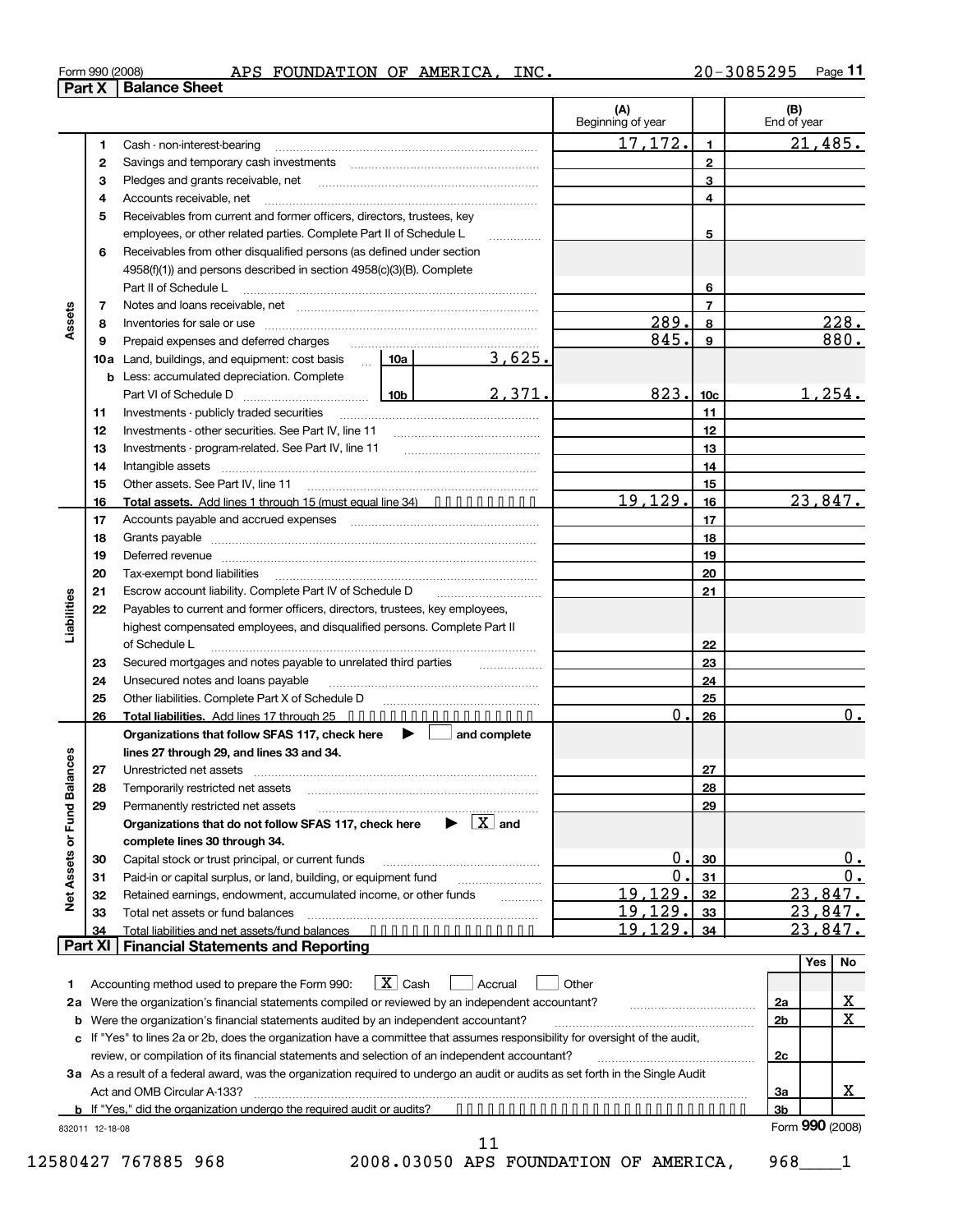| <b>SCHEDULE A</b>                                      |                                                                                                       |                                                 | <b>Public Charity Status and Public Support</b>                                                                                                          |                              |                           |                                                 |                                       |                                     |    | OMB No. 1545-0047                                     |  |  |
|--------------------------------------------------------|-------------------------------------------------------------------------------------------------------|-------------------------------------------------|----------------------------------------------------------------------------------------------------------------------------------------------------------|------------------------------|---------------------------|-------------------------------------------------|---------------------------------------|-------------------------------------|----|-------------------------------------------------------|--|--|
|                                                        | (Form 990 or 990-EZ)                                                                                  |                                                 | To be completed by all section 501(c)(3) organizations and section 4947(a)(1)                                                                            |                              |                           |                                                 |                                       |                                     |    |                                                       |  |  |
|                                                        |                                                                                                       |                                                 |                                                                                                                                                          | nonexempt charitable trusts. |                           |                                                 |                                       |                                     |    |                                                       |  |  |
| Department of the Treasury<br>Internal Revenue Service |                                                                                                       |                                                 | Attach to Form 990 or Form 990-EZ. See separate instructions.                                                                                            |                              |                           |                                                 |                                       |                                     |    | Open to Public<br>Inspection                          |  |  |
|                                                        | Name of the organization                                                                              |                                                 |                                                                                                                                                          |                              |                           |                                                 |                                       |                                     |    | <b>Employer identification number</b>                 |  |  |
|                                                        |                                                                                                       |                                                 | APS FOUNDATION OF AMERICA,                                                                                                                               |                              | INC.                      |                                                 |                                       |                                     |    | 20-3085295                                            |  |  |
| Part I                                                 |                                                                                                       |                                                 | Reason for Public Charity Status (All organizations must complete this part.) (see instructions)                                                         |                              |                           |                                                 |                                       |                                     |    |                                                       |  |  |
|                                                        |                                                                                                       |                                                 | The organization is not a private foundation because it is: (Please check only                                                                           |                              | <b>one</b> organization.) |                                                 |                                       |                                     |    |                                                       |  |  |
| 1                                                      | A church, convention of churches, or association of churches described in<br>section 170(b)(1)(A)(i). |                                                 |                                                                                                                                                          |                              |                           |                                                 |                                       |                                     |    |                                                       |  |  |
| 2                                                      |                                                                                                       |                                                 | A school described in section 170(b)(1)(A)(ii). (Attach Schedule E.)                                                                                     |                              |                           |                                                 |                                       |                                     |    |                                                       |  |  |
| 3                                                      |                                                                                                       |                                                 | A hospital or a cooperative hospital service organization described in                                                                                   |                              |                           | section 170(b)(1)(A)(iii). (Attach Schedule H.) |                                       |                                     |    |                                                       |  |  |
| 4                                                      |                                                                                                       |                                                 | A medical research organization operated in conjunction with a hospital described in                                                                     |                              |                           |                                                 |                                       |                                     |    | section 170(b)(1)(A)(iii). Enter the hospital's name, |  |  |
|                                                        | city, and state:                                                                                      |                                                 |                                                                                                                                                          |                              |                           |                                                 |                                       |                                     |    |                                                       |  |  |
| 5                                                      |                                                                                                       |                                                 | An organization operated for the benefit of a college or university owned or operated by a governmental unit described in                                |                              |                           |                                                 |                                       |                                     |    |                                                       |  |  |
|                                                        |                                                                                                       | section 170(b)(1)(A)(iv). (Complete Part II.)   |                                                                                                                                                          |                              |                           |                                                 |                                       |                                     |    |                                                       |  |  |
| 6                                                      |                                                                                                       |                                                 | A federal, state, or local government or governmental unit described in                                                                                  |                              |                           | section 170(b)(1)(A)(v).                        |                                       |                                     |    |                                                       |  |  |
| 7                                                      |                                                                                                       |                                                 | An organization that normally receives a substantial part of its support from a governmental unit or from the general public described in                |                              |                           |                                                 |                                       |                                     |    |                                                       |  |  |
|                                                        |                                                                                                       | section 170(b)(1)(A)(vi). (Complete Part II.)   |                                                                                                                                                          |                              |                           |                                                 |                                       |                                     |    |                                                       |  |  |
| 8                                                      |                                                                                                       |                                                 | A community trust described in section 170(b)(1)(A)(vi). (Complete Part II.)                                                                             |                              |                           |                                                 |                                       |                                     |    |                                                       |  |  |
| $\lfloor x \rfloor$<br>9                               |                                                                                                       |                                                 | An organization that normally receives: (1) more than 33 1/3% of its support from contributions, membership fees, and gross receipts from                |                              |                           |                                                 |                                       |                                     |    |                                                       |  |  |
|                                                        |                                                                                                       |                                                 | activities related to its exempt functions - subject to certain exceptions, and (2) no more than 33 1/3% of its support from gross investment            |                              |                           |                                                 |                                       |                                     |    |                                                       |  |  |
|                                                        |                                                                                                       |                                                 | income and unrelated business taxable income (less section 511 tax) from businesses acquired by the organization after June 30, 1975.                    |                              |                           |                                                 |                                       |                                     |    |                                                       |  |  |
|                                                        |                                                                                                       | See section 509(a)(2). (Complete the Part III.) |                                                                                                                                                          |                              |                           |                                                 |                                       |                                     |    |                                                       |  |  |
| 10                                                     |                                                                                                       |                                                 | An organization organized and operated exclusively to test for public safety. See                                                                        |                              |                           |                                                 | section 509(a)(4). (see instructions) |                                     |    |                                                       |  |  |
| 11                                                     |                                                                                                       |                                                 | An organization organized and operated exclusively for the benefit of, to perform the functions of, or to carry out the purposes of one or               |                              |                           |                                                 |                                       |                                     |    |                                                       |  |  |
|                                                        |                                                                                                       |                                                 | more publicly supported organizations described in section 509(a)(1) or section 509(a)(2). See                                                           |                              |                           |                                                 |                                       |                                     |    | section 509(a)(3). Check the box that                 |  |  |
|                                                        |                                                                                                       |                                                 | describes the type of supporting organization and complete lines 11e through 11h.                                                                        |                              |                           |                                                 |                                       |                                     | d  | Type III - Other                                      |  |  |
|                                                        | Type I<br>a l                                                                                         | b                                               | Type II<br>By checking this box, I certify that the organization is not controlled directly or indirectly by one or more disqualified persons other than | c <sub>1</sub>               |                           | Type III - Functionally integrated              |                                       |                                     |    |                                                       |  |  |
| е                                                      |                                                                                                       |                                                 | foundation managers and other than one or more publicly supported organizations described in section 509(a)(1) or section 509(a)(2).                     |                              |                           |                                                 |                                       |                                     |    |                                                       |  |  |
| f                                                      |                                                                                                       |                                                 | If the organization received a written determination from the IRS that it is a Type I, Type II, or Type III                                              |                              |                           |                                                 |                                       |                                     |    |                                                       |  |  |
|                                                        |                                                                                                       | supporting organization, check this box         |                                                                                                                                                          |                              |                           |                                                 |                                       |                                     |    |                                                       |  |  |
| g                                                      |                                                                                                       |                                                 | Since August 17, 2006, has the organization accepted any gift or contribution from any of the following persons?                                         |                              |                           |                                                 |                                       |                                     |    |                                                       |  |  |
|                                                        | (i)                                                                                                   |                                                 | A person who directly or indirectly controls, either alone or together with persons described in (ii) and (iii) below,                                   |                              |                           |                                                 |                                       |                                     |    | No<br>Yes                                             |  |  |
|                                                        |                                                                                                       |                                                 | the governing body of the supported organization?                                                                                                        |                              |                           |                                                 |                                       |                                     |    | 11g(i)                                                |  |  |
|                                                        | (ii)                                                                                                  |                                                 | A family member of a person described in (i) above?                                                                                                      |                              |                           |                                                 |                                       |                                     |    | 11g(ii)                                               |  |  |
|                                                        | (iii)                                                                                                 |                                                 | A 35% controlled entity of a person described in (i) or (ii) above?                                                                                      |                              |                           |                                                 |                                       |                                     |    | 11 <sub>g</sub> (iii)                                 |  |  |
| h                                                      |                                                                                                       |                                                 | Provide the following information about the organizations the organization supports.                                                                     |                              |                           |                                                 |                                       |                                     |    |                                                       |  |  |
|                                                        |                                                                                                       |                                                 |                                                                                                                                                          |                              |                           |                                                 |                                       |                                     |    |                                                       |  |  |
|                                                        | (i) Name of supported                                                                                 | $(ii)$ EIN                                      | (iii) Type of                                                                                                                                            | (iv) Is the organization     |                           | (v) Did you notify the                          |                                       | (vi) Is the<br>organization in col. |    | (vii) Amount of                                       |  |  |
|                                                        | organization                                                                                          |                                                 | organization<br>(described on lines 1-9                                                                                                                  | in col. (i) listed in your   |                           | organization in col.                            |                                       |                                     |    | support                                               |  |  |
|                                                        |                                                                                                       |                                                 | above or IRC section                                                                                                                                     | governing document?          |                           | (i) of your support?                            |                                       | (i) organized in the $U.S.$ ?       |    |                                                       |  |  |
|                                                        |                                                                                                       |                                                 | Yes<br>No<br>Yes<br>Yes<br>No<br>(see instructions))                                                                                                     |                              |                           |                                                 |                                       |                                     | No |                                                       |  |  |
|                                                        |                                                                                                       |                                                 |                                                                                                                                                          |                              |                           |                                                 |                                       |                                     |    |                                                       |  |  |
|                                                        |                                                                                                       |                                                 |                                                                                                                                                          |                              |                           |                                                 |                                       |                                     |    |                                                       |  |  |
|                                                        |                                                                                                       |                                                 |                                                                                                                                                          |                              |                           |                                                 |                                       |                                     |    |                                                       |  |  |
|                                                        |                                                                                                       |                                                 |                                                                                                                                                          |                              |                           |                                                 |                                       |                                     |    |                                                       |  |  |
|                                                        |                                                                                                       |                                                 |                                                                                                                                                          |                              |                           |                                                 |                                       |                                     |    |                                                       |  |  |
|                                                        |                                                                                                       |                                                 |                                                                                                                                                          |                              |                           |                                                 |                                       |                                     |    |                                                       |  |  |
|                                                        |                                                                                                       |                                                 |                                                                                                                                                          |                              |                           |                                                 |                                       |                                     |    |                                                       |  |  |
|                                                        |                                                                                                       |                                                 |                                                                                                                                                          |                              |                           |                                                 |                                       |                                     |    |                                                       |  |  |

**Total**

LHA **For Privacy Act and Paperwork Reduction Act Notice, see the Instructions for Form 990. Schedule A (Form 990 or 990-EZ) 2008**

832021 12-17-08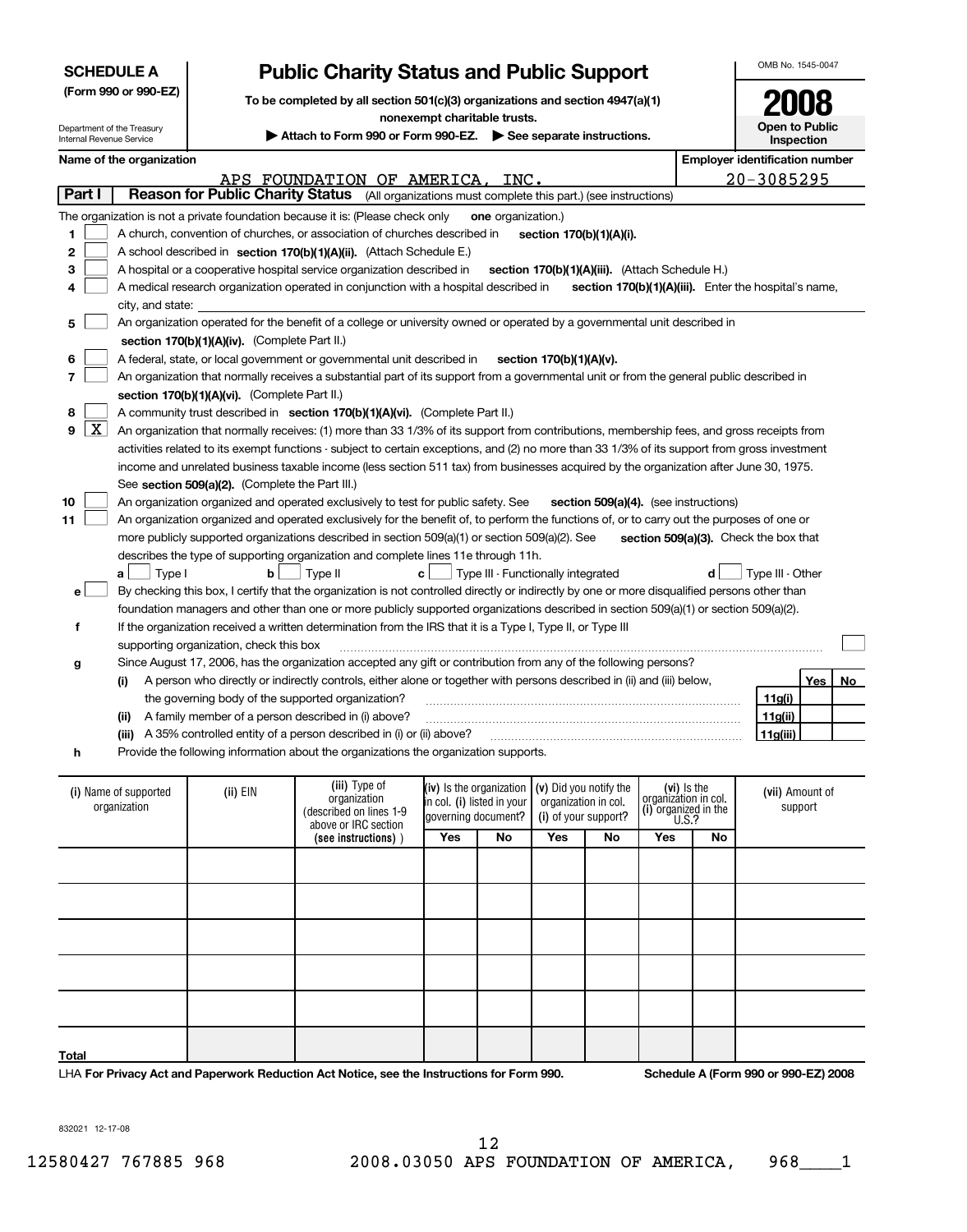| Schedule | .e A (Form 990 or 990-E7` | Z) 2008 | ∩aα |
|----------|---------------------------|---------|-----|
|          |                           |         |     |

|    | Support Schedule for Organizations Described in Sections 170(b)(1)(A)(iv) and 170(b)(1)(A)(vi)<br>Part II                                                                                                           |          |          |            |            |                                                    |           |
|----|---------------------------------------------------------------------------------------------------------------------------------------------------------------------------------------------------------------------|----------|----------|------------|------------|----------------------------------------------------|-----------|
|    | (Complete only if you checked the box on line 5, 7, or 8 of Part I.)                                                                                                                                                |          |          |            |            |                                                    |           |
|    | <b>Section A. Public Support</b>                                                                                                                                                                                    |          |          |            |            |                                                    |           |
|    | Calendar year (or fiscal year beginning in)                                                                                                                                                                         | (a) 2004 | (b) 2005 | $(c)$ 2006 | $(d)$ 2007 | (e) 2008                                           | (f) Total |
|    | 1 Gifts, grants, contributions, and<br>membership fees received. (Do not                                                                                                                                            |          |          |            |            |                                                    |           |
|    | include any "unusual grants.")                                                                                                                                                                                      |          |          |            |            |                                                    |           |
|    |                                                                                                                                                                                                                     |          |          |            |            |                                                    |           |
| 2  | Tax revenues levied for the organ-<br>ization's benefit and either paid to                                                                                                                                          |          |          |            |            |                                                    |           |
|    | or expended on its behalf                                                                                                                                                                                           |          |          |            |            |                                                    |           |
|    | The value of services or facilities                                                                                                                                                                                 |          |          |            |            |                                                    |           |
| 3. | furnished by a governmental unit to                                                                                                                                                                                 |          |          |            |            |                                                    |           |
|    | the organization without charge                                                                                                                                                                                     |          |          |            |            |                                                    |           |
|    | <b>Total.</b> Add lines 1 - 3                                                                                                                                                                                       |          |          |            |            |                                                    |           |
|    | The portion of total contributions                                                                                                                                                                                  |          |          |            |            |                                                    |           |
|    | by each person (other than a                                                                                                                                                                                        |          |          |            |            |                                                    |           |
|    | governmental unit or publicly                                                                                                                                                                                       |          |          |            |            |                                                    |           |
|    | supported organization) included                                                                                                                                                                                    |          |          |            |            |                                                    |           |
|    | on line 1 that exceeds 2% of the                                                                                                                                                                                    |          |          |            |            |                                                    |           |
|    | amount shown on line 11,                                                                                                                                                                                            |          |          |            |            |                                                    |           |
|    | column (f)                                                                                                                                                                                                          |          |          |            |            |                                                    |           |
|    | 6 Public Support. Subtract line 5 from line 4.                                                                                                                                                                      |          |          |            |            |                                                    |           |
|    | <b>Section B. Total Support</b>                                                                                                                                                                                     |          |          |            |            |                                                    |           |
|    | Calendar year (or fiscal year beginning in)                                                                                                                                                                         | (a) 2004 | (b) 2005 | $(c)$ 2006 | $(d)$ 2007 | $(e)$ 2008                                         | (f) Total |
|    | 7 Amounts from line 4                                                                                                                                                                                               |          |          |            |            |                                                    |           |
| 8  | Gross income from interest,                                                                                                                                                                                         |          |          |            |            |                                                    |           |
|    | dividends, payments received on                                                                                                                                                                                     |          |          |            |            |                                                    |           |
|    | securities loans, rents, royalties                                                                                                                                                                                  |          |          |            |            |                                                    |           |
|    | and income from similar sources                                                                                                                                                                                     |          |          |            |            |                                                    |           |
| 9  | Net income from unrelated business                                                                                                                                                                                  |          |          |            |            |                                                    |           |
|    | activities, whether or not the                                                                                                                                                                                      |          |          |            |            |                                                    |           |
|    | business is regularly carried on                                                                                                                                                                                    |          |          |            |            |                                                    |           |
| 10 | Other income. Do not include gain                                                                                                                                                                                   |          |          |            |            |                                                    |           |
|    | or loss from the sale of capital                                                                                                                                                                                    |          |          |            |            |                                                    |           |
|    | assets (Explain in Part IV.)                                                                                                                                                                                        |          |          |            |            |                                                    |           |
|    | <b>11 Total support.</b> Add lines 7 through 10                                                                                                                                                                     |          |          |            |            |                                                    |           |
|    | 12 Gross receipts from related activities, etc. (see instructions)                                                                                                                                                  |          |          |            |            | 12                                                 |           |
|    | 13 First five years. If the Form 990 is for the organization's first, second, third, fourth, or fifth tax year as a section 501(c)(3)                                                                               |          |          |            |            |                                                    |           |
|    | organization, check this box and stop here $\cdots \cdots \cdots \cdots \cdots \cdots \cdots \cdots \cdots \cdots \cdots \cdots \cdots$<br><b>Section C. Computation of Public Support Percentage</b>               |          |          |            |            |                                                    |           |
|    |                                                                                                                                                                                                                     |          |          |            |            |                                                    |           |
|    | 14 Public support percentage for 2008 (line 6, column (f) divided by line 11, column (f))                                                                                                                           |          |          |            |            | 14<br>15                                           | %<br>%    |
|    | 15 Public support percentage from 2007 Schedule A, Part IV-A, line 26f<br>16a 33 1/3% support test - 2008. If the organization did not check the box on line 13, and line 14 is 33 1/3% or more, check this box and |          |          |            |            |                                                    |           |
|    | stop here. The organization qualifies as a publicly supported organization                                                                                                                                          |          |          |            |            |                                                    |           |
|    | b 33 1/3% support test - 2007. If the organization did not check a box on line 13 or 16a, and line 15 is 33 1/3% or more, check this box                                                                            |          |          |            |            |                                                    |           |
|    | and stop here. The organization qualifies as a publicly supported organization                                                                                                                                      |          |          |            |            |                                                    |           |
|    | 17a 10% -facts-and-circumstances test - 2008. If the organization did not check a box on line 13, 16a, or 16b, and line 14 is 10% or more,                                                                          |          |          |            |            |                                                    |           |
|    | and if the organization meets the "facts-and-circumstances" test, check this box and                                                                                                                                |          |          |            |            | stop here. Explain in Part IV how the organization |           |
|    | meets the "facts-and-circumstances" test. The organization qualifies as a publicly supported organization                                                                                                           |          |          |            |            |                                                    |           |
|    | <b>b 10% -facts-and-circumstances test - 2007.</b> If the organization did not check a box on line 13, 16a, 16b, or 17a, and line 15 is 10% or                                                                      |          |          |            |            |                                                    |           |
|    | more, and if the organization meets the "facts-and-circumstances" test, check this box and                                                                                                                          |          |          |            |            | stop here. Explain in Part IV how the              |           |
|    | organization meets the "facts-and-circumstances" test. The organization qualifies as a publicly supported organization                                                                                              |          |          |            |            |                                                    |           |
|    | 18 Private foundation. If the organization did not check a box on line 13, 16a, 16b, 17a, or 17b, check this box and see instructions                                                                               |          |          |            |            |                                                    |           |

**Schedule A (Form 990 or 990-EZ) 2008**

832022 12-17-08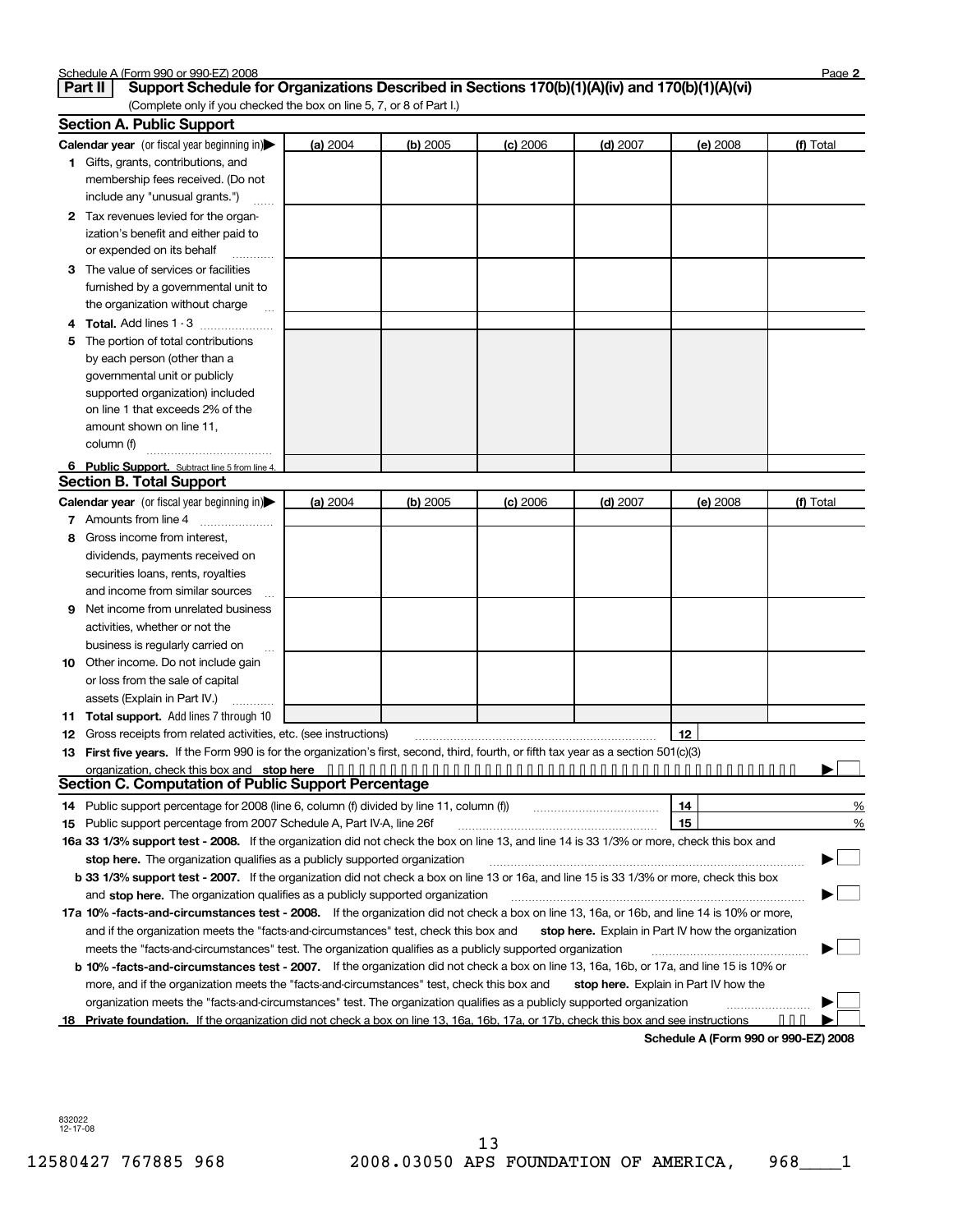| Schedule A (Form 990 or 990-EZ) 2008 APS FOUNDATION OF AMERICA, INC. |  |  | $20 - 3085295$ Page 3                                                                                                                        |
|----------------------------------------------------------------------|--|--|----------------------------------------------------------------------------------------------------------------------------------------------|
|                                                                      |  |  | <b>Part III</b> Support Schedule for Organizations Described in Section 509(a)(2) Complete only if you checked the box on line 9 of Part I.) |

|   | <b>Section A. Public Support</b>                                                                                                                                                                                   |          |          |            |                       |          |                                           |
|---|--------------------------------------------------------------------------------------------------------------------------------------------------------------------------------------------------------------------|----------|----------|------------|-----------------------|----------|-------------------------------------------|
|   | Calendar year (or fiscal year beginning in)                                                                                                                                                                        | (a) 2004 | (b) 2005 | $(c)$ 2006 | $(d)$ 2007            | (e) 2008 | (f) Total                                 |
|   | 1 Gifts, grants, contributions, and                                                                                                                                                                                |          |          |            |                       |          |                                           |
|   | membership fees received. (Do not                                                                                                                                                                                  |          |          |            |                       |          |                                           |
|   | include any "unusual grants.")                                                                                                                                                                                     |          | 2,400    | 13,154.    | 16,962.               | 9,839.   | 42,355.                                   |
|   | 2 Gross receipts from admissions,                                                                                                                                                                                  |          |          |            |                       |          |                                           |
|   | merchandise sold or services per-<br>formed, or facilities furnished in<br>any activity that is related to the                                                                                                     |          |          |            |                       |          |                                           |
|   | organization's tax-exempt purpose                                                                                                                                                                                  |          | 387.     | 531.       | 552.                  | 374.     | 1,844.                                    |
| 3 | Gross receipts from activities that                                                                                                                                                                                |          |          |            |                       |          |                                           |
|   | are not an unrelated trade or bus-<br>iness under section 513                                                                                                                                                      |          |          |            |                       |          |                                           |
|   | 4 Tax revenues levied for the organ-                                                                                                                                                                               |          |          |            |                       |          |                                           |
|   | ization's benefit and either paid to<br>or expended on its behalf                                                                                                                                                  |          |          |            |                       |          |                                           |
|   | 5 The value of services or facilities                                                                                                                                                                              |          |          |            |                       |          |                                           |
|   | furnished by a governmental unit to                                                                                                                                                                                |          |          |            |                       |          |                                           |
|   | the organization without charge                                                                                                                                                                                    |          |          |            |                       |          |                                           |
|   |                                                                                                                                                                                                                    |          | 2,787.   | 13,685.    | 17,514.               | 10,213.  | 44,199.                                   |
|   | 6 Total. Add lines 1 - 5                                                                                                                                                                                           |          |          |            |                       |          |                                           |
|   | 7a Amounts included on lines 1, 2, and                                                                                                                                                                             |          |          |            |                       |          |                                           |
|   | 3 received from disqualified persons                                                                                                                                                                               |          |          |            |                       |          |                                           |
|   | <b>b</b> Amounts included on lines 2 and 3 received<br>from other than disqualified persons that<br>exceed the greater of 1% of the total of lines 9,<br>10c, 11, and 12 for the year or \$5,000<br><b>Barbara</b> |          |          |            |                       |          |                                           |
|   | c Add lines 7a and 7b                                                                                                                                                                                              |          |          |            |                       |          |                                           |
|   | 8 Public support (Subtract line 7c from line 6.)                                                                                                                                                                   |          |          |            |                       |          | 44,199.                                   |
|   | <b>Section B. Total Support</b>                                                                                                                                                                                    |          |          |            |                       |          |                                           |
|   | Calendar year (or fiscal year beginning in)                                                                                                                                                                        | (a) 2004 | (b) 2005 | $(c)$ 2006 | $(d)$ 2007            | (e) 2008 | (f) Total                                 |
|   | 9 Amounts from line 6                                                                                                                                                                                              |          | 2,787.   | 13,685.    | $\overline{17.514}$ . | 10.213.  | 44,199.                                   |
|   | 10a Gross income from interest,                                                                                                                                                                                    |          |          |            |                       |          |                                           |
|   | dividends, payments received on<br>securities loans, rents, royalties<br>and income from similar sources                                                                                                           |          |          |            | 101.                  | 107.     | 208.                                      |
|   | <b>b</b> Unrelated business taxable income                                                                                                                                                                         |          |          |            |                       |          |                                           |
|   | (less section 511 taxes) from businesses<br>acquired after June 30, 1975<br>1.1.1.1.1.1.1.1.1                                                                                                                      |          |          |            |                       |          |                                           |
|   | c Add lines 10a and 10b                                                                                                                                                                                            |          |          |            | 101                   | 107.     | 208.                                      |
|   | <b>11</b> Net income from unrelated business<br>activities not included in line 10b,<br>whether or not the business is<br>regularly carried on                                                                     |          |          |            |                       |          |                                           |
|   | 12 Other income. Do not include gain<br>or loss from the sale of capital<br>.                                                                                                                                      |          |          |            |                       |          |                                           |
|   | assets (Explain in Part IV.)<br><b>13</b> Total support (Add lines 9, 10c, 11, and 12.)                                                                                                                            |          |          |            |                       |          | 44,407.                                   |
|   | 14 First five years. If the Form 990 is for the organization's first, second, third, fourth, or fifth tax year as a section 501(c)(3) organization,                                                                |          |          |            |                       |          |                                           |
|   |                                                                                                                                                                                                                    |          |          |            |                       |          |                                           |
|   | <b>Section C. Computation of Public Support Percentage</b>                                                                                                                                                         |          |          |            |                       |          |                                           |
|   | 15 Public support percentage for 2008 (line 8, column (f) divided by line 13, column (f))                                                                                                                          |          |          |            |                       | 15       | 99.53<br>$\%$                             |
|   | 16 Public support percentage from 2007 Schedule A, Part IV-A, line 27g                                                                                                                                             |          |          |            |                       | 16       | 100.00<br>$\frac{9}{6}$                   |
|   | Section D. Computation of Investment Income Percentage                                                                                                                                                             |          |          |            |                       |          |                                           |
|   | 17 Investment income percentage for 2008 (line 10c, column (f) divided by line 13, column (f))                                                                                                                     |          |          |            |                       | 17       | .47<br>%                                  |
|   | 18 Investment income percentage from 2007 Schedule A, Part IV-A, line 27h                                                                                                                                          |          |          |            |                       | 18       | %                                         |
|   | 19a 33 1/3% support tests - 2008. If the organization did not check the box on line 14, and line 15 is more than 33 1/3%, and line 17 is not                                                                       |          |          |            |                       |          |                                           |
|   | more than 33 1/3%, check this box and stop here. The organization qualifies as a publicly supported organization                                                                                                   |          |          |            |                       |          | $\blacktriangleright$ $\lfloor x \rfloor$ |
|   | b 33 1/3% support tests - 2007. If the organization did not check a box on line 14 or line 19a, and line 16 is more than 33 1/3%, and                                                                              |          |          |            |                       |          |                                           |
|   | line 18 is not more than 33 1/3%, check this box and stop here. The organization qualifies as a publicly supported organization                                                                                    |          |          |            |                       |          |                                           |
|   | 20 Private foundation. If the organization did not check a box on line 14, 19a, or 19b, check this box and see instructions                                                                                        |          |          |            |                       |          |                                           |
|   |                                                                                                                                                                                                                    |          |          |            |                       |          |                                           |

**Schedule A (Form 990 or 990-EZ) 2008**

832023 12-17-08

12580427 767885 968 2008.03050 APS FOUNDATION OF AMERICA, 968\_\_\_\_1 14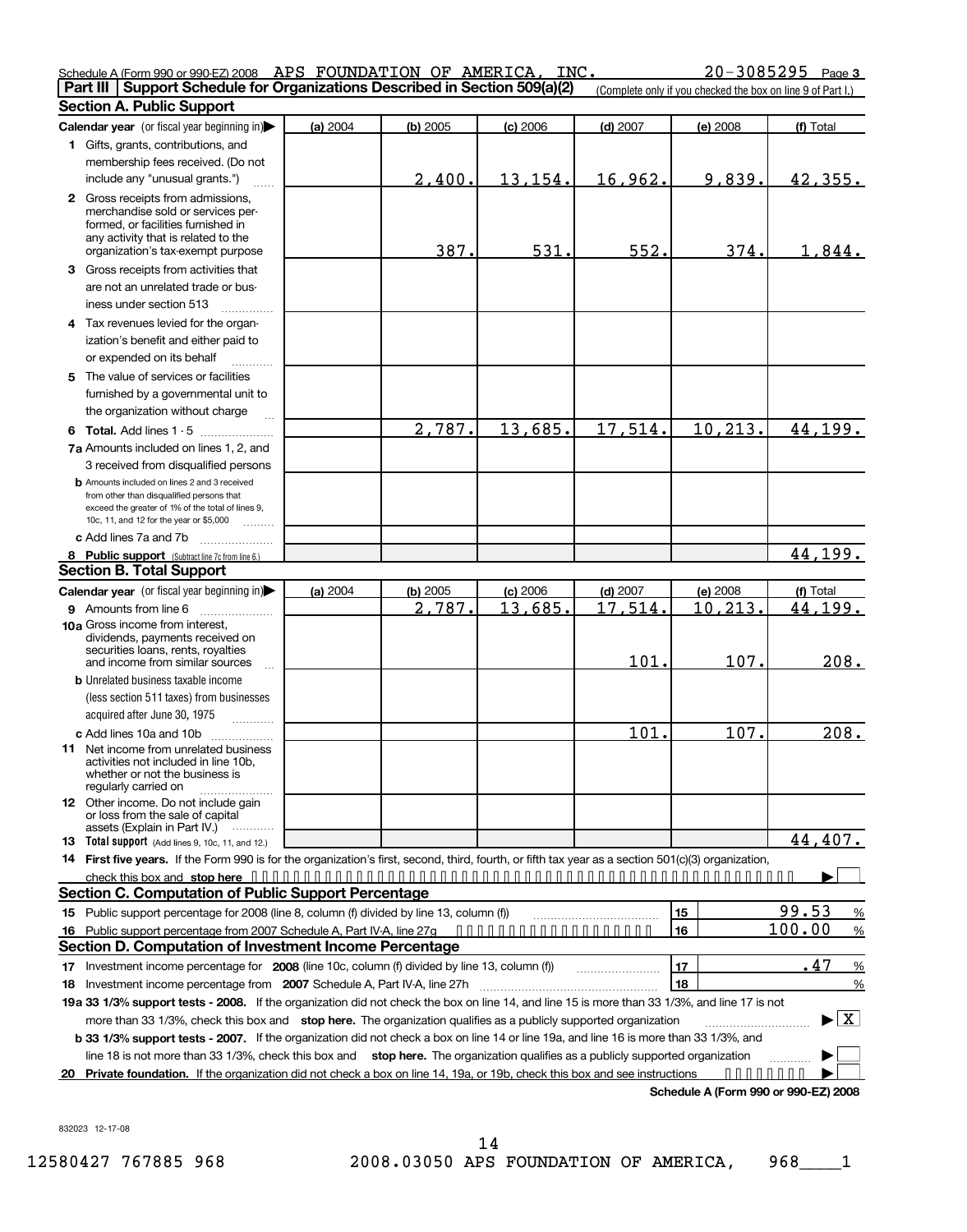| (Form 990) |                                                                                                                                                             |                                                           |  |                                                                           |                         | <b>Supplemental Financial Statements</b>                                                          |    |                 |                       |                              |                                              |
|------------|-------------------------------------------------------------------------------------------------------------------------------------------------------------|-----------------------------------------------------------|--|---------------------------------------------------------------------------|-------------------------|---------------------------------------------------------------------------------------------------|----|-----------------|-----------------------|------------------------------|----------------------------------------------|
|            |                                                                                                                                                             |                                                           |  |                                                                           |                         |                                                                                                   |    |                 |                       |                              |                                              |
|            | Department of the Treasury                                                                                                                                  |                                                           |  | Attach to Form 990. To be completed by organizations that                 |                         |                                                                                                   |    | Inspection      | <b>Open to Public</b> |                              |                                              |
|            | Internal Revenue Service<br>Name of the organization                                                                                                        |                                                           |  | answered "Yes," to Form 990, Part IV, line 6, 7, 8, 9, 10, 11, or 12.     |                         |                                                                                                   |    |                 |                       |                              | <b>Employer identification number</b>        |
|            |                                                                                                                                                             |                                                           |  | APS FOUNDATION OF AMERICA, INC.                                           |                         |                                                                                                   |    |                 |                       | 20-3085295                   |                                              |
| Part I     |                                                                                                                                                             |                                                           |  |                                                                           |                         | Organizations Maintaining Donor Advised Funds or Other Similar Funds or Accounts.                 |    |                 |                       | Complete if the              |                                              |
|            |                                                                                                                                                             | organization answered "Yes" to Form 990, Part IV, line 6. |  |                                                                           |                         |                                                                                                   |    |                 |                       |                              |                                              |
|            |                                                                                                                                                             |                                                           |  |                                                                           | (a) Donor advised funds |                                                                                                   |    |                 |                       | (b) Funds and other accounts |                                              |
| 1          |                                                                                                                                                             |                                                           |  |                                                                           |                         |                                                                                                   |    |                 |                       |                              |                                              |
| 2<br>з     | Aggregate contributions to (during year)<br>Aggregate grants from (during year)                                                                             |                                                           |  |                                                                           |                         |                                                                                                   |    |                 |                       |                              |                                              |
| 4          | Aggregate value at end of year                                                                                                                              |                                                           |  |                                                                           |                         |                                                                                                   |    |                 |                       |                              |                                              |
| 5          | Did the organization inform all donors and donor advisors in writing that the assets held in donor advised funds                                            |                                                           |  |                                                                           |                         |                                                                                                   |    |                 |                       |                              |                                              |
|            | are the organization's property, subject to the organization's exclusive legal control?                                                                     |                                                           |  |                                                                           |                         |                                                                                                   |    |                 |                       | Yes                          | No                                           |
| 6          | Did the organization inform all grantees, donors, and donor advisors in writing that grant funds may be used only                                           |                                                           |  |                                                                           |                         |                                                                                                   |    |                 |                       |                              |                                              |
|            | for charitable purposes and not for the benefit of the donor or donor advisor or other impermissible private benefit?                                       |                                                           |  |                                                                           |                         |                                                                                                   |    |                 |                       | Yes                          | No                                           |
| Part II    |                                                                                                                                                             |                                                           |  |                                                                           |                         | Conservation Easements. Complete if the organization answered "Yes" to Form 990, Part IV, line 7. |    |                 |                       |                              |                                              |
| 1          | Purpose(s) of conservation easements held by the organization (check all that apply).                                                                       |                                                           |  |                                                                           |                         |                                                                                                   |    |                 |                       |                              |                                              |
|            | Preservation of land for public use (e.g., recreation or pleasure)                                                                                          |                                                           |  |                                                                           |                         | Preservation of an historically important land area                                               |    |                 |                       |                              |                                              |
|            | Protection of natural habitat                                                                                                                               |                                                           |  |                                                                           |                         | Preservation of certified historic structure                                                      |    |                 |                       |                              |                                              |
|            | Preservation of open space                                                                                                                                  |                                                           |  |                                                                           |                         |                                                                                                   |    |                 |                       |                              |                                              |
| 2          | Complete lines 2a-2d if the organization held a qualified conservation contribution in the form of a conservation easement on the last day                  |                                                           |  |                                                                           |                         |                                                                                                   |    |                 |                       |                              |                                              |
|            | of the tax year.                                                                                                                                            |                                                           |  |                                                                           |                         |                                                                                                   |    |                 |                       |                              |                                              |
|            | Total number of conservation easements                                                                                                                      |                                                           |  |                                                                           |                         |                                                                                                   |    |                 |                       |                              | Held at the End of the Year                  |
| b          | Total acreage restricted by conservation easements                                                                                                          |                                                           |  |                                                                           |                         |                                                                                                   |    | <u>2a</u><br>2b |                       |                              |                                              |
| c          | Number of conservation easements on a certified historic structure included in (a)                                                                          |                                                           |  |                                                                           |                         |                                                                                                   |    | <u>2c</u>       |                       |                              |                                              |
| d          | Number of conservation easements included in (c) acquired after 8/17/06                                                                                     |                                                           |  |                                                                           |                         |                                                                                                   |    | 2d              |                       |                              |                                              |
| 3          | Number of conservation easements modified, transferred, released, extinguished, or terminated by the organization during the taxable                        |                                                           |  |                                                                           |                         |                                                                                                   |    |                 |                       |                              |                                              |
|            | year                                                                                                                                                        |                                                           |  |                                                                           |                         |                                                                                                   |    |                 |                       |                              |                                              |
| 4          | Number of states where property subject to conservation easement is located >                                                                               |                                                           |  |                                                                           |                         |                                                                                                   |    |                 |                       |                              |                                              |
| 5          | Does the organization have a written policy regarding the periodic monitoring, inspection, violations, and                                                  |                                                           |  |                                                                           |                         |                                                                                                   |    |                 |                       |                              |                                              |
|            | enforcement of the conservation easements it holds?                                                                                                         |                                                           |  |                                                                           |                         |                                                                                                   |    |                 |                       | Yes                          | <b>No</b>                                    |
| 6          | Staff or volunteer hours devoted to monitoring, inspecting, and enforcing easements during the year                                                         |                                                           |  |                                                                           |                         |                                                                                                   |    |                 |                       |                              |                                              |
| 7          | Amount of expenses incurred in monitoring, inspecting, and enforcing easements during the year                                                              |                                                           |  |                                                                           |                         |                                                                                                   | \$ |                 |                       |                              |                                              |
| 8          | Does each conservation easement reported on line 2(d) above satisfy the requirements of section 170(h)(4)(B)(i)                                             |                                                           |  |                                                                           |                         |                                                                                                   |    |                 |                       |                              |                                              |
|            | and section $170(h)(4)(B)(ii)?$                                                                                                                             |                                                           |  |                                                                           |                         |                                                                                                   |    |                 |                       | Yes                          | No                                           |
| 9          | In Part XIV, describe how the organization reports conservation easements in its revenue and expense statement, and balance sheet, and                      |                                                           |  |                                                                           |                         |                                                                                                   |    |                 |                       |                              |                                              |
|            | include, if applicable, the text of the footnote to the organization's financial statements that describes the organization's accounting for                |                                                           |  |                                                                           |                         |                                                                                                   |    |                 |                       |                              |                                              |
| Part III   | conservation easements.                                                                                                                                     |                                                           |  |                                                                           |                         | Organizations Maintaining Collections of Art, Historical Treasures, or Other Similar Assets.      |    |                 |                       |                              |                                              |
|            |                                                                                                                                                             |                                                           |  | Complete if the organization answered "Yes" to Form 990, Part IV, line 8. |                         |                                                                                                   |    |                 |                       |                              |                                              |
|            |                                                                                                                                                             |                                                           |  |                                                                           |                         |                                                                                                   |    |                 |                       |                              |                                              |
|            | 1a If the organization elected, as permitted under SFAS 116, not to report in its revenue statement and balance sheet works of art, historical              |                                                           |  |                                                                           |                         |                                                                                                   |    |                 |                       |                              |                                              |
|            | treasures, or other similar assets held for public exhibition, education, or research in furtherance of public service, provide, in Part XIV, the text of   |                                                           |  |                                                                           |                         |                                                                                                   |    |                 |                       |                              |                                              |
|            | the footnote to its financial statements that describes these items.                                                                                        |                                                           |  |                                                                           |                         |                                                                                                   |    |                 |                       |                              |                                              |
|            | <b>b</b> If the organization elected, as permitted under SFAS 116, to report in its revenue statement and balance sheet works of art, historical treasures, |                                                           |  |                                                                           |                         |                                                                                                   |    |                 |                       |                              |                                              |
|            | or other similar assets held for public exhibition, education, or research in furtherance of public service, provide the following amounts relating to      |                                                           |  |                                                                           |                         |                                                                                                   |    |                 |                       |                              |                                              |
|            | these items:                                                                                                                                                |                                                           |  |                                                                           |                         |                                                                                                   |    |                 |                       |                              |                                              |
|            | Revenues included in Form 990, Part VIII, line 1<br>(i)                                                                                                     |                                                           |  |                                                                           |                         |                                                                                                   |    |                 |                       |                              |                                              |
|            | (ii) Assets included in Form 990, Part X                                                                                                                    |                                                           |  |                                                                           |                         |                                                                                                   |    |                 | \$                    |                              |                                              |
| 2          | If the organization received or held works of art, historical treasures, or other similar assets for financial gain, provide                                |                                                           |  |                                                                           |                         |                                                                                                   |    |                 |                       |                              |                                              |
|            | the following amounts required to be reported under SFAS 116 relating to these items:                                                                       |                                                           |  |                                                                           |                         |                                                                                                   |    |                 |                       |                              |                                              |
| а          | Revenues included in Form 990, Part VIII, line 1                                                                                                            |                                                           |  |                                                                           |                         |                                                                                                   |    |                 |                       |                              | <u> 1980 - Andrea Andrew Maria (b. 1980)</u> |
| b          | Assets included in Form 990, Part X                                                                                                                         |                                                           |  |                                                                           |                         |                                                                                                   |    |                 |                       |                              |                                              |
|            |                                                                                                                                                             |                                                           |  |                                                                           |                         |                                                                                                   |    |                 |                       |                              |                                              |
|            | LHA For Privacy Act and Paperwork Reduction Act Notice, see the Instructions for Form 990.                                                                  |                                                           |  |                                                                           |                         |                                                                                                   |    |                 |                       |                              | Schedule D (Form 990) 2008                   |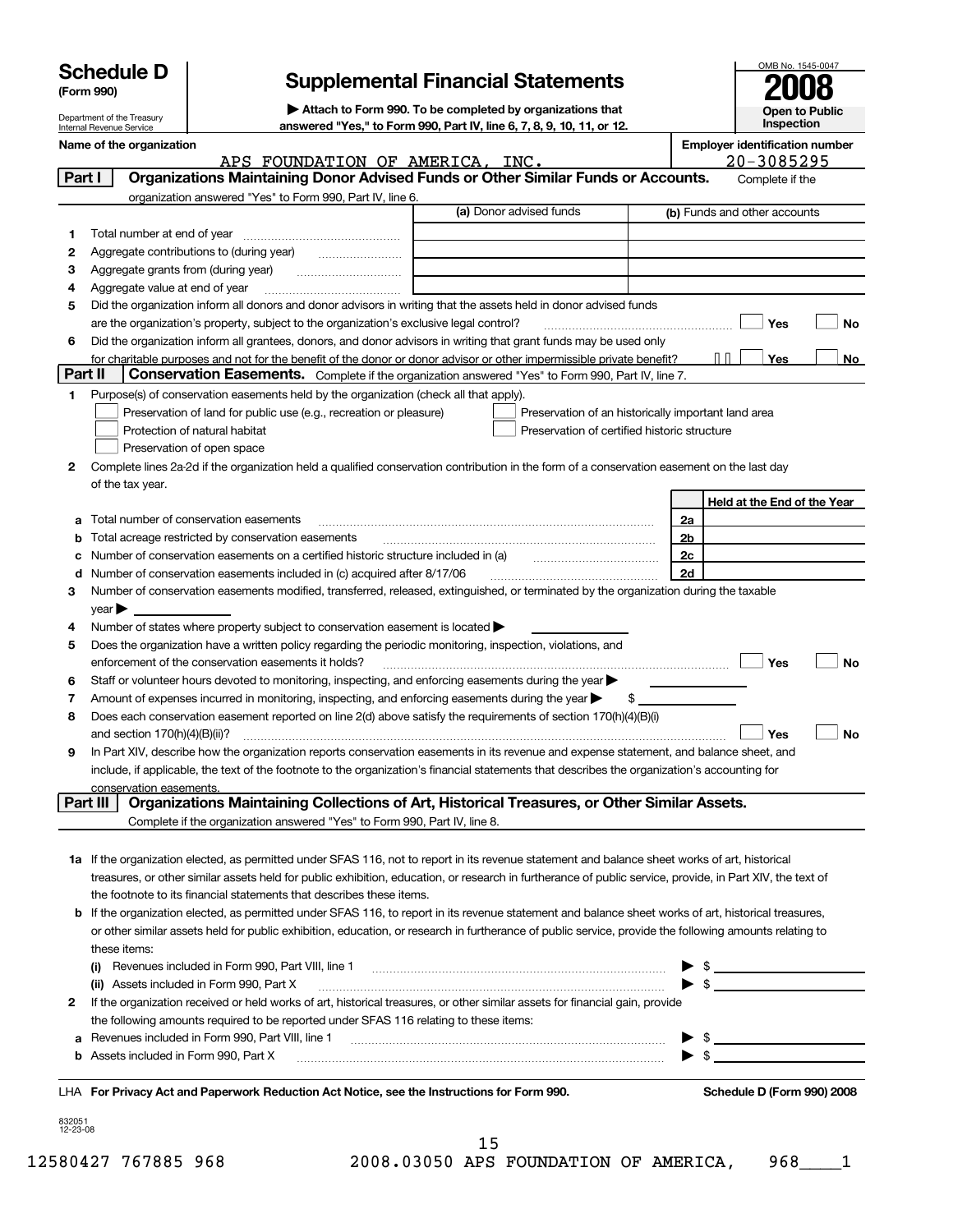|                | Schedule D (Form 990) 2008                                                                                                                                                                                                     | APS FOUNDATION OF AMERICA, INC. |   |                |                                |                      | 20-3085295          | Page 2    |
|----------------|--------------------------------------------------------------------------------------------------------------------------------------------------------------------------------------------------------------------------------|---------------------------------|---|----------------|--------------------------------|----------------------|---------------------|-----------|
| Part III       | Organizations Maintaining Collections of Art, Historical Treasures, or Other Similar Assets                                                                                                                                    |                                 |   |                |                                |                      | (continued)         |           |
| 3              | Using the organization's accession and other records, check any of the following that are a significant use of its collection items (check all                                                                                 |                                 |   |                |                                |                      |                     |           |
|                | that apply):                                                                                                                                                                                                                   |                                 |   |                |                                |                      |                     |           |
| a              | Public exhibition                                                                                                                                                                                                              | d                               |   |                | Loan or exchange programs      |                      |                     |           |
| b              | Scholarly research                                                                                                                                                                                                             | e                               |   |                |                                |                      |                     |           |
| c              | Preservation for future generations                                                                                                                                                                                            |                                 |   |                |                                |                      |                     |           |
| 4              | Provide a description of the organization's collections and explain how they further the organization's exempt purpose in Part XIV.                                                                                            |                                 |   |                |                                |                      |                     |           |
| 5              | During the year, did the organization solicit or receive donations of art, historical treasures, or other similar assets                                                                                                       |                                 |   |                |                                |                      |                     |           |
|                | to be sold to raise funds rather than to be maintained as part of the organization's collection? ••••••••••••••                                                                                                                |                                 |   |                |                                |                      | Yes                 | No.       |
|                | Part IV   Trust, Escrow and Custodial Arrangements. Complete if organization answered "Yes" to Form 990, Part IV, line 9, or                                                                                                   |                                 |   |                |                                |                      |                     |           |
|                | reported an amount on Form 990, Part X, line 21.                                                                                                                                                                               |                                 |   |                |                                |                      |                     |           |
|                | 1a Is the organization an agent, trustee, custodian or other intermediary for contributions or other assets not included                                                                                                       |                                 |   |                |                                |                      |                     |           |
|                |                                                                                                                                                                                                                                |                                 |   |                |                                |                      | Yes                 | <b>No</b> |
|                | If "Yes," explain the arrangement in Part XIV and complete the following table:                                                                                                                                                |                                 |   |                |                                |                      |                     |           |
|                |                                                                                                                                                                                                                                |                                 |   |                |                                |                      |                     |           |
|                |                                                                                                                                                                                                                                |                                 |   |                |                                |                      | Amount              |           |
| с              | Beginning balance                                                                                                                                                                                                              |                                 |   |                |                                | 1c                   |                     |           |
|                | Additions during the year manufactured and an experimental contract of the year manufactured and all the year                                                                                                                  |                                 |   |                |                                | 1d                   |                     |           |
| е              | Distributions during the year manufactured and continuum and the year manufactured and the year manufactured and the year manufactured and the year manufactured and the year manufactured and the year manufactured and the y |                                 |   |                |                                | 1e                   |                     |           |
| f.             |                                                                                                                                                                                                                                |                                 |   |                |                                | 1f                   |                     |           |
|                | 2a Did the organization include an amount on Form 990, Part X, line 21?<br>20 minuwa material content content content content content content and content and content and amount of the c                                      |                                 |   |                |                                |                      | Yes                 | <b>No</b> |
|                | <b>b</b> If "Yes," explain the arrangement in Part XIV.                                                                                                                                                                        |                                 |   |                |                                |                      |                     |           |
| Part V         | <b>Endowment Funds.</b> Complete if organization answered "Yes" to Form 990, Part IV, line 10.                                                                                                                                 |                                 |   |                |                                |                      |                     |           |
|                |                                                                                                                                                                                                                                | (a) Current year                |   | (b) Prior year | (c) Two years back             | (d) Three years back | (e) Four years back |           |
|                | <b>1a</b> Beginning of year balance <i>manument</i> is a set of the set of the Beginning of year balance                                                                                                                       |                                 |   |                |                                |                      |                     |           |
| b              |                                                                                                                                                                                                                                |                                 |   |                |                                |                      |                     |           |
|                | Investment earnings or losses                                                                                                                                                                                                  |                                 |   |                |                                |                      |                     |           |
| d              | Grants or scholarships                                                                                                                                                                                                         |                                 |   |                |                                |                      |                     |           |
|                | e Other expenditures for facilities                                                                                                                                                                                            |                                 |   |                |                                |                      |                     |           |
|                | and programs                                                                                                                                                                                                                   |                                 |   |                |                                |                      |                     |           |
| f.             |                                                                                                                                                                                                                                |                                 |   |                |                                |                      |                     |           |
| g              | End of year balance                                                                                                                                                                                                            |                                 |   |                |                                |                      |                     |           |
| 2              | Provide the estimated percentage of the year end balance held as:                                                                                                                                                              |                                 |   |                |                                |                      |                     |           |
| a              | Board designated or quasi-endowment > ______                                                                                                                                                                                   |                                 | % |                |                                |                      |                     |           |
| b              |                                                                                                                                                                                                                                | %                               |   |                |                                |                      |                     |           |
|                |                                                                                                                                                                                                                                | %                               |   |                |                                |                      |                     |           |
|                | 3a Are there endowment funds not in the possession of the organization that are held and administered for the organization                                                                                                     |                                 |   |                |                                |                      |                     |           |
|                | by:                                                                                                                                                                                                                            |                                 |   |                |                                |                      |                     | Yes No    |
|                | unrelated organizations [11] material contracts and contracts and contracts are the contracts of the contracts<br>(i)                                                                                                          |                                 |   |                |                                |                      | 3a(i)               |           |
|                | (ii) related organizations                                                                                                                                                                                                     |                                 |   |                |                                |                      | 3a(ii)              |           |
|                | b If "Yes" to 3a(ii), are the related organizations listed as required on Schedule R?                                                                                                                                          |                                 |   |                |                                |                      | 3b                  |           |
|                | Describe in Part XIV the intended uses of the organization's endowment funds.                                                                                                                                                  |                                 |   |                |                                |                      |                     |           |
| <b>Part VI</b> | <b>Investments - Land, Buildings, and Equipment.</b>                                                                                                                                                                           |                                 |   |                | See Form 990, Part X, line 10. |                      |                     |           |
|                | Description of investment                                                                                                                                                                                                      | (a) Cost or other               |   |                | (b) Cost or other              | (c) Depreciation     | (d) Book value      |           |
|                |                                                                                                                                                                                                                                | basis (investment)              |   |                | basis (other)                  |                      |                     |           |
|                |                                                                                                                                                                                                                                |                                 |   |                |                                |                      |                     |           |
|                |                                                                                                                                                                                                                                |                                 |   |                |                                |                      |                     |           |
|                |                                                                                                                                                                                                                                |                                 |   |                |                                |                      |                     |           |
|                |                                                                                                                                                                                                                                |                                 |   |                |                                |                      |                     |           |
|                |                                                                                                                                                                                                                                |                                 |   |                |                                |                      |                     |           |
|                | e Other                                                                                                                                                                                                                        |                                 |   |                | 3,625.                         | 2,371.               |                     | 1,254.    |

**Total.** Add lines 1a-1e. *(Column (d) should equal Form 990, Part X, column (B), line 10(c).)* ••••••••••••••• |

**Schedule D (Form 990) 2008**

<u>1,254.</u>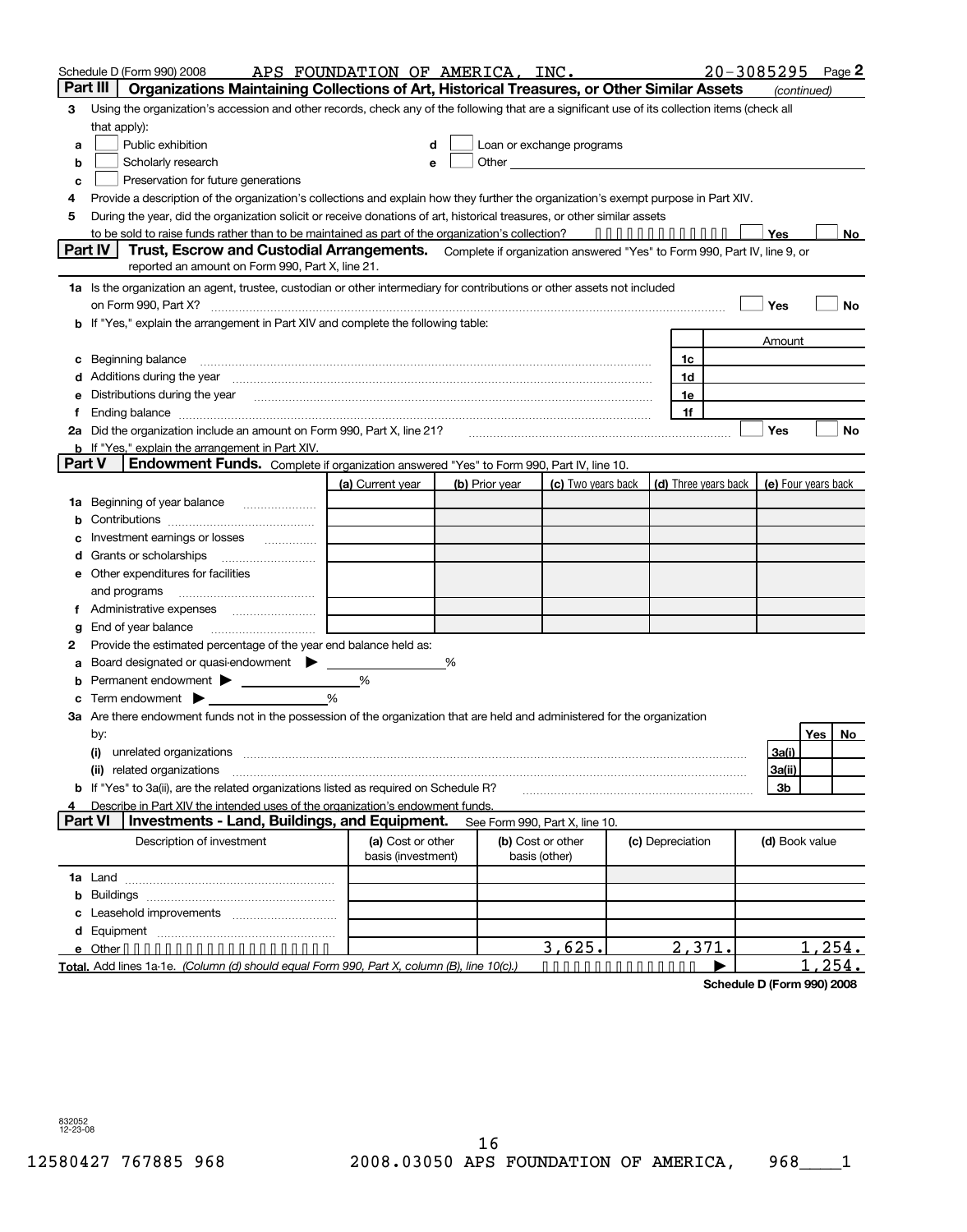| Schedule D (Form 990) 2008                      | APS | FOUNDATION OF | AMERICA,                      | INC. | 3085295<br>20- | Page 3 |
|-------------------------------------------------|-----|---------------|-------------------------------|------|----------------|--------|
| <b>Dart VII Investments - Other Securities.</b> |     |               | - See Form 990 Part X line 12 |      |                |        |

| .<br><b>INVESCRIPTIES</b> Other Ocourries: See Form 330, Part A, line 12.                                                                                      |                                |            |                                                              |                            |
|----------------------------------------------------------------------------------------------------------------------------------------------------------------|--------------------------------|------------|--------------------------------------------------------------|----------------------------|
| (a) Description of security or category<br>(including name of security)                                                                                        | (b) Book value                 |            | (c) Method of valuation:<br>Cost or end-of-year market value |                            |
| Financial derivatives and other financial products                                                                                                             |                                |            |                                                              |                            |
| .<br>Closely-held equity interests                                                                                                                             |                                |            |                                                              |                            |
| Other_                                                                                                                                                         |                                |            |                                                              |                            |
|                                                                                                                                                                |                                |            |                                                              |                            |
|                                                                                                                                                                |                                |            |                                                              |                            |
|                                                                                                                                                                |                                |            |                                                              |                            |
|                                                                                                                                                                |                                |            |                                                              |                            |
|                                                                                                                                                                |                                |            |                                                              |                            |
|                                                                                                                                                                |                                |            |                                                              |                            |
|                                                                                                                                                                |                                |            |                                                              |                            |
|                                                                                                                                                                |                                |            |                                                              |                            |
| Total. (Col (b) should equal Form 990, Part X, col (B) line 12.)                                                                                               |                                |            |                                                              |                            |
| Part VIII   Investments - Program Related.                                                                                                                     | See Form 990, Part X, line 13. |            | (c) Method of valuation:                                     |                            |
| (a) Description of investment type                                                                                                                             | (b) Book value                 |            | Cost or end-of-year market value                             |                            |
|                                                                                                                                                                |                                |            |                                                              |                            |
|                                                                                                                                                                |                                |            |                                                              |                            |
|                                                                                                                                                                |                                |            |                                                              |                            |
|                                                                                                                                                                |                                |            |                                                              |                            |
|                                                                                                                                                                |                                |            |                                                              |                            |
|                                                                                                                                                                |                                |            |                                                              |                            |
|                                                                                                                                                                |                                |            |                                                              |                            |
|                                                                                                                                                                |                                |            |                                                              |                            |
|                                                                                                                                                                |                                |            |                                                              |                            |
| Total. (Col (b) should equal Form 990, Part X, col (B) line 13.)<br>Part IX                                                                                    |                                |            |                                                              |                            |
| Other Assets. See Form 990, Part X, line 15.                                                                                                                   | (a) Description                |            |                                                              | (b) Book value             |
|                                                                                                                                                                |                                |            |                                                              |                            |
|                                                                                                                                                                |                                |            |                                                              |                            |
|                                                                                                                                                                |                                |            |                                                              |                            |
|                                                                                                                                                                |                                |            |                                                              |                            |
|                                                                                                                                                                |                                |            |                                                              |                            |
|                                                                                                                                                                |                                |            |                                                              |                            |
|                                                                                                                                                                |                                |            |                                                              |                            |
|                                                                                                                                                                |                                |            |                                                              |                            |
|                                                                                                                                                                |                                |            |                                                              |                            |
| Total. (Column (b) should equal Form 990, Part X, col (B) line 15.)                                                                                            | .                              |            | .                                                            |                            |
| Other Liabilities. See Form 990, Part X, line 25.<br>Part X                                                                                                    |                                |            |                                                              |                            |
| (a) Description of liability                                                                                                                                   |                                | (b) Amount |                                                              |                            |
| Federal income taxes                                                                                                                                           |                                |            |                                                              |                            |
|                                                                                                                                                                |                                |            |                                                              |                            |
|                                                                                                                                                                |                                |            |                                                              |                            |
|                                                                                                                                                                |                                |            |                                                              |                            |
|                                                                                                                                                                |                                |            |                                                              |                            |
|                                                                                                                                                                |                                |            |                                                              |                            |
|                                                                                                                                                                |                                |            |                                                              |                            |
|                                                                                                                                                                |                                |            |                                                              |                            |
| Total. (Column (b) should equal Form 990, Part X, col (B) line 25.)                                                                                            |                                |            |                                                              |                            |
| In Part XIV, provide the text of the footnote to the organization's financial statements that reports the organization's liability for uncertain tax positions |                                |            |                                                              |                            |
| under FIN 48.                                                                                                                                                  |                                |            |                                                              |                            |
| 832053<br>12-23-08                                                                                                                                             |                                |            |                                                              | Schedule D (Form 990) 2008 |
|                                                                                                                                                                | 17                             |            |                                                              |                            |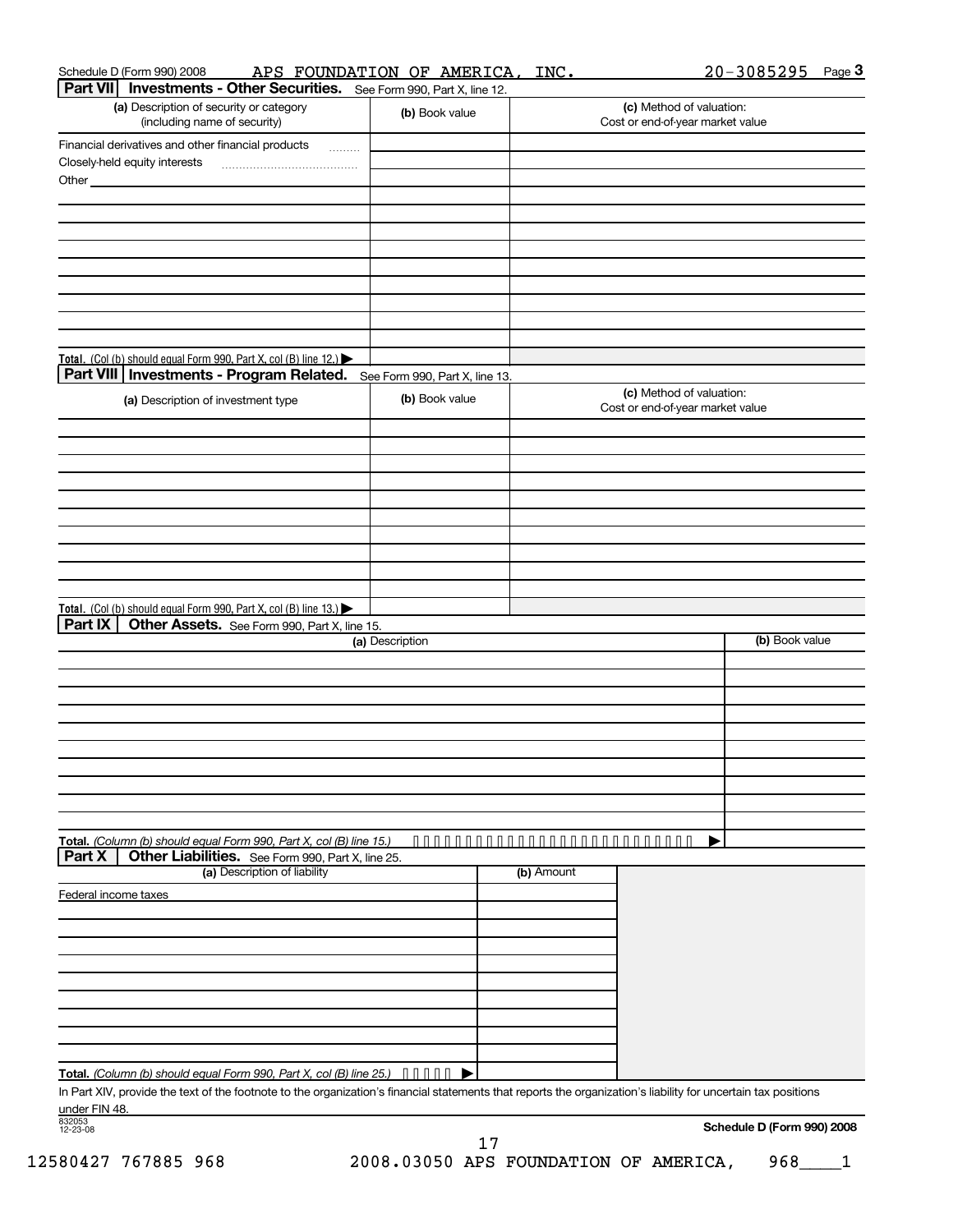|         | APS FOUNDATION OF AMERICA, INC.<br>Schedule D (Form 990) 2008                                                                                                                                                                  |                |                |    | $20 - 3085295$ Page 4 |
|---------|--------------------------------------------------------------------------------------------------------------------------------------------------------------------------------------------------------------------------------|----------------|----------------|----|-----------------------|
| Part XI | Reconciliation of Change in Net Assets from Form 990 to Financial Statements                                                                                                                                                   |                |                |    |                       |
| 1       | Total revenue (Form 990, Part VIII, column (A), line 12)                                                                                                                                                                       |                | 1              |    |                       |
| 2       | Total expenses (Form 990, Part IX, column (A), line 25)                                                                                                                                                                        |                | $\mathbf{2}$   |    |                       |
| З       | Excess or (deficit) for the year. Subtract line 2 from line 1                                                                                                                                                                  |                | 3              |    |                       |
| 4       | Net unrealized gains (losses) on investments                                                                                                                                                                                   |                | 4              |    |                       |
| 5       | Donated services and use of facilities                                                                                                                                                                                         |                | 5              |    |                       |
| 6       | Investment expenses with an according to the contract of the state of the contract of the contract of the contract of the contract of the contract of the contract of the contract of the contract of the contract of the cont |                | 6              |    |                       |
| 7       | Prior period adjustments                                                                                                                                                                                                       |                | $\overline{7}$ |    |                       |
| 8       | Other (Describe in Part XIV)                                                                                                                                                                                                   |                | 8              |    |                       |
| 9       | Total adjustments (net). Add lines 4-8                                                                                                                                                                                         |                | 9              |    |                       |
| 10      | Excess or (deficit) for the year per financial statements. Combine lines 3 and 9                                                                                                                                               |                | 10             |    |                       |
|         | Part XII   Reconciliation of Revenue per Audited Financial Statements With Revenue per Return                                                                                                                                  |                |                |    |                       |
| 1       | Total revenue, gains, and other support per audited financial statements                                                                                                                                                       |                |                | 1  |                       |
| 2       | Amounts included on line 1 but not on Form 990, Part VIII, line 12:                                                                                                                                                            |                |                |    |                       |
| a       | Net unrealized gains on investments                                                                                                                                                                                            | 2a             |                |    |                       |
| b       | Donated services and use of facilities                                                                                                                                                                                         | 2 <sub>b</sub> |                |    |                       |
| с       | Recoveries of prior year grants                                                                                                                                                                                                | 2c             |                |    |                       |
| d       | Other (Describe in Part XIV)                                                                                                                                                                                                   | 2d             |                |    |                       |
| е       | Add lines 2a through 2d                                                                                                                                                                                                        |                |                | 2e |                       |
| з       | Subtract line 2e from line 1                                                                                                                                                                                                   |                |                | 3  |                       |
| 4       | Amounts included on Form 990, Part VIII, line 12, but not on line<br>$\mathbf{1}$ :                                                                                                                                            |                |                |    |                       |
| a       | Investment expenses not included on Form 990, Part VIII, line 7b                                                                                                                                                               | 4a             |                |    |                       |
| b       | Other (Describe in Part XIV)                                                                                                                                                                                                   | 4b             |                |    |                       |
|         | c Add lines 4a and 4b                                                                                                                                                                                                          |                |                | 4c |                       |
|         | Total revenue. Add lines 3 and 4c. (This should equal Form 990, Part I, line 12.)                                                                                                                                              |                |                | 5  |                       |
|         | Part XIII   Reconciliation of Expenses per Audited Financial Statements With Expenses per Return                                                                                                                               |                |                |    |                       |
| 1       | Total expenses and losses per audited financial statements                                                                                                                                                                     |                |                | 1  |                       |
| 2       | Amounts included on line 1 but not on Form 990, Part IX, line 25:                                                                                                                                                              |                |                |    |                       |
| a       | Donated services and use of facilities                                                                                                                                                                                         | 2a             |                |    |                       |
| b       | Prior year adjustments                                                                                                                                                                                                         | 2 <sub>b</sub> |                |    |                       |
| с       | Losses reported on Form 990, Part IX, line 25                                                                                                                                                                                  | 2c             |                |    |                       |
| d       | Other (Describe in Part XIV)                                                                                                                                                                                                   | 2d             |                |    |                       |
| е       | Add lines 2a through 2d                                                                                                                                                                                                        |                |                | 2e |                       |
| з       | Subtract line 2e from line 1                                                                                                                                                                                                   |                |                | 3  |                       |
|         | Amounts included on Form 990, Part IX, line 25, but not on line<br>$\blacksquare$                                                                                                                                              |                |                |    |                       |
| a       | Investment expenses not included on Form 990, Part VIII, line 7b                                                                                                                                                               | 4a             |                |    |                       |
|         | <b>b</b> Other (Describe in Part XIV)                                                                                                                                                                                          | 4b             |                |    |                       |
| с       | Add lines 4a and 4b                                                                                                                                                                                                            |                |                | 4c |                       |
| 5.      | Total expenses. Add lines 3 and 4c. (This should equal Form 990, Part I, line 18.)                                                                                                                                             | .              |                | 5  |                       |
|         | Part XIV Supplemental Information                                                                                                                                                                                              |                |                |    |                       |
|         | Complete this part to provide the descriptions required for Part II, lines 3, 5, and 9; Part III, lines 1a and 4; Part IV, lines 1b and 2b; Part V, line 4; Part                                                               |                |                |    |                       |
|         | X; Part XI, line 8; Part XII, lines 2d and 4b; and Part XIII, lines 2d and 4b.                                                                                                                                                 |                |                |    |                       |

832054 12-23-08

**Schedule D (Form 990) 2008**

18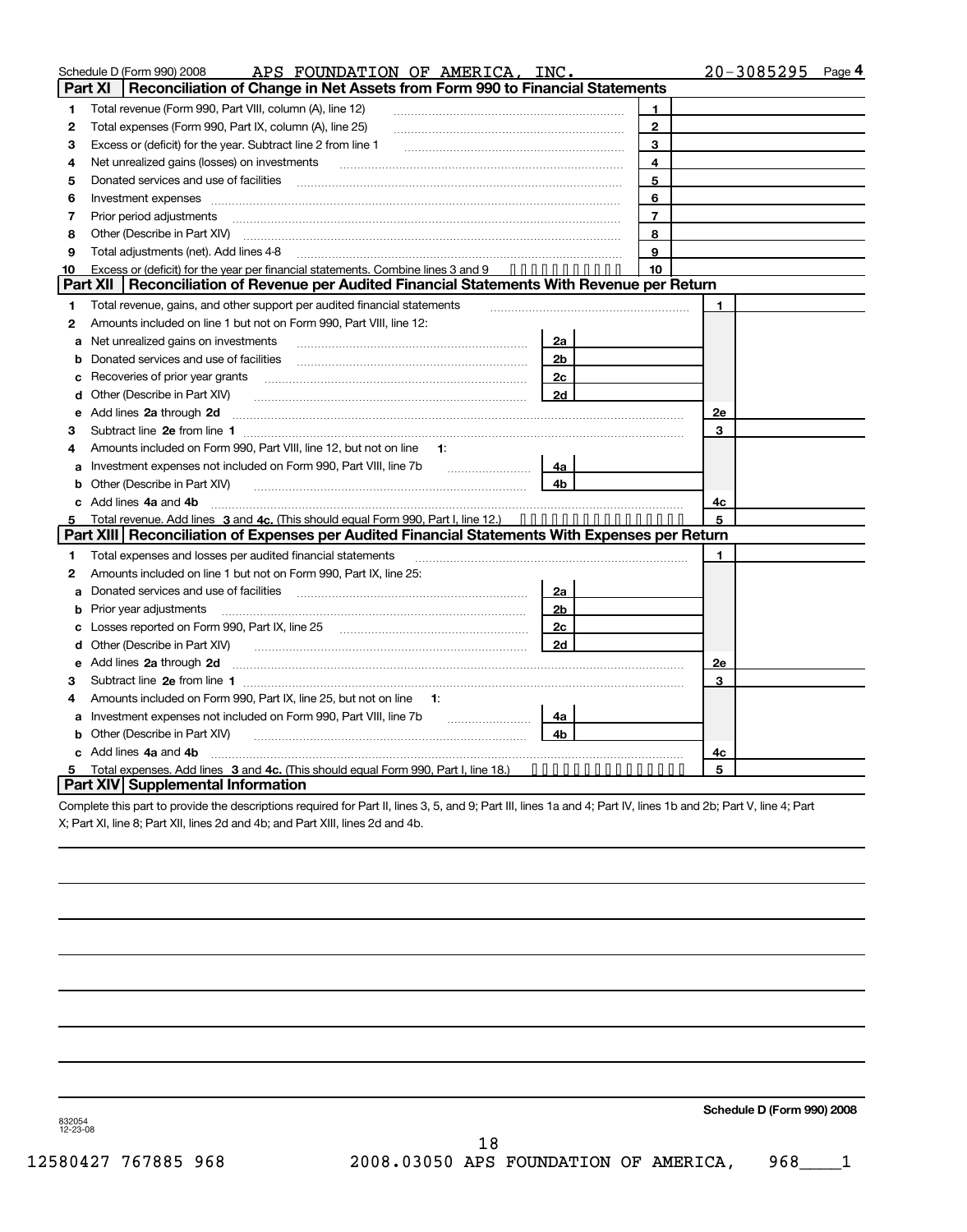Department of the Treasury<br>Internal Revenue Service

## SCHEDULE O **Supplemental Information to Form 990** MB No. 1545-0047

**(Form 990) | Attach to Form 990. To be completed by organizations to provide 2008 additional information for responses to specific questions for the Form 990 or to provide any additional information.**<br> **Internal Revenue Service Inspection Inspection Form 990 or to provide any additional information.** 



APS FOUNDATION OF AMERICA, INC. 20-3085295

Name of the organization **Employer identification number Employer identification number Employer identification number** 

FORM 990, PART I, LINE 1, DESCRIPTION OF ORGANIZATION MISSION:

SERVICES AND PUBLIC AWARENESS OF ANTIPHOSPHOLIPID ANTIBODY SYNDROME IN

AN EFFECTIVE AND ETHICAL MANNER.

FORM 990, PART VI, SECTION A, LINE 10: THE PRESIDENT, TINA, GOES OVER FORM

990 WITH THE ACCOUNTANT BEFORE FILING THE RETURN.

FORM 990, PART VI, SECTION B, LINE 12C: THERE IS A WRITTEN POLICY FOR

CONFLICTS OF INTEREST THAT EVERY VOLUNTEER MUST FOLLOW.

FORM 990, PART VI, LINE 17, LIST OF STATES RECEIVING COPY OF FORM 990:

WI,AR,AZ,CA,CT,FL,IL,KS,KY,LA,MA,MD,MI,MN,MO,MS,NC,NH,NJ,NM,NY,OK,OR,SC,TN UT,VA

FORM 990, PART VI, SECTION C, LINE 19: THE GOVERNING DOCUMENTS AND

FINANCIAL STATEMENTS ARE MADE AVAILABLE TO THE PUBLIC UPON WRITTEN REQUEST.

LHA **For Privacy Act and Paperwork Reduction Act Notice, see the Instructions for Form 990. Schedule O (Form 990) 2008** 832211 12-18-08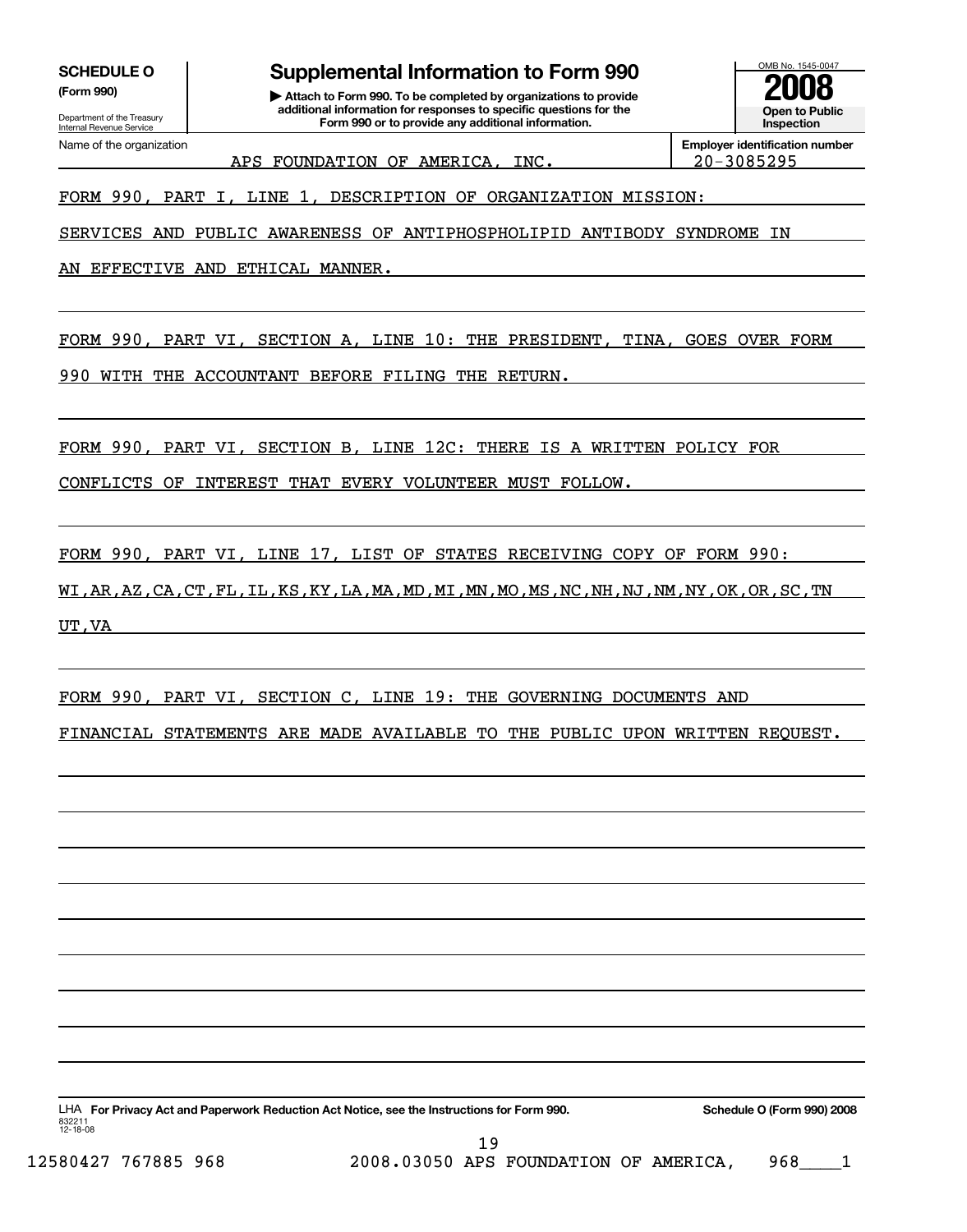| See separate instructions.<br>(99)<br>Internal Revenue Service<br>Name(s) shown on return<br>APS FOUNDATION OF AMERICA, INC.<br>Part I<br>Election To Expense Certain Property Under Section 179 Note: If you have any listed property, complete Part V before you complete Part I.<br>1 Maximum amount. See the instructions for a higher limit for certain businesses<br>Total cost of section 179 property placed in service (see instructions)<br>2<br>Threshold cost of section 179 property before reduction in limitation<br>З<br>Reduction in limitation. Subtract line 3 from line 2. If zero or less, enter -0-<br>4<br>5<br>Dollar limitation for tax year. Subtract line 4 from line 1. If zero or less, enter -0-. If married filing separately, see instructions<br>(a) Description of property<br>6<br>7 Listed property. Enter the amount from line 29<br>Total elected cost of section 179 property. Add amounts in column (c), lines 6 and 7<br>8<br>9<br>Carryover of disallowed deduction from line 13 of your 2007 Form 4562<br>10<br>Business income limitation. Enter the smaller of business income (not less than zero) or line 5<br>12 Section 179 expense deduction. Add lines 9 and 10, but do not enter more than line 11<br>13 Carryover of disallowed deduction to 2009. Add lines 9 and 10, less line 12<br>Note: Do not use Part II or Part III below for listed property. Instead, use Part V.<br>Part II<br>Special Depreciation Allowance and Other Depreciation (Do not include listed property.)<br>14 Special depreciation for qualified property (other than listed property) placed in service during the tax year<br>15 Property subject to section 168(f)(1) election<br>Part III<br><b>MACRS Depreciation (Do not</b> include listed property. ) (See instructions.)<br><b>Section A</b><br>17 MACRS deductions for assets placed in service in tax years beginning before 2008<br>18 If you are electing to group any assets placed in service during the tax year into one or more general asset accounts, check here<br>Section B - Assets Placed in Service During 2008 Tax Year Using the General Depreciation System<br>(b) Month and (c) Basis for depreciation<br>(a) Classification of property<br>year placed<br>(business/investment use<br>in service<br>only - see instructions)<br>3-year property<br>19a | Attach to your tax return.<br>FORM 990 PAGE 10<br>(b) Cost (business use only)<br>$\bullet\hspace{0.1cm} \bullet\hspace{0.1cm}\bullet\hspace{0.1cm}\bullet\hspace{0.1cm}\bullet\hspace{0.1cm}$ | $\overline{7}$<br>13 | Business or activity to which this form relates<br>.<br>(c) Elected cost<br><u>.</u> | $\mathbf{1}$<br>$\mathbf{2}$<br>3<br>4<br>5<br>8<br>9<br>10<br>11<br>12<br>14<br>15<br>16<br>17 | Sequence No. 67<br>Identifying number<br>20-3085295<br>250,000.<br>800,000.<br>806.<br>96. |
|---------------------------------------------------------------------------------------------------------------------------------------------------------------------------------------------------------------------------------------------------------------------------------------------------------------------------------------------------------------------------------------------------------------------------------------------------------------------------------------------------------------------------------------------------------------------------------------------------------------------------------------------------------------------------------------------------------------------------------------------------------------------------------------------------------------------------------------------------------------------------------------------------------------------------------------------------------------------------------------------------------------------------------------------------------------------------------------------------------------------------------------------------------------------------------------------------------------------------------------------------------------------------------------------------------------------------------------------------------------------------------------------------------------------------------------------------------------------------------------------------------------------------------------------------------------------------------------------------------------------------------------------------------------------------------------------------------------------------------------------------------------------------------------------------------------------------------------------------------------------------------------------------------------------------------------------------------------------------------------------------------------------------------------------------------------------------------------------------------------------------------------------------------------------------------------------------------------------------------------------------------------------------------------------------------------------------------------------------------------------|------------------------------------------------------------------------------------------------------------------------------------------------------------------------------------------------|----------------------|--------------------------------------------------------------------------------------|-------------------------------------------------------------------------------------------------|--------------------------------------------------------------------------------------------|
|                                                                                                                                                                                                                                                                                                                                                                                                                                                                                                                                                                                                                                                                                                                                                                                                                                                                                                                                                                                                                                                                                                                                                                                                                                                                                                                                                                                                                                                                                                                                                                                                                                                                                                                                                                                                                                                                                                                                                                                                                                                                                                                                                                                                                                                                                                                                                                     |                                                                                                                                                                                                |                      |                                                                                      |                                                                                                 |                                                                                            |
|                                                                                                                                                                                                                                                                                                                                                                                                                                                                                                                                                                                                                                                                                                                                                                                                                                                                                                                                                                                                                                                                                                                                                                                                                                                                                                                                                                                                                                                                                                                                                                                                                                                                                                                                                                                                                                                                                                                                                                                                                                                                                                                                                                                                                                                                                                                                                                     |                                                                                                                                                                                                |                      |                                                                                      |                                                                                                 |                                                                                            |
|                                                                                                                                                                                                                                                                                                                                                                                                                                                                                                                                                                                                                                                                                                                                                                                                                                                                                                                                                                                                                                                                                                                                                                                                                                                                                                                                                                                                                                                                                                                                                                                                                                                                                                                                                                                                                                                                                                                                                                                                                                                                                                                                                                                                                                                                                                                                                                     |                                                                                                                                                                                                |                      |                                                                                      |                                                                                                 |                                                                                            |
|                                                                                                                                                                                                                                                                                                                                                                                                                                                                                                                                                                                                                                                                                                                                                                                                                                                                                                                                                                                                                                                                                                                                                                                                                                                                                                                                                                                                                                                                                                                                                                                                                                                                                                                                                                                                                                                                                                                                                                                                                                                                                                                                                                                                                                                                                                                                                                     |                                                                                                                                                                                                |                      |                                                                                      |                                                                                                 |                                                                                            |
|                                                                                                                                                                                                                                                                                                                                                                                                                                                                                                                                                                                                                                                                                                                                                                                                                                                                                                                                                                                                                                                                                                                                                                                                                                                                                                                                                                                                                                                                                                                                                                                                                                                                                                                                                                                                                                                                                                                                                                                                                                                                                                                                                                                                                                                                                                                                                                     |                                                                                                                                                                                                |                      |                                                                                      |                                                                                                 |                                                                                            |
|                                                                                                                                                                                                                                                                                                                                                                                                                                                                                                                                                                                                                                                                                                                                                                                                                                                                                                                                                                                                                                                                                                                                                                                                                                                                                                                                                                                                                                                                                                                                                                                                                                                                                                                                                                                                                                                                                                                                                                                                                                                                                                                                                                                                                                                                                                                                                                     |                                                                                                                                                                                                |                      |                                                                                      |                                                                                                 |                                                                                            |
|                                                                                                                                                                                                                                                                                                                                                                                                                                                                                                                                                                                                                                                                                                                                                                                                                                                                                                                                                                                                                                                                                                                                                                                                                                                                                                                                                                                                                                                                                                                                                                                                                                                                                                                                                                                                                                                                                                                                                                                                                                                                                                                                                                                                                                                                                                                                                                     |                                                                                                                                                                                                |                      |                                                                                      |                                                                                                 |                                                                                            |
|                                                                                                                                                                                                                                                                                                                                                                                                                                                                                                                                                                                                                                                                                                                                                                                                                                                                                                                                                                                                                                                                                                                                                                                                                                                                                                                                                                                                                                                                                                                                                                                                                                                                                                                                                                                                                                                                                                                                                                                                                                                                                                                                                                                                                                                                                                                                                                     |                                                                                                                                                                                                |                      |                                                                                      |                                                                                                 |                                                                                            |
|                                                                                                                                                                                                                                                                                                                                                                                                                                                                                                                                                                                                                                                                                                                                                                                                                                                                                                                                                                                                                                                                                                                                                                                                                                                                                                                                                                                                                                                                                                                                                                                                                                                                                                                                                                                                                                                                                                                                                                                                                                                                                                                                                                                                                                                                                                                                                                     |                                                                                                                                                                                                |                      |                                                                                      |                                                                                                 |                                                                                            |
|                                                                                                                                                                                                                                                                                                                                                                                                                                                                                                                                                                                                                                                                                                                                                                                                                                                                                                                                                                                                                                                                                                                                                                                                                                                                                                                                                                                                                                                                                                                                                                                                                                                                                                                                                                                                                                                                                                                                                                                                                                                                                                                                                                                                                                                                                                                                                                     |                                                                                                                                                                                                |                      |                                                                                      |                                                                                                 |                                                                                            |
|                                                                                                                                                                                                                                                                                                                                                                                                                                                                                                                                                                                                                                                                                                                                                                                                                                                                                                                                                                                                                                                                                                                                                                                                                                                                                                                                                                                                                                                                                                                                                                                                                                                                                                                                                                                                                                                                                                                                                                                                                                                                                                                                                                                                                                                                                                                                                                     |                                                                                                                                                                                                |                      |                                                                                      |                                                                                                 |                                                                                            |
|                                                                                                                                                                                                                                                                                                                                                                                                                                                                                                                                                                                                                                                                                                                                                                                                                                                                                                                                                                                                                                                                                                                                                                                                                                                                                                                                                                                                                                                                                                                                                                                                                                                                                                                                                                                                                                                                                                                                                                                                                                                                                                                                                                                                                                                                                                                                                                     |                                                                                                                                                                                                |                      |                                                                                      |                                                                                                 |                                                                                            |
|                                                                                                                                                                                                                                                                                                                                                                                                                                                                                                                                                                                                                                                                                                                                                                                                                                                                                                                                                                                                                                                                                                                                                                                                                                                                                                                                                                                                                                                                                                                                                                                                                                                                                                                                                                                                                                                                                                                                                                                                                                                                                                                                                                                                                                                                                                                                                                     |                                                                                                                                                                                                |                      |                                                                                      |                                                                                                 |                                                                                            |
|                                                                                                                                                                                                                                                                                                                                                                                                                                                                                                                                                                                                                                                                                                                                                                                                                                                                                                                                                                                                                                                                                                                                                                                                                                                                                                                                                                                                                                                                                                                                                                                                                                                                                                                                                                                                                                                                                                                                                                                                                                                                                                                                                                                                                                                                                                                                                                     |                                                                                                                                                                                                |                      |                                                                                      |                                                                                                 |                                                                                            |
|                                                                                                                                                                                                                                                                                                                                                                                                                                                                                                                                                                                                                                                                                                                                                                                                                                                                                                                                                                                                                                                                                                                                                                                                                                                                                                                                                                                                                                                                                                                                                                                                                                                                                                                                                                                                                                                                                                                                                                                                                                                                                                                                                                                                                                                                                                                                                                     |                                                                                                                                                                                                |                      |                                                                                      |                                                                                                 |                                                                                            |
|                                                                                                                                                                                                                                                                                                                                                                                                                                                                                                                                                                                                                                                                                                                                                                                                                                                                                                                                                                                                                                                                                                                                                                                                                                                                                                                                                                                                                                                                                                                                                                                                                                                                                                                                                                                                                                                                                                                                                                                                                                                                                                                                                                                                                                                                                                                                                                     |                                                                                                                                                                                                |                      |                                                                                      |                                                                                                 |                                                                                            |
|                                                                                                                                                                                                                                                                                                                                                                                                                                                                                                                                                                                                                                                                                                                                                                                                                                                                                                                                                                                                                                                                                                                                                                                                                                                                                                                                                                                                                                                                                                                                                                                                                                                                                                                                                                                                                                                                                                                                                                                                                                                                                                                                                                                                                                                                                                                                                                     |                                                                                                                                                                                                |                      |                                                                                      |                                                                                                 |                                                                                            |
|                                                                                                                                                                                                                                                                                                                                                                                                                                                                                                                                                                                                                                                                                                                                                                                                                                                                                                                                                                                                                                                                                                                                                                                                                                                                                                                                                                                                                                                                                                                                                                                                                                                                                                                                                                                                                                                                                                                                                                                                                                                                                                                                                                                                                                                                                                                                                                     |                                                                                                                                                                                                |                      |                                                                                      |                                                                                                 |                                                                                            |
|                                                                                                                                                                                                                                                                                                                                                                                                                                                                                                                                                                                                                                                                                                                                                                                                                                                                                                                                                                                                                                                                                                                                                                                                                                                                                                                                                                                                                                                                                                                                                                                                                                                                                                                                                                                                                                                                                                                                                                                                                                                                                                                                                                                                                                                                                                                                                                     |                                                                                                                                                                                                |                      |                                                                                      |                                                                                                 |                                                                                            |
|                                                                                                                                                                                                                                                                                                                                                                                                                                                                                                                                                                                                                                                                                                                                                                                                                                                                                                                                                                                                                                                                                                                                                                                                                                                                                                                                                                                                                                                                                                                                                                                                                                                                                                                                                                                                                                                                                                                                                                                                                                                                                                                                                                                                                                                                                                                                                                     |                                                                                                                                                                                                |                      |                                                                                      |                                                                                                 |                                                                                            |
|                                                                                                                                                                                                                                                                                                                                                                                                                                                                                                                                                                                                                                                                                                                                                                                                                                                                                                                                                                                                                                                                                                                                                                                                                                                                                                                                                                                                                                                                                                                                                                                                                                                                                                                                                                                                                                                                                                                                                                                                                                                                                                                                                                                                                                                                                                                                                                     |                                                                                                                                                                                                |                      |                                                                                      |                                                                                                 |                                                                                            |
|                                                                                                                                                                                                                                                                                                                                                                                                                                                                                                                                                                                                                                                                                                                                                                                                                                                                                                                                                                                                                                                                                                                                                                                                                                                                                                                                                                                                                                                                                                                                                                                                                                                                                                                                                                                                                                                                                                                                                                                                                                                                                                                                                                                                                                                                                                                                                                     |                                                                                                                                                                                                |                      |                                                                                      |                                                                                                 |                                                                                            |
|                                                                                                                                                                                                                                                                                                                                                                                                                                                                                                                                                                                                                                                                                                                                                                                                                                                                                                                                                                                                                                                                                                                                                                                                                                                                                                                                                                                                                                                                                                                                                                                                                                                                                                                                                                                                                                                                                                                                                                                                                                                                                                                                                                                                                                                                                                                                                                     |                                                                                                                                                                                                |                      | . P                                                                                  |                                                                                                 |                                                                                            |
|                                                                                                                                                                                                                                                                                                                                                                                                                                                                                                                                                                                                                                                                                                                                                                                                                                                                                                                                                                                                                                                                                                                                                                                                                                                                                                                                                                                                                                                                                                                                                                                                                                                                                                                                                                                                                                                                                                                                                                                                                                                                                                                                                                                                                                                                                                                                                                     | (d) Recovery                                                                                                                                                                                   | period               | (e) Convention                                                                       | (f) Method                                                                                      | (g) Depreciation deduction                                                                 |
|                                                                                                                                                                                                                                                                                                                                                                                                                                                                                                                                                                                                                                                                                                                                                                                                                                                                                                                                                                                                                                                                                                                                                                                                                                                                                                                                                                                                                                                                                                                                                                                                                                                                                                                                                                                                                                                                                                                                                                                                                                                                                                                                                                                                                                                                                                                                                                     |                                                                                                                                                                                                |                      |                                                                                      |                                                                                                 |                                                                                            |
| 805.<br>5-year property<br>b                                                                                                                                                                                                                                                                                                                                                                                                                                                                                                                                                                                                                                                                                                                                                                                                                                                                                                                                                                                                                                                                                                                                                                                                                                                                                                                                                                                                                                                                                                                                                                                                                                                                                                                                                                                                                                                                                                                                                                                                                                                                                                                                                                                                                                                                                                                                        | 5                                                                                                                                                                                              | YRS.                 | HY                                                                                   | 200DB                                                                                           | 161.                                                                                       |
| 7-year property<br>c                                                                                                                                                                                                                                                                                                                                                                                                                                                                                                                                                                                                                                                                                                                                                                                                                                                                                                                                                                                                                                                                                                                                                                                                                                                                                                                                                                                                                                                                                                                                                                                                                                                                                                                                                                                                                                                                                                                                                                                                                                                                                                                                                                                                                                                                                                                                                |                                                                                                                                                                                                |                      |                                                                                      |                                                                                                 |                                                                                            |
| 10-year property<br>d                                                                                                                                                                                                                                                                                                                                                                                                                                                                                                                                                                                                                                                                                                                                                                                                                                                                                                                                                                                                                                                                                                                                                                                                                                                                                                                                                                                                                                                                                                                                                                                                                                                                                                                                                                                                                                                                                                                                                                                                                                                                                                                                                                                                                                                                                                                                               |                                                                                                                                                                                                |                      |                                                                                      |                                                                                                 |                                                                                            |
| 15-year property<br>e                                                                                                                                                                                                                                                                                                                                                                                                                                                                                                                                                                                                                                                                                                                                                                                                                                                                                                                                                                                                                                                                                                                                                                                                                                                                                                                                                                                                                                                                                                                                                                                                                                                                                                                                                                                                                                                                                                                                                                                                                                                                                                                                                                                                                                                                                                                                               |                                                                                                                                                                                                |                      |                                                                                      |                                                                                                 |                                                                                            |
| 20-year property<br>f                                                                                                                                                                                                                                                                                                                                                                                                                                                                                                                                                                                                                                                                                                                                                                                                                                                                                                                                                                                                                                                                                                                                                                                                                                                                                                                                                                                                                                                                                                                                                                                                                                                                                                                                                                                                                                                                                                                                                                                                                                                                                                                                                                                                                                                                                                                                               |                                                                                                                                                                                                |                      |                                                                                      |                                                                                                 |                                                                                            |
| 25-year property<br>a                                                                                                                                                                                                                                                                                                                                                                                                                                                                                                                                                                                                                                                                                                                                                                                                                                                                                                                                                                                                                                                                                                                                                                                                                                                                                                                                                                                                                                                                                                                                                                                                                                                                                                                                                                                                                                                                                                                                                                                                                                                                                                                                                                                                                                                                                                                                               |                                                                                                                                                                                                | 25 yrs.              |                                                                                      | S/L                                                                                             |                                                                                            |
| h<br>Residential rental property                                                                                                                                                                                                                                                                                                                                                                                                                                                                                                                                                                                                                                                                                                                                                                                                                                                                                                                                                                                                                                                                                                                                                                                                                                                                                                                                                                                                                                                                                                                                                                                                                                                                                                                                                                                                                                                                                                                                                                                                                                                                                                                                                                                                                                                                                                                                    |                                                                                                                                                                                                | 27.5 yrs.            | МM                                                                                   | S/L                                                                                             |                                                                                            |
|                                                                                                                                                                                                                                                                                                                                                                                                                                                                                                                                                                                                                                                                                                                                                                                                                                                                                                                                                                                                                                                                                                                                                                                                                                                                                                                                                                                                                                                                                                                                                                                                                                                                                                                                                                                                                                                                                                                                                                                                                                                                                                                                                                                                                                                                                                                                                                     |                                                                                                                                                                                                | 27.5 yrs.            | МM                                                                                   | S/L                                                                                             |                                                                                            |
| Nonresidential real property<br>j.                                                                                                                                                                                                                                                                                                                                                                                                                                                                                                                                                                                                                                                                                                                                                                                                                                                                                                                                                                                                                                                                                                                                                                                                                                                                                                                                                                                                                                                                                                                                                                                                                                                                                                                                                                                                                                                                                                                                                                                                                                                                                                                                                                                                                                                                                                                                  |                                                                                                                                                                                                | 39 yrs.              | MМ                                                                                   | S/L                                                                                             |                                                                                            |
|                                                                                                                                                                                                                                                                                                                                                                                                                                                                                                                                                                                                                                                                                                                                                                                                                                                                                                                                                                                                                                                                                                                                                                                                                                                                                                                                                                                                                                                                                                                                                                                                                                                                                                                                                                                                                                                                                                                                                                                                                                                                                                                                                                                                                                                                                                                                                                     |                                                                                                                                                                                                |                      | <b>MM</b>                                                                            | S/L                                                                                             |                                                                                            |
| Section C - Assets Placed in Service During 2008 Tax Year Using the Alternative Depreciation System                                                                                                                                                                                                                                                                                                                                                                                                                                                                                                                                                                                                                                                                                                                                                                                                                                                                                                                                                                                                                                                                                                                                                                                                                                                                                                                                                                                                                                                                                                                                                                                                                                                                                                                                                                                                                                                                                                                                                                                                                                                                                                                                                                                                                                                                 |                                                                                                                                                                                                |                      |                                                                                      |                                                                                                 |                                                                                            |
| Class life<br>20a                                                                                                                                                                                                                                                                                                                                                                                                                                                                                                                                                                                                                                                                                                                                                                                                                                                                                                                                                                                                                                                                                                                                                                                                                                                                                                                                                                                                                                                                                                                                                                                                                                                                                                                                                                                                                                                                                                                                                                                                                                                                                                                                                                                                                                                                                                                                                   |                                                                                                                                                                                                |                      |                                                                                      | S/L                                                                                             |                                                                                            |
| b<br>12-year                                                                                                                                                                                                                                                                                                                                                                                                                                                                                                                                                                                                                                                                                                                                                                                                                                                                                                                                                                                                                                                                                                                                                                                                                                                                                                                                                                                                                                                                                                                                                                                                                                                                                                                                                                                                                                                                                                                                                                                                                                                                                                                                                                                                                                                                                                                                                        |                                                                                                                                                                                                | 12 yrs.              |                                                                                      | S/L<br>S/L                                                                                      |                                                                                            |
| 40-year<br>c<br>Part IV<br><b>Summary (See instructions.)</b>                                                                                                                                                                                                                                                                                                                                                                                                                                                                                                                                                                                                                                                                                                                                                                                                                                                                                                                                                                                                                                                                                                                                                                                                                                                                                                                                                                                                                                                                                                                                                                                                                                                                                                                                                                                                                                                                                                                                                                                                                                                                                                                                                                                                                                                                                                       |                                                                                                                                                                                                | 40 yrs.              | MM                                                                                   |                                                                                                 |                                                                                            |
| 21 Listed property. Enter amount from line 28                                                                                                                                                                                                                                                                                                                                                                                                                                                                                                                                                                                                                                                                                                                                                                                                                                                                                                                                                                                                                                                                                                                                                                                                                                                                                                                                                                                                                                                                                                                                                                                                                                                                                                                                                                                                                                                                                                                                                                                                                                                                                                                                                                                                                                                                                                                       |                                                                                                                                                                                                |                      |                                                                                      | 21                                                                                              |                                                                                            |
| 22 Total. Add amounts from line 12, lines 14 through 17, lines 19 and 20 in column (g), and line 21.                                                                                                                                                                                                                                                                                                                                                                                                                                                                                                                                                                                                                                                                                                                                                                                                                                                                                                                                                                                                                                                                                                                                                                                                                                                                                                                                                                                                                                                                                                                                                                                                                                                                                                                                                                                                                                                                                                                                                                                                                                                                                                                                                                                                                                                                |                                                                                                                                                                                                |                      |                                                                                      |                                                                                                 |                                                                                            |
| Enter here and on the appropriate lines of your return. Partnerships and S corporations - see instr.                                                                                                                                                                                                                                                                                                                                                                                                                                                                                                                                                                                                                                                                                                                                                                                                                                                                                                                                                                                                                                                                                                                                                                                                                                                                                                                                                                                                                                                                                                                                                                                                                                                                                                                                                                                                                                                                                                                                                                                                                                                                                                                                                                                                                                                                |                                                                                                                                                                                                |                      |                                                                                      | 22                                                                                              | <u>1,063.</u>                                                                              |
| 23 For assets shown above and placed in service during the current year, enter the                                                                                                                                                                                                                                                                                                                                                                                                                                                                                                                                                                                                                                                                                                                                                                                                                                                                                                                                                                                                                                                                                                                                                                                                                                                                                                                                                                                                                                                                                                                                                                                                                                                                                                                                                                                                                                                                                                                                                                                                                                                                                                                                                                                                                                                                                  |                                                                                                                                                                                                |                      | .                                                                                    |                                                                                                 |                                                                                            |
| portion of the basis attributable to section 263A costs •••••••••••••••••••                                                                                                                                                                                                                                                                                                                                                                                                                                                                                                                                                                                                                                                                                                                                                                                                                                                                                                                                                                                                                                                                                                                                                                                                                                                                                                                                                                                                                                                                                                                                                                                                                                                                                                                                                                                                                                                                                                                                                                                                                                                                                                                                                                                                                                                                                         |                                                                                                                                                                                                | 23                   |                                                                                      |                                                                                                 |                                                                                            |
| 816251<br>11-08-08<br>LHA For Paperwork Reduction Act Notice, see separate instructions.                                                                                                                                                                                                                                                                                                                                                                                                                                                                                                                                                                                                                                                                                                                                                                                                                                                                                                                                                                                                                                                                                                                                                                                                                                                                                                                                                                                                                                                                                                                                                                                                                                                                                                                                                                                                                                                                                                                                                                                                                                                                                                                                                                                                                                                                            |                                                                                                                                                                                                |                      |                                                                                      |                                                                                                 | Form 4562 (2008)                                                                           |